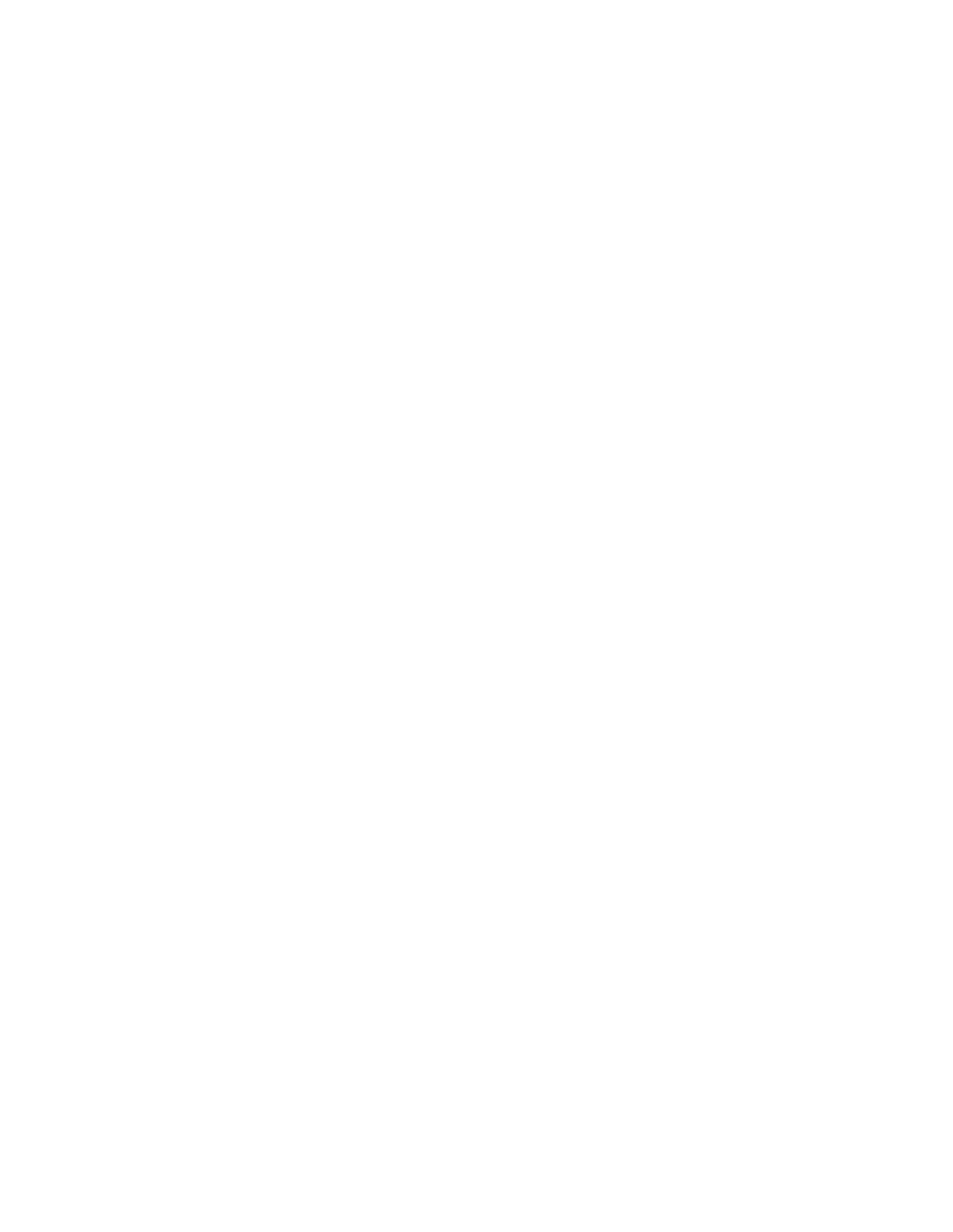This guidance is intended to be a "living document" that will be revised as our understanding of mold issues grows and matures. Correspondence concerning this document may be mailed to the National Clearinghouse for Worker Safety and Health, c/o MDB, Inc., 1250 Connecticut Avenue, Washington, D.C. 20036 or sent via email to info@wetp.org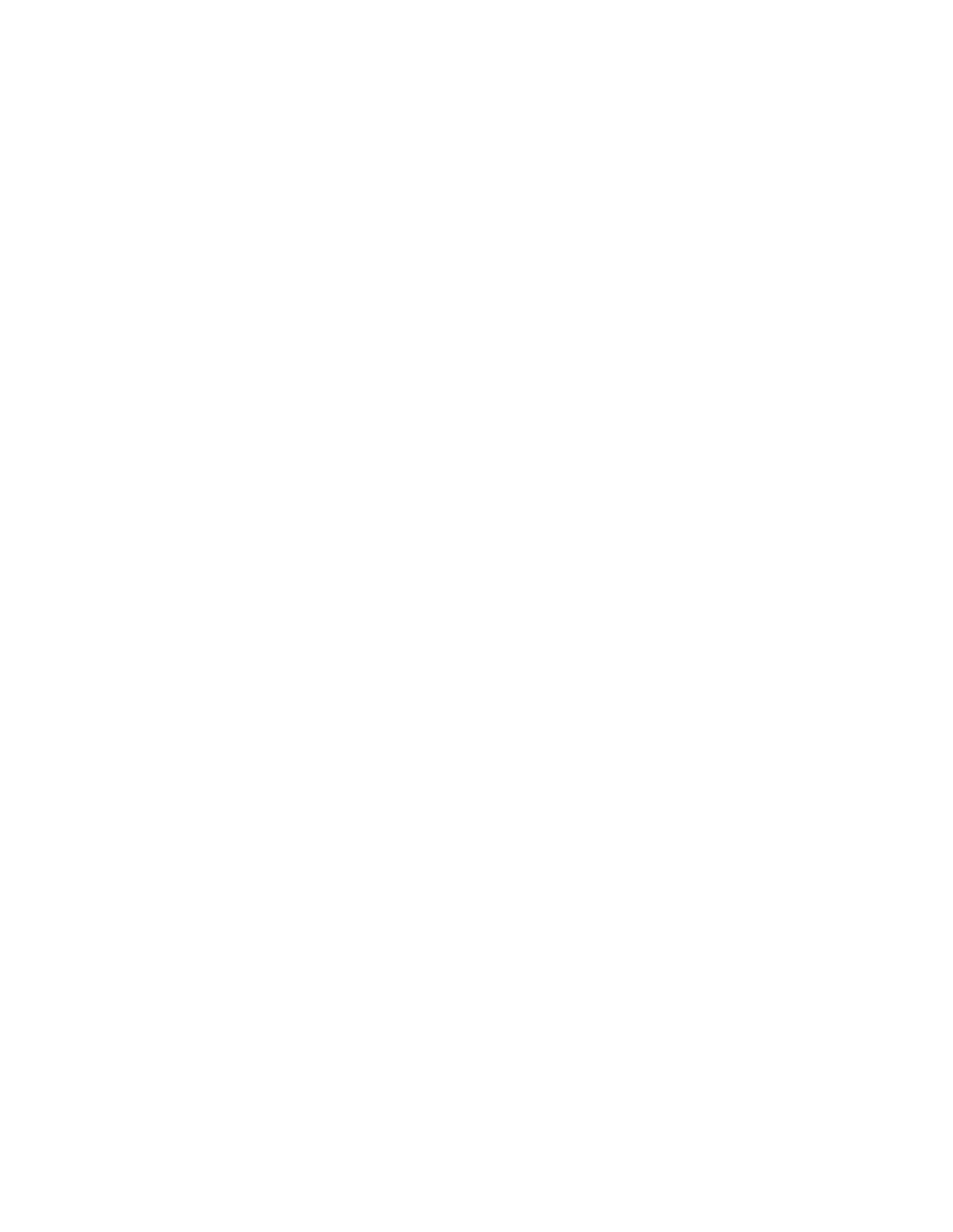# TABLE OF CONTENTS

| 1.1                                                                      |
|--------------------------------------------------------------------------|
| 1.2                                                                      |
| 1.3                                                                      |
| 1.4                                                                      |
|                                                                          |
| 2.1                                                                      |
| 2.2                                                                      |
| 2.2.1                                                                    |
| 2.2.2                                                                    |
| 2.2.3                                                                    |
| 2.2.4                                                                    |
| 2.2.5                                                                    |
| 2.2.6                                                                    |
| 2.2.7                                                                    |
| Regulatory requirements and existing guidance 11<br>2.2.8                |
| 2.3                                                                      |
| 2.3.1                                                                    |
|                                                                          |
| 2.4                                                                      |
|                                                                          |
| 2.4.2                                                                    |
| 2.4.3                                                                    |
| 2.4.4                                                                    |
|                                                                          |
|                                                                          |
|                                                                          |
| Appendix A. List of Participants from January 2004 Manhattan Workshop 32 |
|                                                                          |
|                                                                          |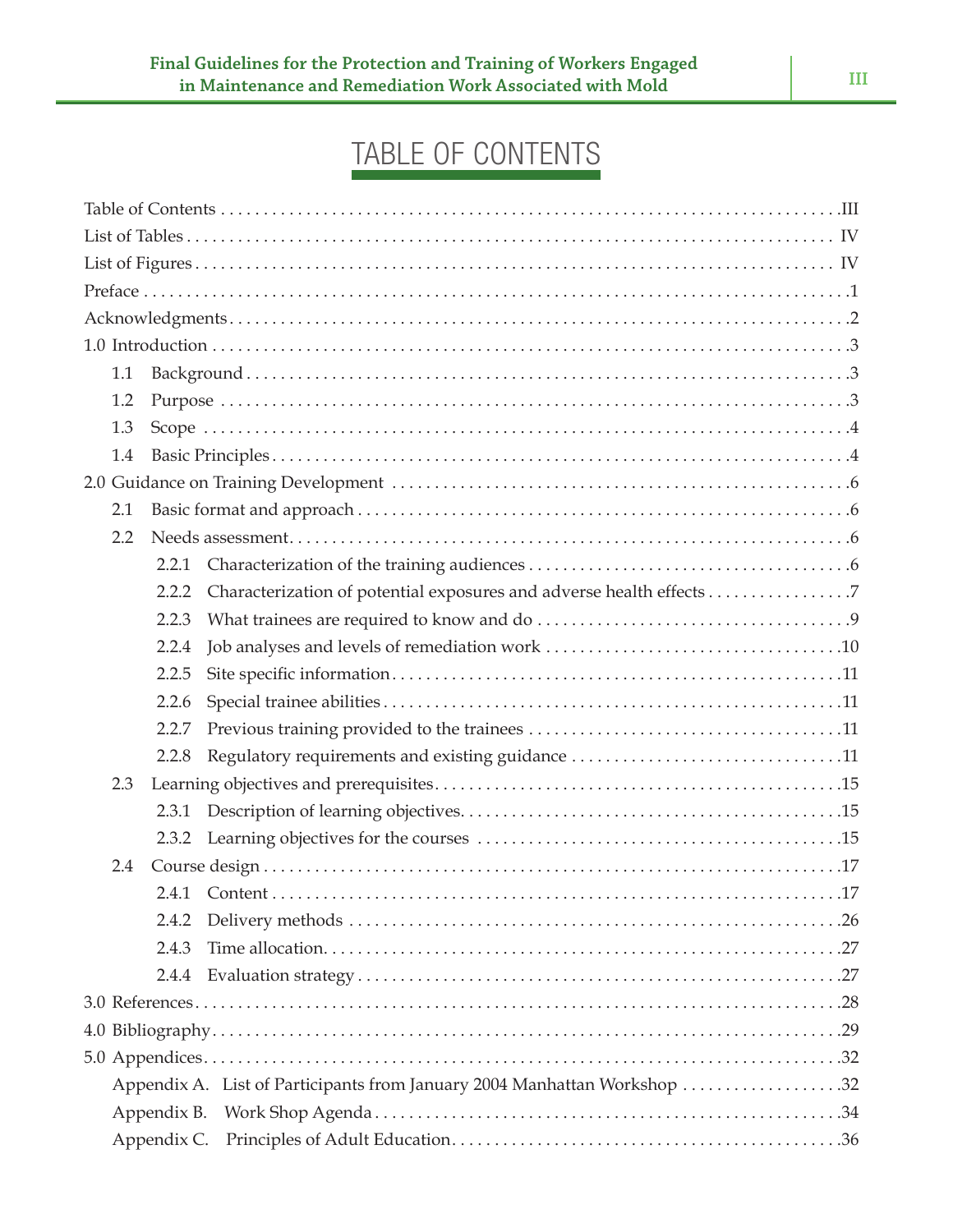# LIST OF TABLES

| Table 1.  |                                                                          |
|-----------|--------------------------------------------------------------------------|
| Table 2.  |                                                                          |
| Table 3.  |                                                                          |
| Table 4.  | Summary of training topics for maintenance workers engaged in general    |
| Table 5.  | Summary training topics for remediation workers engaged in general mold  |
| Table 6.  | Workers Protection Guidance, Maintenance and Remediation Workers         |
| Table 7.  | Recommended primary knowledge objectives for mold remediation            |
| Table 8.  | Recommended training topics for the maintenance worker course            |
| Table 9.  | Recommended work practice training topics for maintenance workers. 19    |
| Table 10. |                                                                          |
| Table 11. | Suggested training topics and instructional methods for mold remediation |
| Table 12. |                                                                          |

# LIST OF FIGURES

Figure 1: EPA Table - Water Damage - Cleanup and Mold Prevention from EPA's "Mold Remediation in Schools and Commercial Buildings" (March 2001) . . . . . . . . . . . . . .20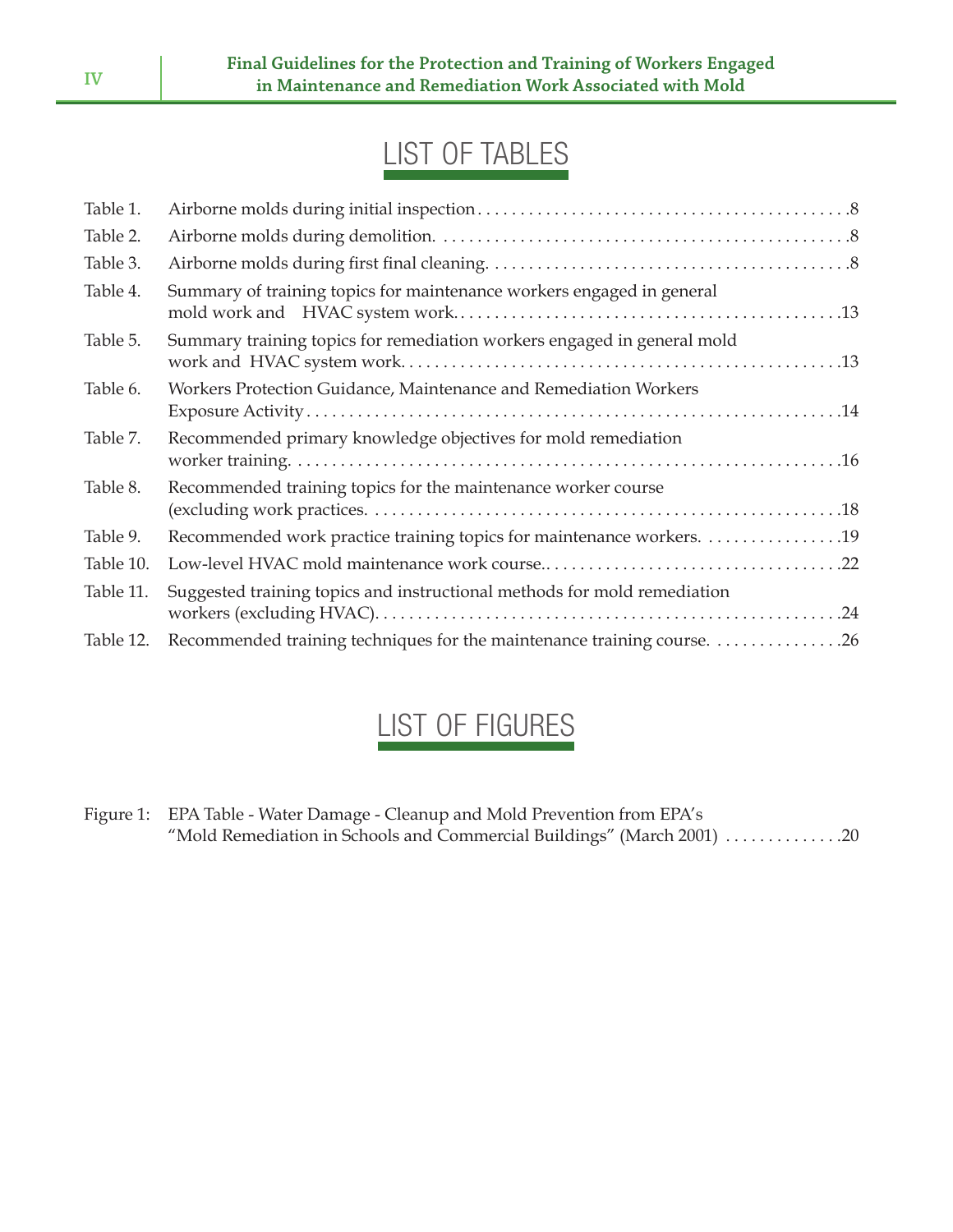# PREFACE

This report is the product of two workshops each one attended by over sixty technical experts representing governmental agencies, industrial hygiene firms, abatement contractors, labor unions, universities, and trade associations. The first workshop, Mold Worker Protection Training Workshop was held January 27-28, 2004 in the city of New York. This workshop developed draft, experience-based guidelines for the health and safety training of mold hazard assessors, mold remediation workers, and workers who are exposed to mold in the course of maintaining building systems. The second workshop, Mold-related Health Effects: Clinical, Remediation Worker Protection, and Biomedical Research Issues, was held on June 28-29, 2004 in Washington, D.C. The need for these training guidelines has grown out of an increase in the population of mold-exposed workers and the absence of federal regulations or generally accepted professional guidance on appropriate training to protect these workers from mold exposures.

Workshop deliberations benefited from the outcomes of an earlier companion meeting on Clinical Aspects of Mold Exposure held December 10-11, 2003 at the Johns Hopkins University Bloomberg School of Public Health. This workshop was comprised of an expert panel. Their findings relative to the evaluation, diagnosis, treatment and management of mold-related health problems were presented during the opening plenary session of the Mold Worker Protection Training Workshop.

The National Institute of Environmental Health Science (NIEHS) managed the workshops in cosponsorship with the Society for Occupational and Environmental Health (SOEH), the Association of Occupational and Environmental Clinics (AOEC), the Urban Public Health Program of Hunter College of the City University of New York, the New York City Department of Health and Mental Hygiene, and the School of Public Health of the University of Medicine and Dentistry of New Jersey. The National Technical Workshop approach developed and refined since 1991 by the NIEHS Worker Education and Training Program provided the underlying framework for these workshops.

The outcome of these workshops, presented here as minimum-training criteria, is intended to serve as initial guidance to governmental agencies, trade organizations, labor unions, and professional associations in the future development of mold worker protection training programs. The training recommendations are based on a review of all major existing guidance. The intent is for this guidance to be a "living document" to be revised in the future as our understanding of mold issues continues to grow and mature.

Throughout the workshops the uncertainties were acknowledged regarding health effects of mold exposure and the nature and magnitude of mold exposures by the different target populations, which impacted related discussions on appropriate personal protective equipment (PPE), work practice controls, and, therefore, training. While the experts agreed that the uncertainties require additional research, it was recognized that certain adverse health outcomes are attributable to mold exposure and, even though there is clearly no dose-response data, thousands of workers are exposed to mold while removing and cleaning water-damaged materials and performing normal maintenance activities. The guidelines are based upon the need to protect these workers. Future research on mold health effects and exposures will undoubtedly require the content of this training curriculum to be modified.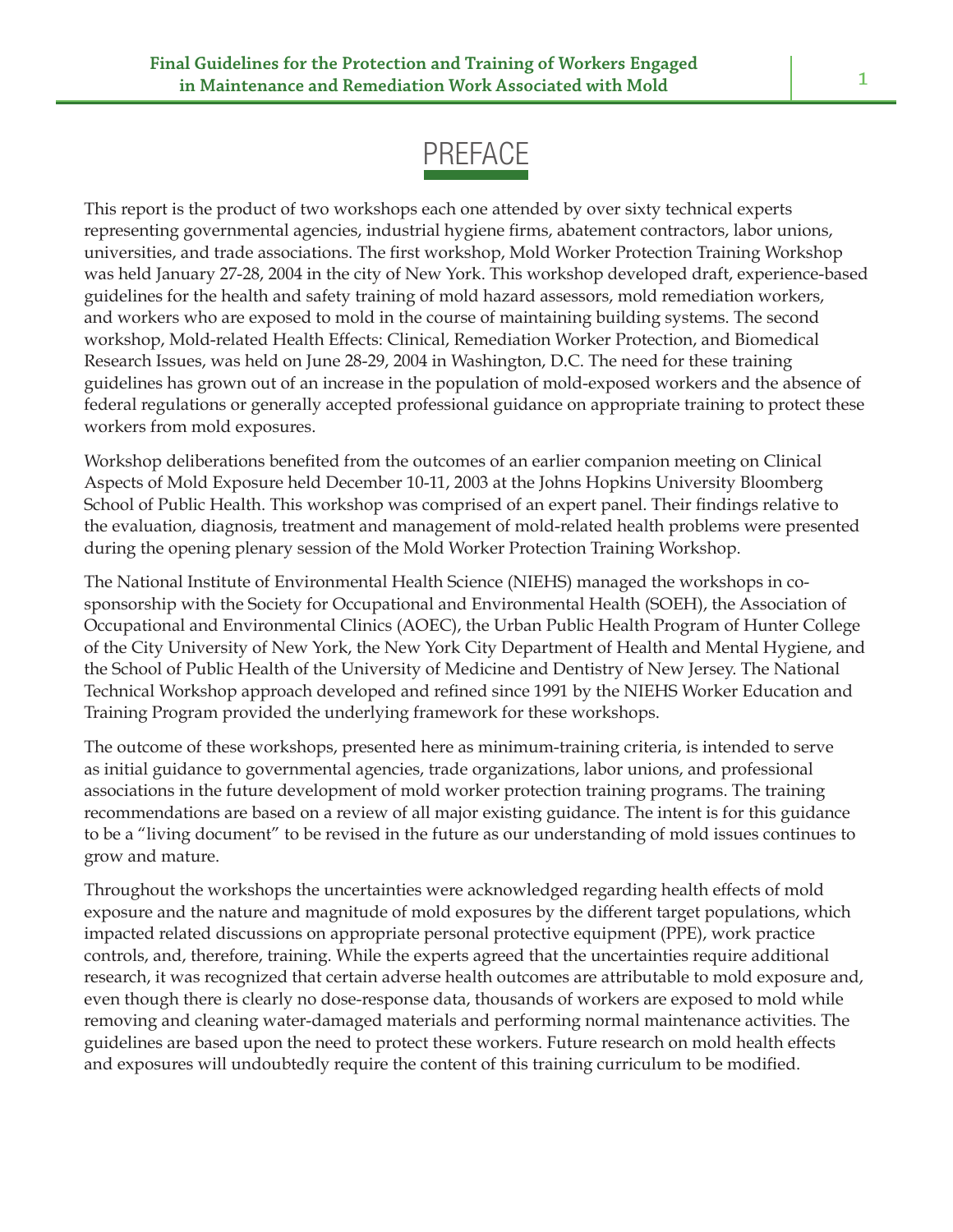# ACKNOWLEDGMENTS

The National Institute of Environmental Health Sciences' Worker Education and Training Program (NIEHS WETP) acknowledges the Society for Occupational and Environmental Health (SOEH) and the Association of Occupational and Environmental Clinics (AOEC) for their foresight and assistance in developing this workshop. NIEHS WETP gratefully acknowledges Hunter College of the City University of New York for providing meeting locations and logistical support for the first workshop and the University of Medicine and Dentistry of New Jersey School of Public Health for financial support. The technical expertise contributed by the New York City Department of Health and Mental Hygiene is also appreciated

The following Workshop Steering Committee members were significantly involved in planning and executing the workshops:

- Vincent M. Coluccio, DrPH, Vincent M. Coluccio & Associates, Inc.
- Christopher D'Andrea, New York City Department of Health
- Albert DeVita, Laborers, AGC Education and Training Fund
- Denny Dobbin, Society for Occupational and Environmental Health
- Susan Klitzman, DrPH, Hunter College Urban Public Health Program
- Bruce Lippy, PhD, National Clearinghouse for Worker Safety and Health Training
- Pat Mastin, National Institute of Environmental Health Sciences
- Clifford Mitchell, M.D., Johns Hopkins Bloomberg School of Public Health
- John Moran, National Clearinghouse for Worker Safety and Health Training
- Ted Outwater, National Institute of Environmental Health Sciences
- Glenn Paulson, Ph.D., UMDNJ School of Public Health

NIEHS acknowledges the significant efforts of John Moran of the National Clearinghouse for Worker Safety and Health Training who created the original draft guidelines that served as the basis for discussion at the Manhattan workshop. Larry Cooper is also recognized in his role as Chair of the Mold Remediation Standard Committee of the Institute of Inspection, Cleaning and Restoration, and for his active involvement in the workshop and for the copies of the S520 Standard and Reference Guide for Professional Mold Remediation he shared with workshop participants. NIEHS WETP also wishes to thank Al DeVita and the Laborers-AGC for providing their mold remediation worker training curricula, which was a core model in shaping this document. NIEHS WETP greatly appreciates the work of Dr. Vincent Coluccio for coordinating the Manhattan workshop and revising the original draft document and Dr. Bruce Lippy for revising these final guidelines.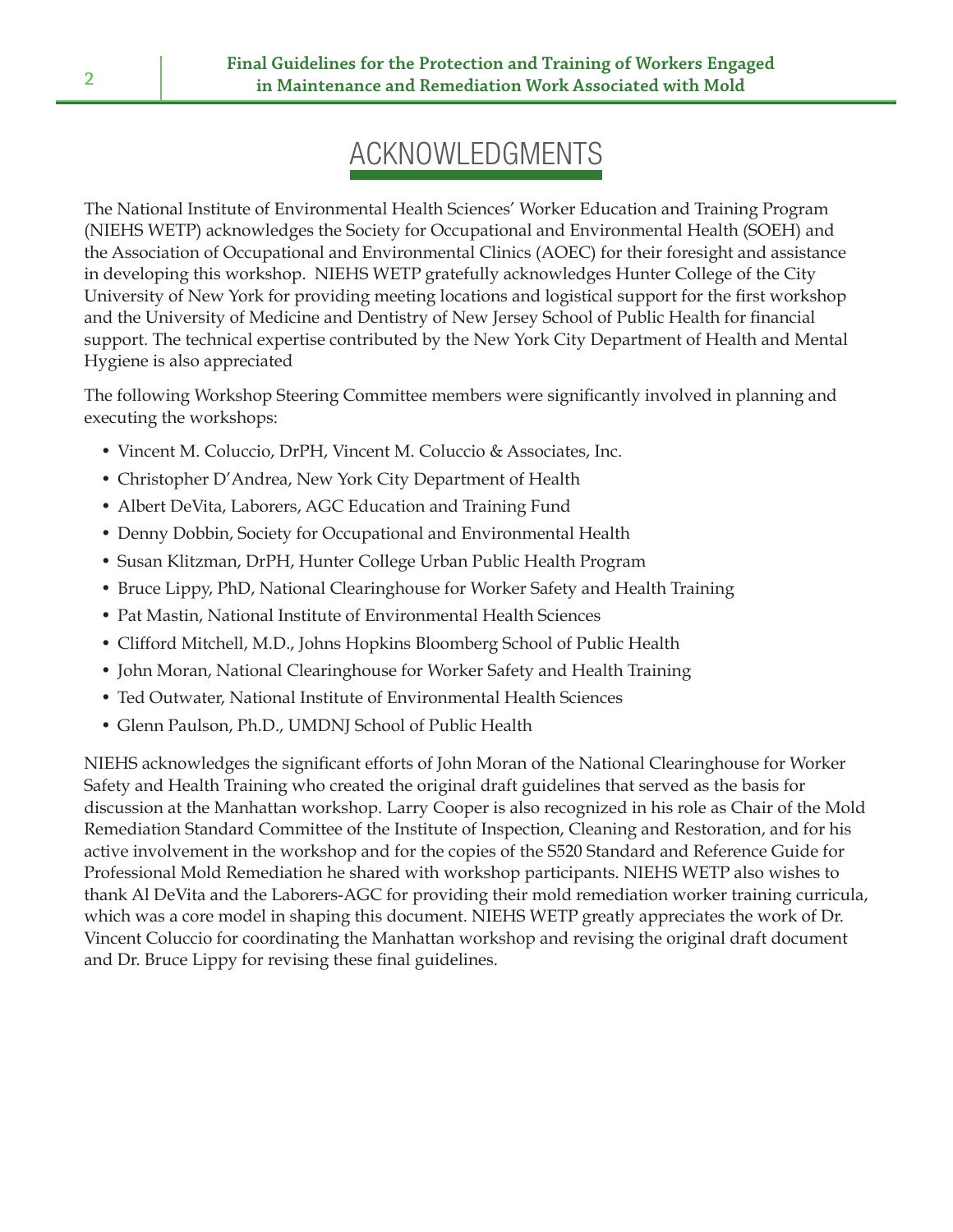# 1.0 INTRODUCTION

## 1.1 Background

"Mold" is ubiquitous in nature and in buildings. Molds and yeasts comprise one of the five major types of microbes and are believed to number over 1.5 million species, only 100,000 of which have been described. Molds, fungi, and bacteria have always been a concern associated with flooding of structures occupied by humans and there has been growing concern about adverse health consequences associated with exposures to mold in residential structures, largely in relation to allergy and asthma. Some molds can also cause invasive disease in immune-compromised individuals (Venkatesan, Perfect & Myers, 2004).

Publicity associated with potential mold-related health consequences, an increase in workplace health problems attributed to mold exposures, and increased litigation over the consequences of mold exposure, have greatly expanded attention to mold in our workplaces, public buildings, schools, and homes. In turn, this attention has led to a growing number of individuals engaging in the assessment, management, and remediation of mold contamination and, as a result, experiencing frequent exposures to mold spores. In the absence of regulations protecting these individuals from potentially harmful exposures to mold, concern for the health of these workers has continued to grow.

It should be noted that the OSHA Hazardous Waste Operations and Emergency Response standard at 29 CFR 1910.120 (a)(3)(B) defines hazardous substances to include:

"Any biologic agent and other disease-causing agent which after release into the environment and upon exposure, ingestion, or assimilation onto any person, either directly from the environment or indirectly by ingestion through food chains, will or may reasonably be anticipated to cause death, disease, behavioral abnormalities, cancer, genetic mutation, physiological malfunctions (including malfunctions in reproduction) or physical deformations in such persons or their offspring."

## 1.2 Purpose

The purpose of the NIEHS-sponsored workshops was to develop these experience-based guidelines for protecting and training mold hazard assessors, mold remediation workers, and workers exposed to mold in the course of maintaining building systems. This guidance is intended to be used by competent professionals in government, industry, labor unions, academia, and trade associations to develop curricula for mold worker protection training programs. It is fully conceded that this guidance will need to be revised and improved in the future as understanding of mold issues continues to grow.

These guidelines are expressly not intended as a precursor to or lobbying for governmental regulations on mold remediation. The working assumption was that the dose-response and health effects data essential for any regulatory effort will not be available for the foreseeable future and these voluntary guidelines can help stakeholders protect workers in the absence of any governmental policy or regulation.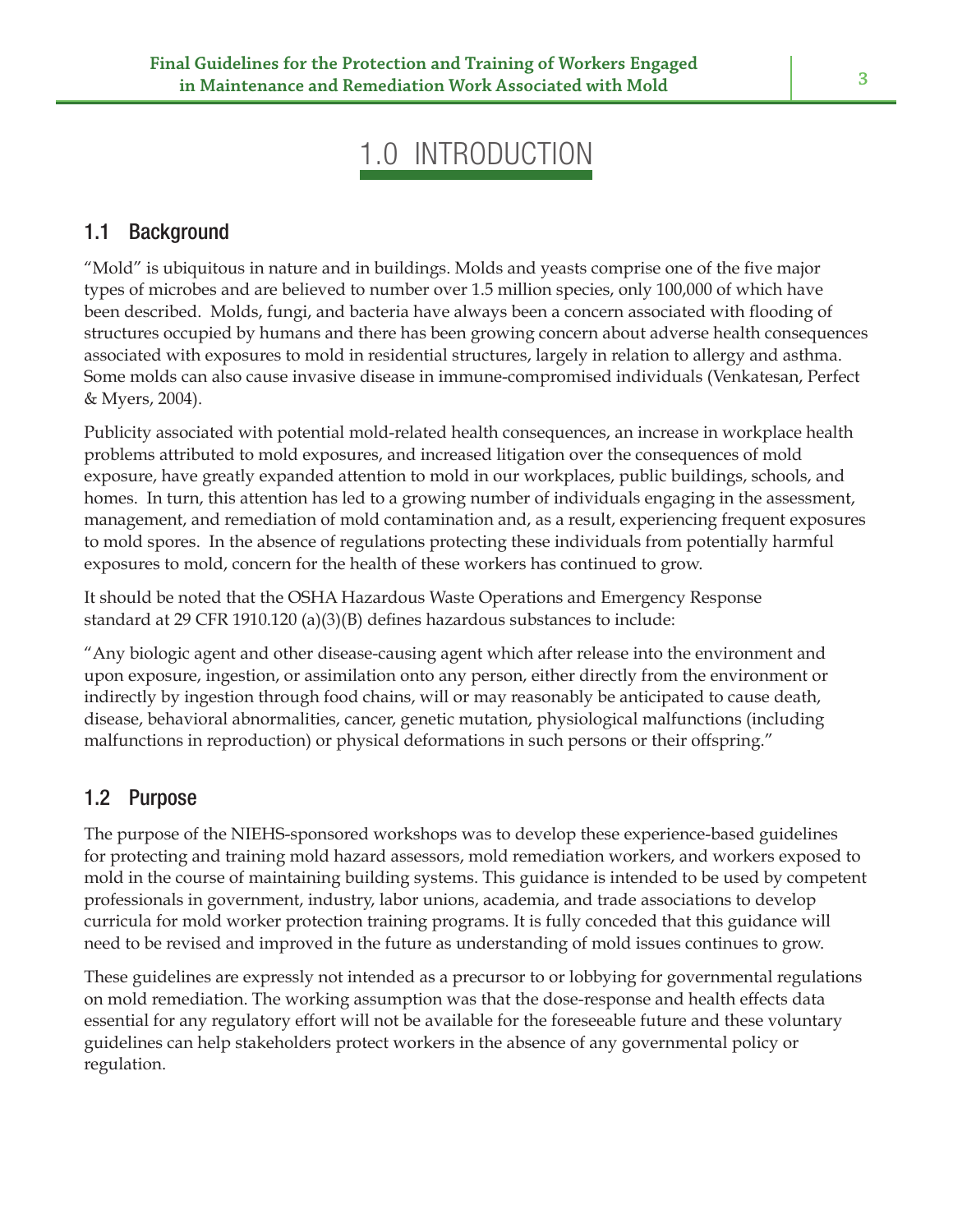## 1.3 Scope

These guidelines are solely recommendations and are intended to be applicable to individuals who must enter and disturb mold-contaminated environments to assess the extent of mold contamination and damage; clean, remove, and repair mold-damaged materials; or perform standard maintenance activities. The guidance should hopefully prove valuable for activities in governmental, commercial, and industrial facilities. The guidance does not contain full course curricula, only recommendations about what the curricula should cover.

The guidance does not apply to:

- Worker health and safety concerns related to any other microbial contaminants, such as bacteria;
- Issues, policies, or procedures related to occupant protection during remediation;
- Single unit, owner-occupied residential housing units;
- Agricultural use buildings
- Indoor industrial environments
- Health care facilities housing immunosuppressed patients;
- Homeowners attempting minor mold removal projects; and
- Training needed to develop skills to effectively conduct or perform assessments, remediation, or maintenance work involving mold or mold-contaminated materials. Additional training is needed to provide workers with job skills needed to perform their work tasks. This training guidance is to help workers receive the highest quality health and safety training.

## 1.4 Basic Principles

There are basic principles that emerged as points of consensus from the workshops that should be followed by professionals developing training based on this guidance:

- Fungal damage in buildings needs to be removed and the underlying cause fixed.
- When fungal damage is removed, it needs to be done under safe conditions, the complexity of which depends on the extent of the damage and the circumstances.
- A thorough cleaning of fine particles is needed as part of the final decontamination.
- Based on existing data, it is not feasible to set an airborne exposure limit as is done with other airborne contaminants.
- In the absence of dose-response data for workers exposed to mold, it is prudent to provide respiratory protection and training. In keeping with recommendations by OSHA, EPA and the American Industrial Hygiene Association, NIOSH-approved N-95 disposable respirators should be the minimum level of respiratory protection provided. N-95 disposables are acceptable for the lower exposures in maintenance work, but half-face elastomeric respirators should be used, at a minimum, for full remediation work.
- Worker protection cannot be managed by measurement of exposure to mold. Personal protection should be based on specific tasks that increase mold exposure, not on measured exposure levels.
- General safety is as important as the protection of health during abatement and must be reflected in the training.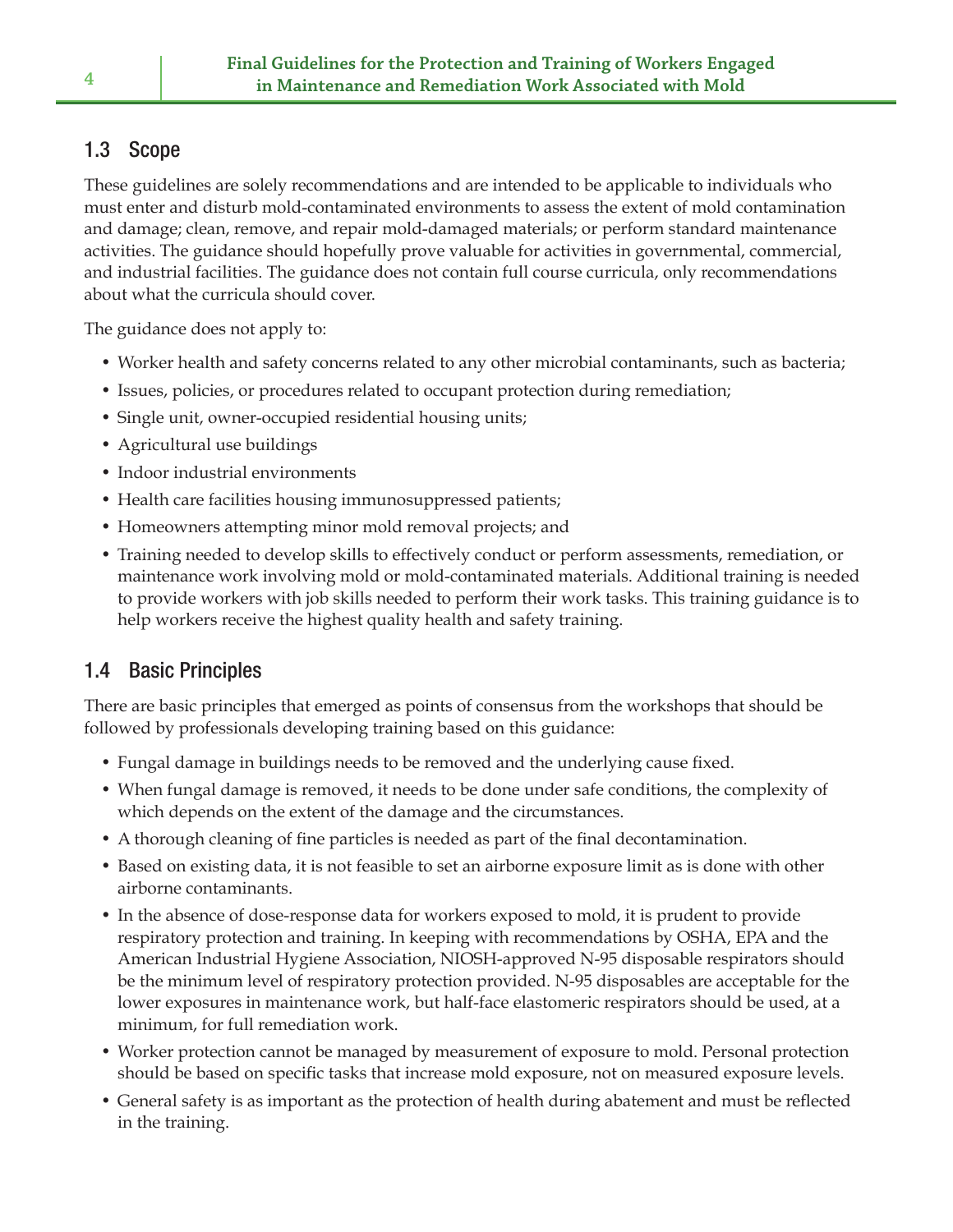- Adult education principles are critical in the design of any training for workers. There are good resources for curricula designers included in Appendix D.
- The recommended training course is designed for workers who have no mold background nor have current asbestos or lead certification. Prior competency in these areas can be taken into consideration by the course designers and training directors.
- Removing mold from heating, ventilation, and air conditioning (HVAC) systems is beyond the scope of a basic mold remediation course, and workers who engage in that work should take a separate course for HVAC work. General knowledge of HVAC operation, however, such as how a plenum works and how it can impact mold remediation work, is important for mold remediators to understand and should be included in the basic course.
- There exists a gradation in mold exposure potential across work categories. On the low end, common building maintenance tasks involve intermittent, low-level mold exposures involving short duration and small surface area projects, and full time mold remediation workers would encounter the high-end exposure potential. In keeping with the premise that protecting people from mold exposure is prudent policy, all of these worker groups require training commensurate with their exposure potential (as defined by the project size, work practice and duration variables).
- Unlike lead, mold is not a specific substance and many people are not affected by mold.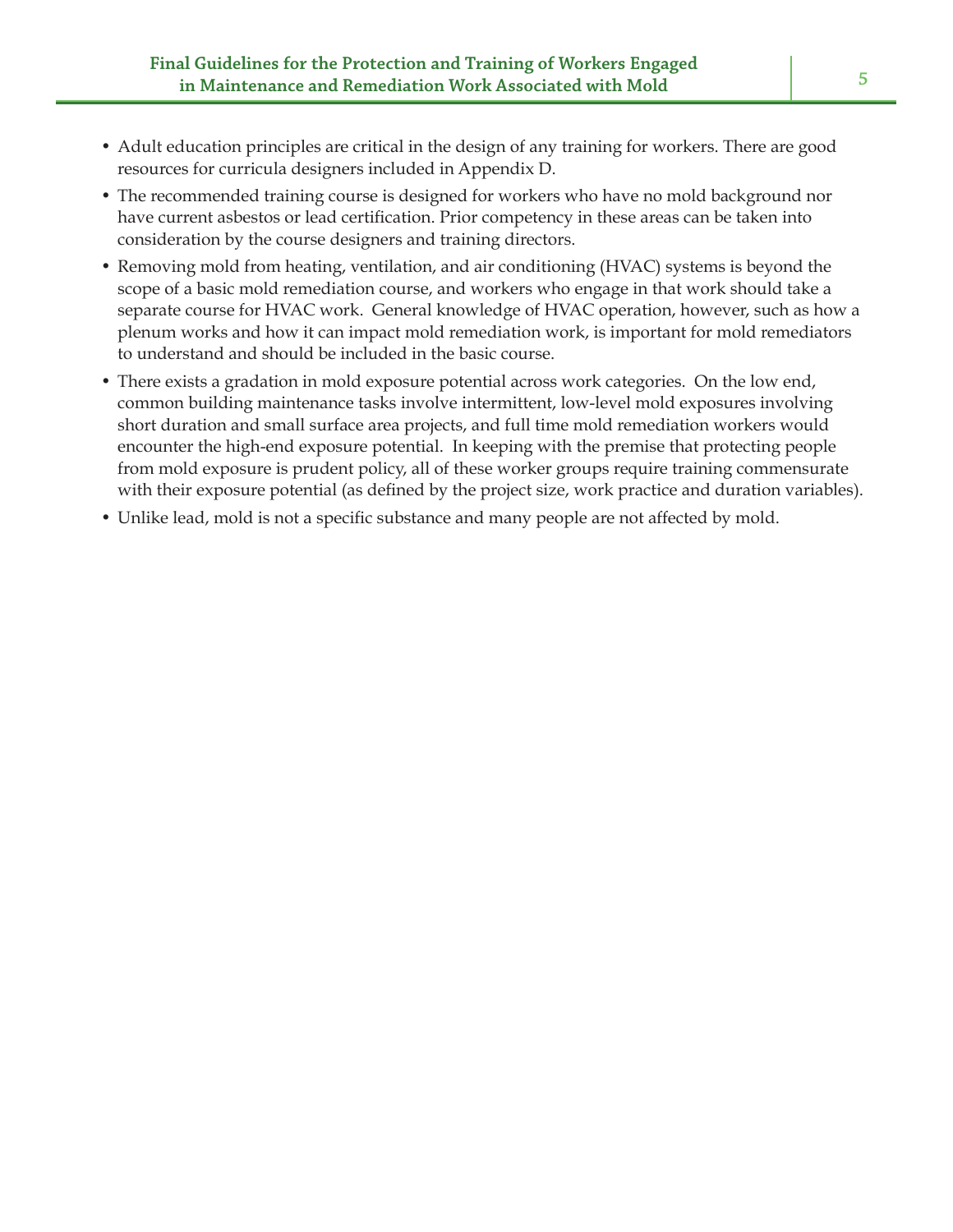## 2.0 GUIDANCE ON TRAINING DEVELOPMENT

## 2.1 Basic format and approach

The sections in this guidance portion of the document follow the basic format used in the American National Standards Institute standard Z490.1-2001, Criteria for Accepted Practices in Safety, Health, and Environmental Training, which was published by the American Society of Safety Engineers (2001) and serves as excellent guidance for developing training.

## 2.2 Needs assessment

## 2.2.1 Characterization of the training audiences

Current mold remediation guidelines (including worker protection provisions) generally classify mold work as either "maintenance" or "remediation," based on the scale of the mold work involved. Maintenance tends to be low-level exposure and remediation is often seen as higher level exposure. Maintenance is defined as involving small areas of mold contamination (Levels I and II in the NYC Guide) and includes minor contamination cleanup in HVAC systems (Level V Small in the NYC Guide).

Remediation work is assumed to be large-scale, extensive work usually employing a specialized contractor. It may include HVAC system remediation as well as contamination with clean water, grey water (wastewater from bathtubs, showers, bathroom sinks, washing machines, dishwashers and kitchen sinks, i.e. any source in a home other than toilets) and black water (untreated sewage).

There was consensus at the workshops that maintenance workers are generally facility staff personnel and, as such, represent a different training target audience than a typical remediation contractor's employees. Maintenance workers should be expected to come into contact with mold. When they do, they are likely to correct the source of moisture and clean small amounts of mold relative to remediation workers. Ongoing preventive maintenance is very different from removing mold. The two populations can be further differentiated by task, duration, and the size (area of mold contamination to be remediated).

Maintenance work is associated with routine tasks performed in one or several specific buildings, whereas mold remediation workers will work under a variety of conditions and in many different buildings over time. Maintenance workers perform a variety of tasks, including tasks unrelated to mold, but mold remediation workers focus on mold removal. Maintenance workers will encounter smaller areas of mold contamination and undertake mold removal far less frequently.

Building trades and utility workers are at risk of exposure to mold when they 1) contact mold-contaminated surfaces in the normal course of their work, 2) are in the vicinity of – but are not participating in – uncontained mold remediation or demolition work, 3) are engaged as full-scale mold remediation workers, and 4) are engaged in hazardous waste site cleanup work involving exposures to mold. For these workers, training as maintenance workers is most appropriate.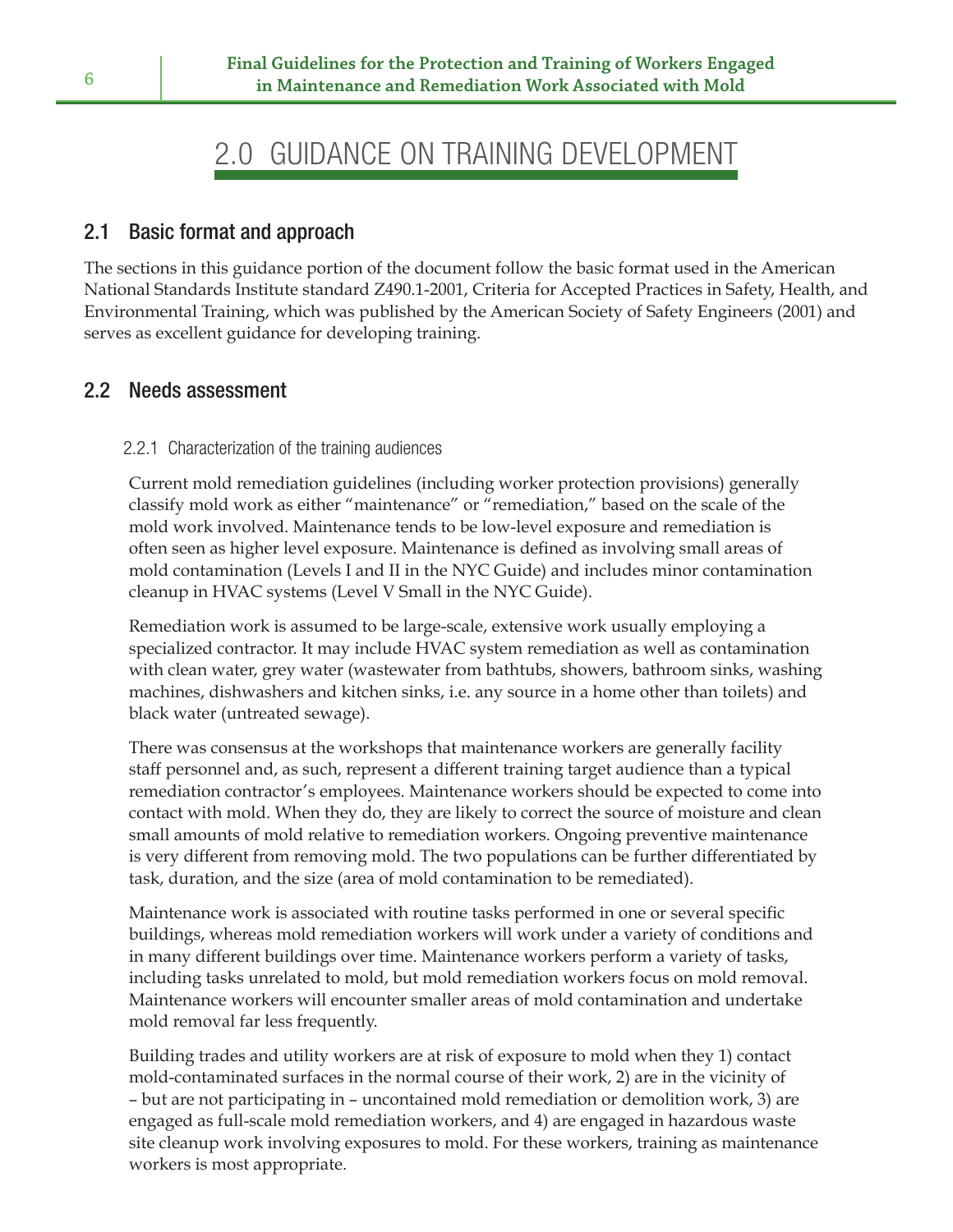There was a strong counterpoint argument among the experts that there cannot be definition by project size because concomitant health risks have not been identified. The consensus of the workshops was that the current absence of data in both exposure levels and associated health effects require defining hazard potential by the project size, work practice and duration variables.

Assessors/consultants are covered, for training purposes, as maintenance. The American Industrial Hygiene Association has created recent guidance that identifies the minimum qualifications and competencies of mold assessors (AIHA,  $2004$ , p.3) and warns that the organization, "does not believe the skills necessary to conduct proficient mold assessments can be obtained through attendance at a training course held over a period of a few days." The minimum qualifications that were stipulated:

- Bachelor of Science in industrial hygiene, environmental health, or an engineering, life science, chemistry, or physics discipline;
- Two years of experience under the direction of a CIH, CSP, and/or licensed Professional Engineer with significant experience in the following areas: building science, mold assessments, and exposure assessments. At least one of the two years must involve the performance of Indoor Environmental Quality (IEQ) assessments.

This guidance assumes that if mold assessors meet the AIHA qualifications and competencies they will have received most of the training on respiratory protection and other personal protective equipment needed as part of their professional development. Consequently, the recommendation is that assessors and consultants would only need short-duration training, like maintenance staff, not the longer training intended for mold remediation workers.

## 2.2.2 Characterization of potential exposures and adverse health effects

There is very limited published data on exposures to molds in residential, school, and office buildings. There currently are no exposure standards or health effects threshold exposure levels against which to base safe or unsafe exposures and sampling is expensive, time consuming, and difficult to apply. The American Conference of Governmental Industrial Hygienists (ACGIH, 1999) guidance provides a comprehensive discussion of sampling and analytical methods for a broad range of microbial agents.

There appears to be almost no personal sampling data in the published literature for maintenance or remediation workers engaged in mold-related activities. This means there is presently no way to link specific work practices and tasks to exposures, nor to estimate the effectiveness of exposure reduction techniques. The literature contains limited data on airborne concentrations before and after abatement, but no information on the impact of building maintenance activities specific to mold.

Rautiala and colleagues (1996) reported that during repairs of moldy buildings, "construction workers are exposed to high concentrations of microbes, perhaps causing health problems." These researchers strongly recommended personal protection of both the respiratory system and eyes for workers and isolating the work to protect occupants. NIOSH (2003) corroborated these findings with data from Health Hazard Evaluations of remodeling work in moldy buildings. During remediation, the spore count has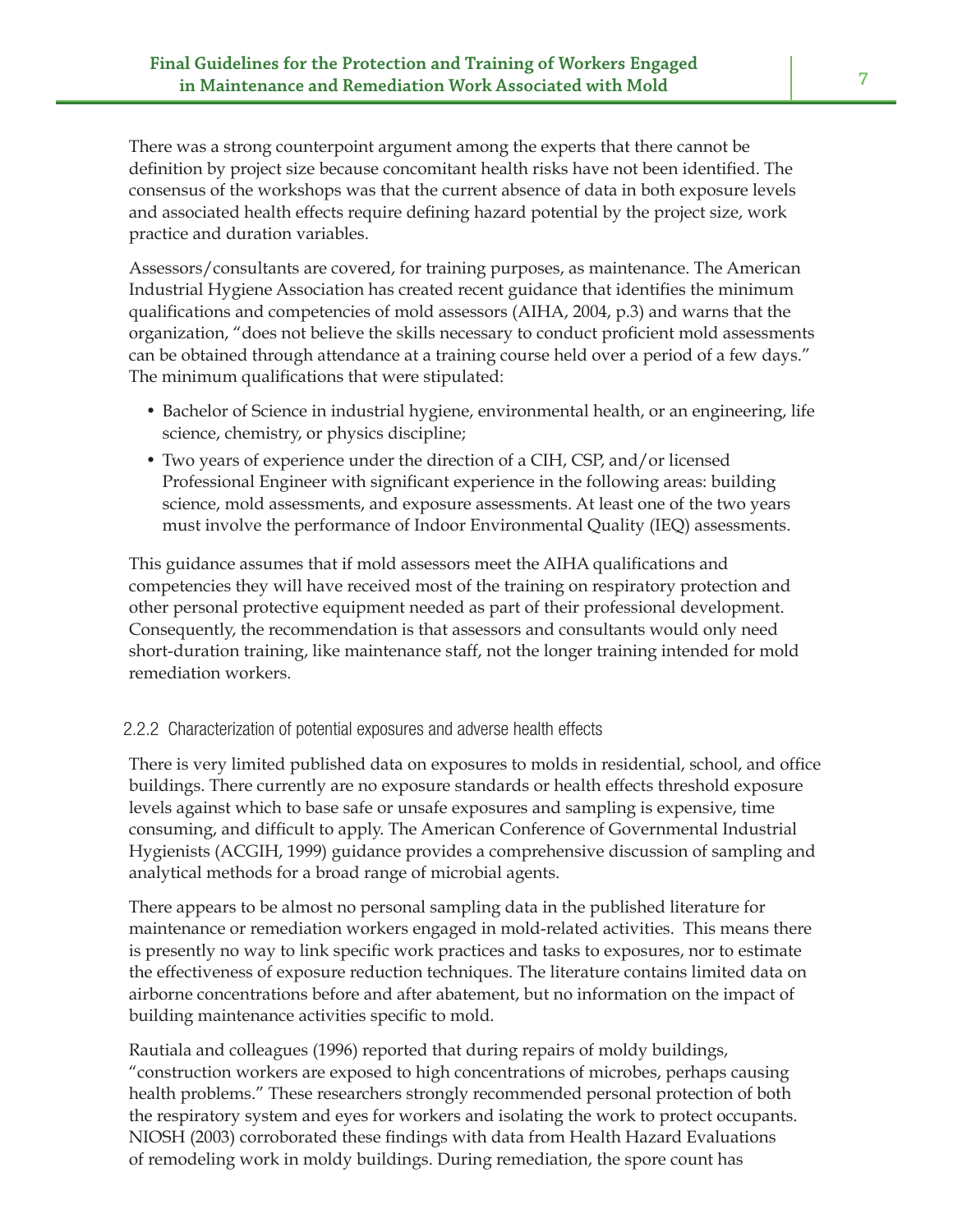been documented to increase a thousand fold. Most clinicians who participated in the companion Clinical Aspects of Mold Exposure meeting, hosted by the Johns Hopkins Bloomberg School of Public Health December 10-11, 2003 have seen remediation workers with adverse health effects.

Dr. Philip Morey, Vice President of Air Quality Sciences, provided the following data at the 2004 Manhattan workshop from a study he co-authored that contains exposure data for remediation workers (Morey and Hunt, 1995). Air sampling was conducted by spore trap under quiescent conditions in a building that had suffered severe mold contamination after an earthquake destroyed much of the roof above the second floor. Samples were then collected during demolition and after the first cleaning. The results indicate very the high levels of mold spores generated during demolition as well as the reductions that can be achieved from cleaning.

**Table 1**. Airborne molds during initial inspection.

| <b>Sample Description</b> | <b>Total</b> | $P-A^*$   | Stachy*   | $Cla^*$ |
|---------------------------|--------------|-----------|-----------|---------|
| Outdoor air, $N=5$        | 7,600        | 2,200     | <b>ND</b> | 5,000   |
| Floor One, N=15           | 5,500        | 100       | <b>ND</b> | 1,800   |
| Floor Two, $N=6$          | 9,800,000    | 9,200,000 | 100,000   | 450,000 |

## **Average Spore Concentration per m3**

\*P-A= *Penicillium-Aspergillus*; Stachy= *Stachybotrys*; Cla=*Cladosporium*

**Table 2**. Airborne molds during demolition.

## **Average Spore Concentration per m3**

| <b>Sample Description</b> | Total      | $P-A$      | <b>Stachy</b> | <b>Cla</b> |
|---------------------------|------------|------------|---------------|------------|
| Outdoor air, $N=5$        | 5,700      | 1,300      | 50            | 3,500      |
| Floor One, N=15           | 2,200,000  | 2,080,000  | 28,500        | 5,000      |
| Floor Two, $N=6$          | 32,000,000 | 30,500,000 | 180,000       | 700        |

**Table 3**. Airborne molds during first final cleaning.

## **Average Spore Concentration per m3**

| <b>Sample Description</b> | <b>Total</b> | $P-A$  | <b>Stachy</b> | <b>Cla</b> |
|---------------------------|--------------|--------|---------------|------------|
| Outdoor air, N=7          | 1,960        | 220    |               | 1,070      |
| Indoors, both floors,     | 39,000       | 35,300 | 750           | 1,700      |
| $N=17$                    |              |        |               |            |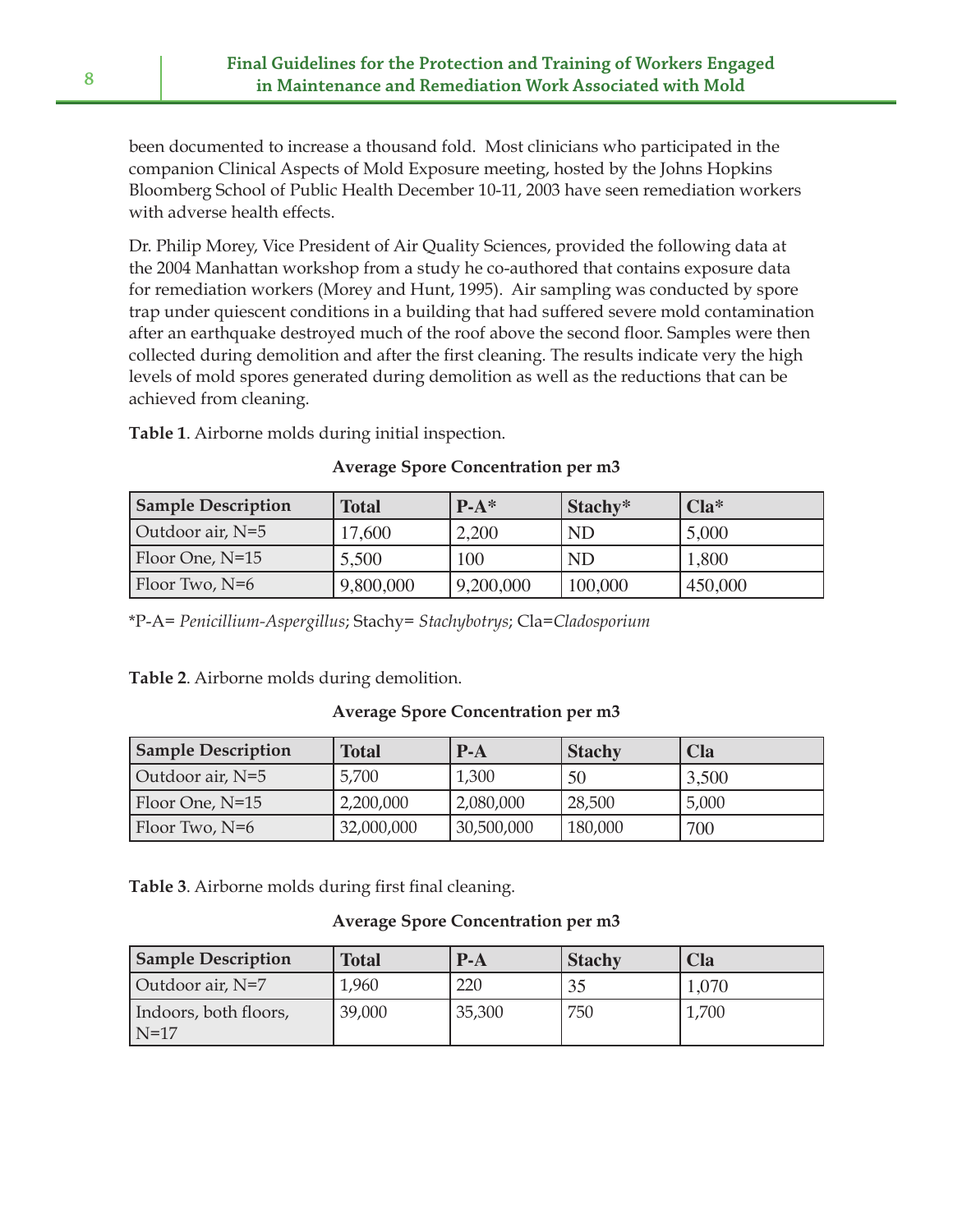#### **Factors Affecting Mold Exposure Potential**

The consensus from the workshops was that the following factors should be considered as criteria for mold exposure potential:

- Project size, square footage of mold that is present;
- Type of dust control;
- Amount of potential release; and
- Amount of mold work time per day.

### **Buildings Typically Subject to Mold Remediation**

The following buildings are very often subject to mold remediation and, therefore, important to address in training:

- Office buildings
- Public-access buildings
- Schools
- Governmental buildings/correctional facilities
- Commercial space
- Multi-family, four units and above

#### 2.2.3 What trainees are required to know and do

The training recommendations for mold remediation workers was developed by the workshop participants after reviewing the existing course being provided by the Laborers-AGC Education and Training Fund called "Microbial Remediation." This course contains seven modules that are covered in three days of training. Along with classroom learning, hands-on activities, including donning and doffing respirators and protective clothing, are an integral part of the course.

The framework for developing maintenance worker training guidelines was straight forward: At the end of a training session workers should know how to identify the characteristics of mold, the requirements for mold growth, how to protect themselves from mold and associated remediation hazards, when to bring this to the attention of a supervisor, and how to clean it up. The duration of maintenance worker training should be flexible and appropriate to the degree of training required. Participants recommended that maintenance training should be a maximum of two hours if it involves personal protective equipment (PPE), but should otherwise be shorter (between 30 minutes and 2 hours), if PPE is covered in other training.

In-depth discussions on the nature of maintenance-level mold remediation tasks, required knowledge and skills, and appropriate levels of personal protection, led to development of detailed criteria for training topics and training techniques for maintenance workers. It was suggested that awareness training involve rudimentary tools including training on how maintenance workers should respond to and clean up small-scale mold contamination; however, these activities involve work practices and thus are beyond the scope of awareness training. Awareness training alone was not supported for maintenance workers who will be actively involved in addressing mold contaminated surfaces.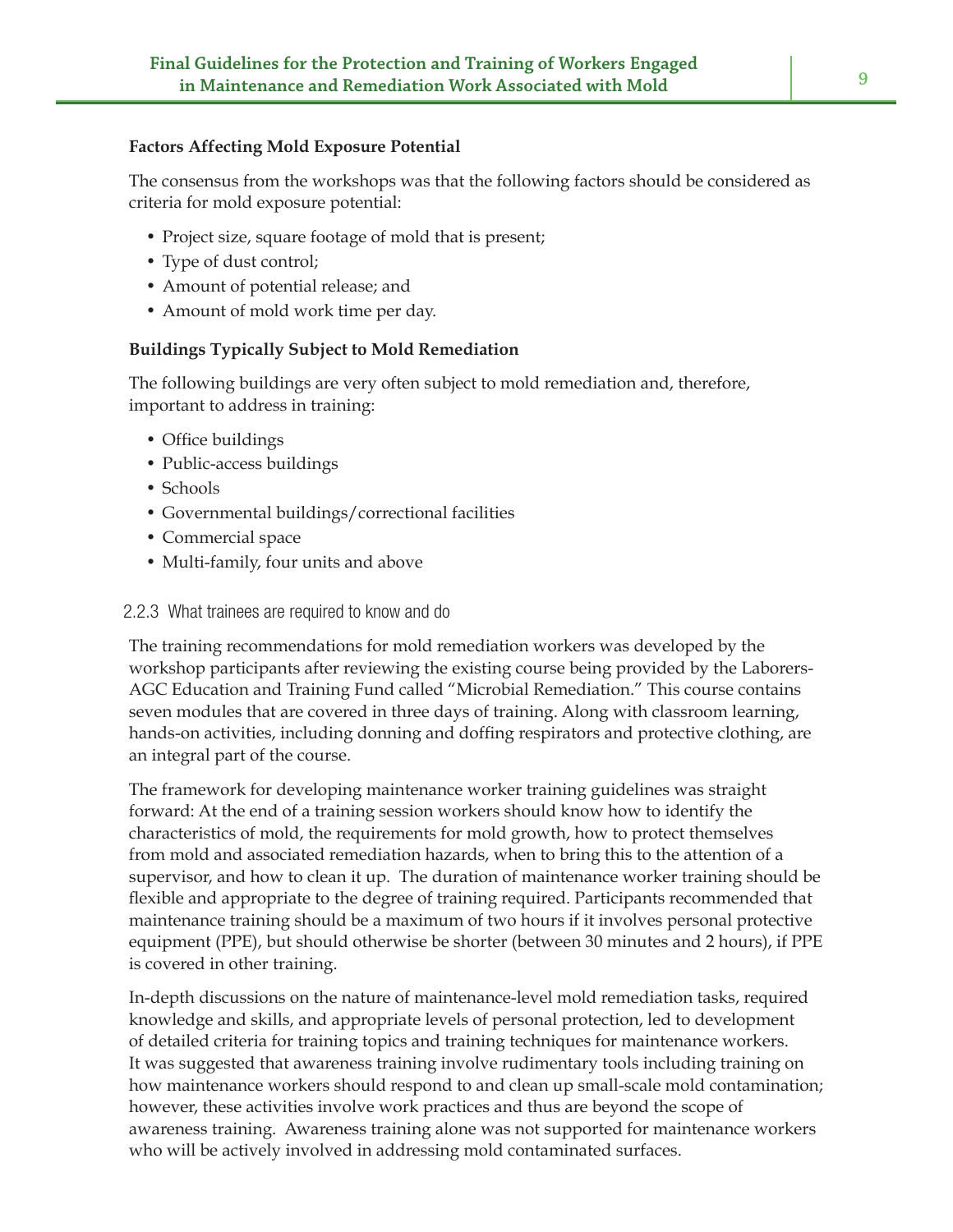2.2.4 Job analyses and levels of remediation work

The NYC guidelines (NYCDOH, 2000) recommend five levels of remediation work based upon the size of the contaminated area and the magnitude of the remediation effort anticipated:

Level I: Small isolated areas of 10 sq. ft. or less.\*

Level II: Mid-sized isolated areas between 10 and 30 sq. ft.\*

Level III: Large isolated areas of 30-100 sq. ft.

Level IV: Extensive contamination of greater than 100 contiguous sq. ft.

Level V: HVAC systems

- Small isolated area of contamination of less than 10 sq. ft\*
- Areas of contamination greater than 10 sq. ft.
- \* Noted as appropriate for regular building maintenance staff to perform.

These mold work level categories have been widely recognized and used. OSHA's Brief Guide to Mold in the Workplace (OSHA, 2003) employs the Level I through IV categories generally as stated in the NYC Guide. Level V, HVAC systems, is not included except with a recommendation to consult NADCA or an EPA guide. Level I and II are stated as being appropriate for performance by building maintenance staff, as in the NYC Guide.

EPA's Mold Remediation in Schools and Public Buildings (EPA, 2001), includes three levels of remediation of "mold growth caused by clean water."

| Small:  | Less than 10 sq. ft.     |
|---------|--------------------------|
| Medium: | 10-100 sq. ft.           |
| Large:  | Greater than 100 sq. ft. |

Examples of materials or furnishings affected are provided in each category. HVAC is addressed separately and refers to the related EPA guide "Should you have the air ducts in your house cleaned?"

Health Canada (Health Canada, 1995) identifies three levels or categories of remediation work specific to mold contamination.

Small: 0.3 sq. m. or less. Medium: 3 sq. m. Large: 10 sq. m. (or more)

HVAC is not specifically addressed by the Health Canada document. (The NYC guides, 1993 edition, is referenced rather than the revised 2002 edition) Preventive maintenance is specifically addressed. The most recent Health Canada guidance (2004) is more focused on inspection than remediation. It specifically recommends quickly remediating problems and references the 2000 NYDOH guidelines.

ACGIH (1999) identifies three levels (minimal, moderate, and extensive) based upon the extent of visible mold growth without a size description. Detailed HVAC system contamination is addressed.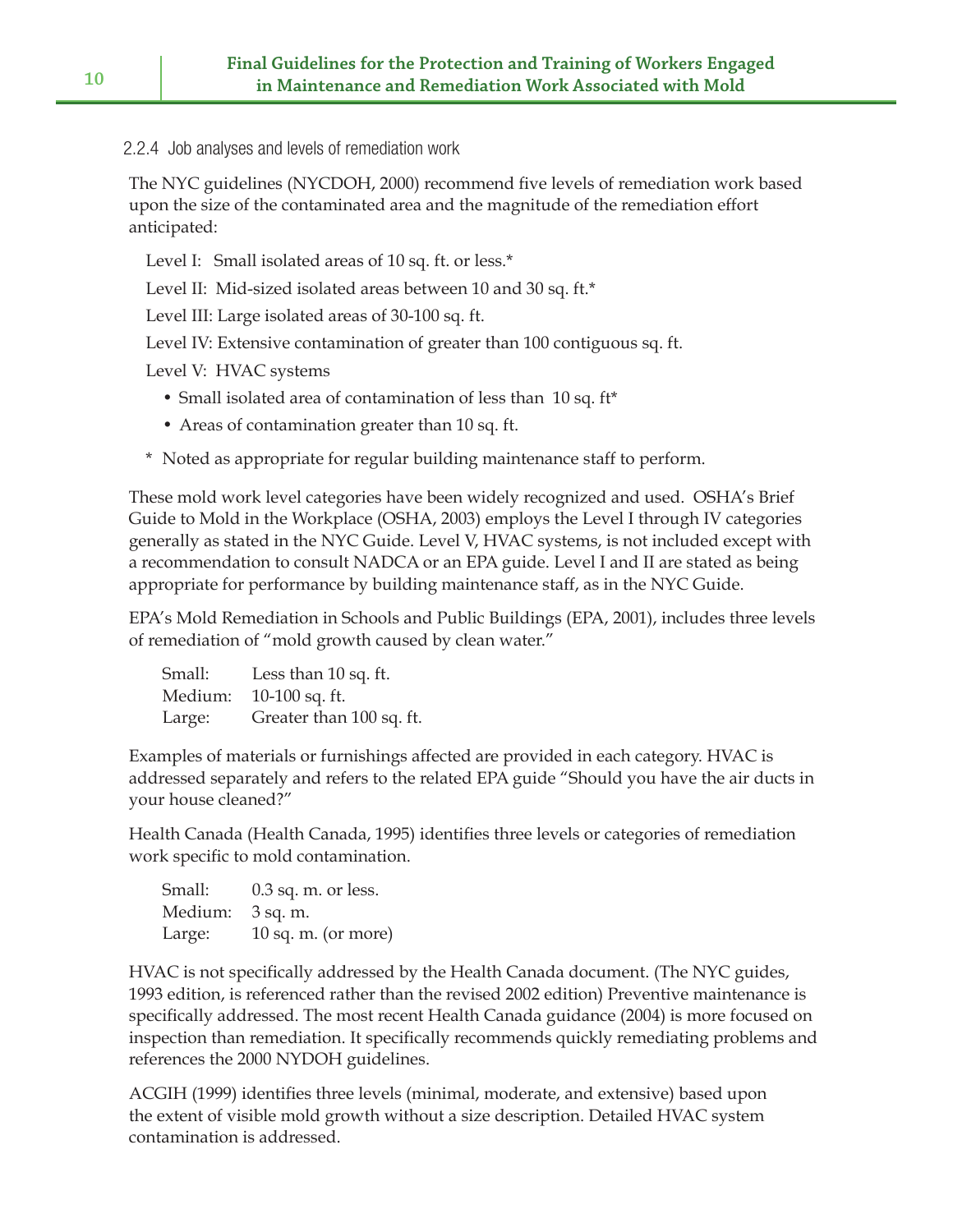#### 2.2.5 Site specific information

There was strong consensus that training developed from recommendations in this guidance must be tailored to meet the specific realities of the site where work is to be done. The HAZWOPER standard, for instance, requires providing additional training at the site to complement training received in the classroom.

#### 2.2.6 Special trainee abilities

There was consensus that the cleaning of mold-contaminated HVAC equipment was too specialized and required training beyond what is recommended in this document. The courses offered by the National Air Duct Cleaners Association were noted as good examples of specialized training. Additionally, the International Union of Operating Engineers proposed appropriate training for maintenance workers who disturb less than ten square feet of insulation (see section 2.4.1.3).

### 2.2.7 Previous training provided to the trainees

Workshop participants recognized some overlap in work practices and personal protections employed on asbestos/lead remediation sites and on mold sites, and that it would be reasonable to exempt mold trainees from training on these topics if they recently completed asbestos/lead training and can demonstrate proficiency. This applies to workers engaged in hazardous waste operations remediation and trained in accordance with the OSHA HAZWOPER standard as well. For example, a worker who was recently trained and fit tested to wear a respirator, and who can demonstrate competence in wearing and maintaining it, may be exempted from additional training on this particular respirator.

### 2.2.8 Regulatory requirements and existing guidance

OSHA does not have a standard that is specifically focused on mold or bioaerosols, but there are several standards that would impact a major mold remediation project and should be covered in any mold remediation course and possibly in awareness training. They include:

- Hazard Communication standard training per the applicable OSHA standard (29 CFR 1910.1200) with additional materials specific to microbial materials.
- Respiratory protection training in accordance with the OSHA standard at 29 CFR 1910.134 (or construction equivalent).
- Employers Site/Facility Safety and Health Plan required by OSHA standard 1910.38. It is assumed that the employer's Emergency Response Plan per applicable OSHA standard and a "working with mold procedures plan" (signs, disposal, etc.) would be included.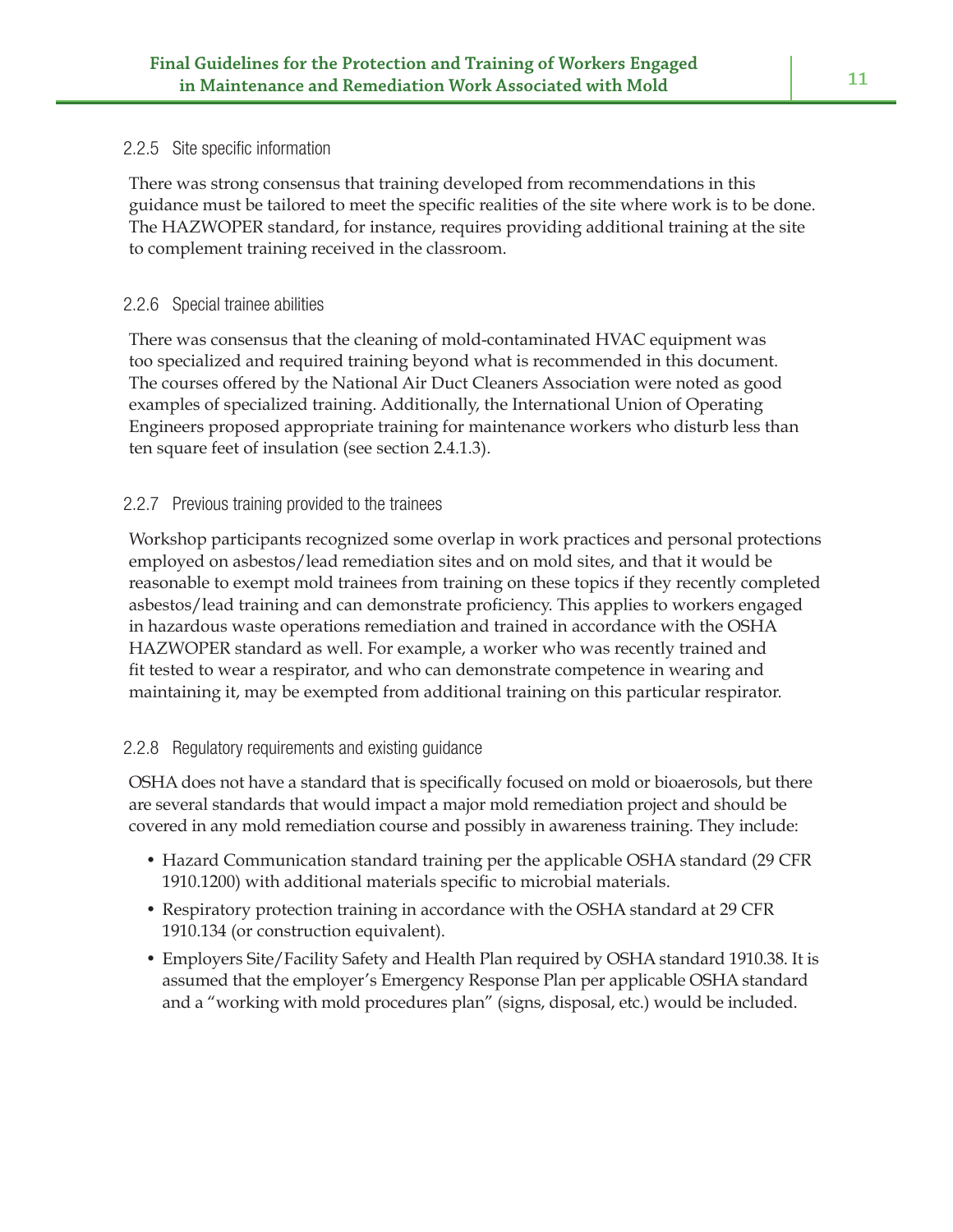Even though there are very few applicable OSHA standards, there are several major guidelines from governmental organizations and consensus bodies. This guidance document is built upon the excellent recommendations, where applicable, from the following:

- 1993 NYC Department of Health and Mental Hygiene "Guidelines on Stachybotrys"
- 1995 Health Canada "Fungal Contamination in Public Buildings: Guide to Recognition and Management" - addresses training (Workplace Hazardous Materials Information System) and specifies PPE similar to that recommended by NYC DOHMH.
- 1996 National Air Duct Cleaners Association (NADCA) "Microbial Contamination in HVAC" - evolved into the "Assessment, Cleaning, & Restoration Industry Standard ACR" in 2002.
- 1998 American Society of Testing and Materials E1971-98, "Standard Guide for Stewardship for the Cleaning of Commercial and Institutional Buildings" – provides a broad approach to keeping commercial and institutional buildings clean while protecting cleaning personnel and occupants.
- 1999 American Conference of Governmental Industrial Hygienists (ACGIH) "Bioaerosols: Assessment and Control" - differentiates PPE recommendations based on small, medium, and large schemes, and respiratory protection ranges from N95 to full face (PAPR).
- 2000 NYC DOH "Guidelines on Assessment and Remediation of Fungi in Indoor Environments" (discussed above)
- 2001 US EPA "Guidelines on Fungi" Respiratory protection also ranges from N95 to full face (PAPR).
- 2003 OSHA Advisory on Mold in the Workplace (Not a Regulation) Failure to implement is not a violation of General Duty Clause; closely follows provisions of EPA and NYC DOHMH Guidelines; excludes HVAC.
- 2003 IICRC S520 Mold Remediation This recent document is the most comprehensive and most focused on mold remediation work presently available. However, it does not substantively address training.
- 2004 American Industrial Hygiene Association "Assessment, Remediation, and Post-Remediation Verification of Mold in Buildings" AIHA Guideline 3.
- 2004 Health Canada "Fungal Contamination in Public Buildings: Health Effects and Investigation Methods"
- 2004 Institute of Medicine of the National Academies "Damp Indoor Spaces and Heath"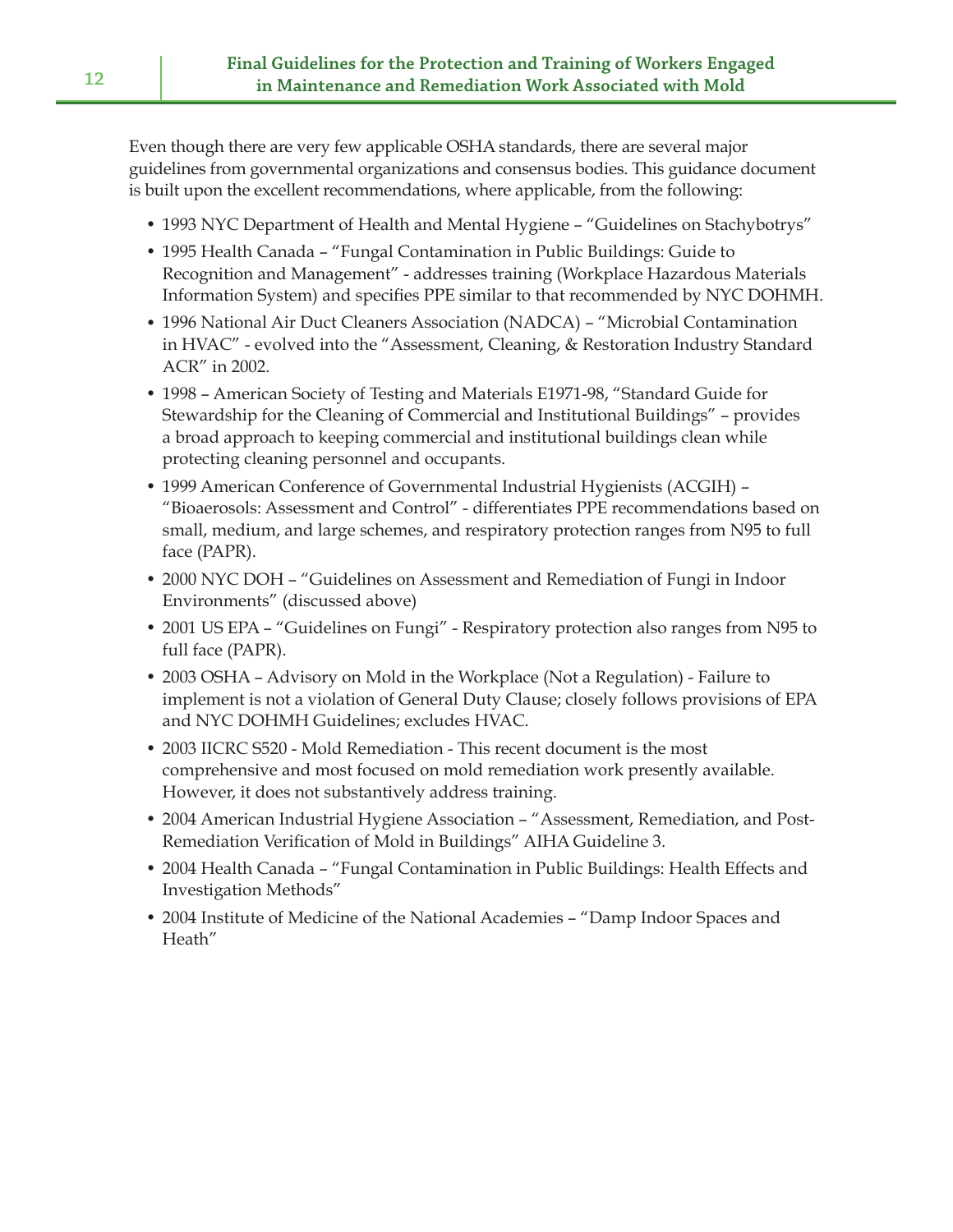#### **Recommended training topics for maintenance workers from existing guidance**

**Table 4**. Summary of training topics for maintenance workers engaged in general mold work and HVAC system work.

| <b>Guidance Source</b> | <b>Training Topics</b>                             |
|------------------------|----------------------------------------------------|
| NYC 2000               | Cleanup methods; Personal protection; HAZCOM       |
| <b>OSHA</b>            | Same as NYC                                        |
| <b>EPA</b>             | No Recommendations                                 |
| <b>AIHA</b>            | No Recommendations                                 |
| Health Canada          | Per Canadian WHMIS standards and Provincial OSHA's |
| <b>ACGIH</b>           | No Recommendations                                 |

General notes: IICRC does not address maintenance work involving mold. Where respirators or other PPE are required, the applicable OSHA standard will require training. No instructional methods are presented in any of the guidance sources.

#### **Recommended training topics for mold remediation workers from existing guidance**

**Table 5**. Summary training topics for remediation workers engaged in general mold work and HVAC system work.

| <b>Guidance Source</b> | <b>Topics</b>                                                                                                                                                                                                                                                                                                   |  |  |
|------------------------|-----------------------------------------------------------------------------------------------------------------------------------------------------------------------------------------------------------------------------------------------------------------------------------------------------------------|--|--|
| <b>NYC 2000</b>        | "Handling hazardous materials"                                                                                                                                                                                                                                                                                  |  |  |
| <b>IICRC S520</b>      | Minimum topics:<br>• safety & health<br>• engineering controls<br>containment methods<br>• work practices<br>• physical hazards<br>• chemical hazards<br>• microbial hazards<br><b>PPE</b><br>Building-related regulated substances (e.g. asbestos, lead)<br>• Other applicable OSHA standards, such as Hazcom, |  |  |
| <b>OSHA</b>            | respiratory protection, and PPE<br>Same as NYC                                                                                                                                                                                                                                                                  |  |  |
| <b>EPA</b>             | No Recommendations                                                                                                                                                                                                                                                                                              |  |  |
| <b>AIHA</b>            | No Recommendations                                                                                                                                                                                                                                                                                              |  |  |
| Health Canada          | Per Canadian WHMIS standards and Provincial OSHA's                                                                                                                                                                                                                                                              |  |  |
| <b>ACGIH</b>           | No Recommendations                                                                                                                                                                                                                                                                                              |  |  |

General notes: The NYC2000 Level IV training is the basis for this table. If respirator use is required under 1910.134, training must be provided. There are no instructional techniques indicated in any of the guidelines.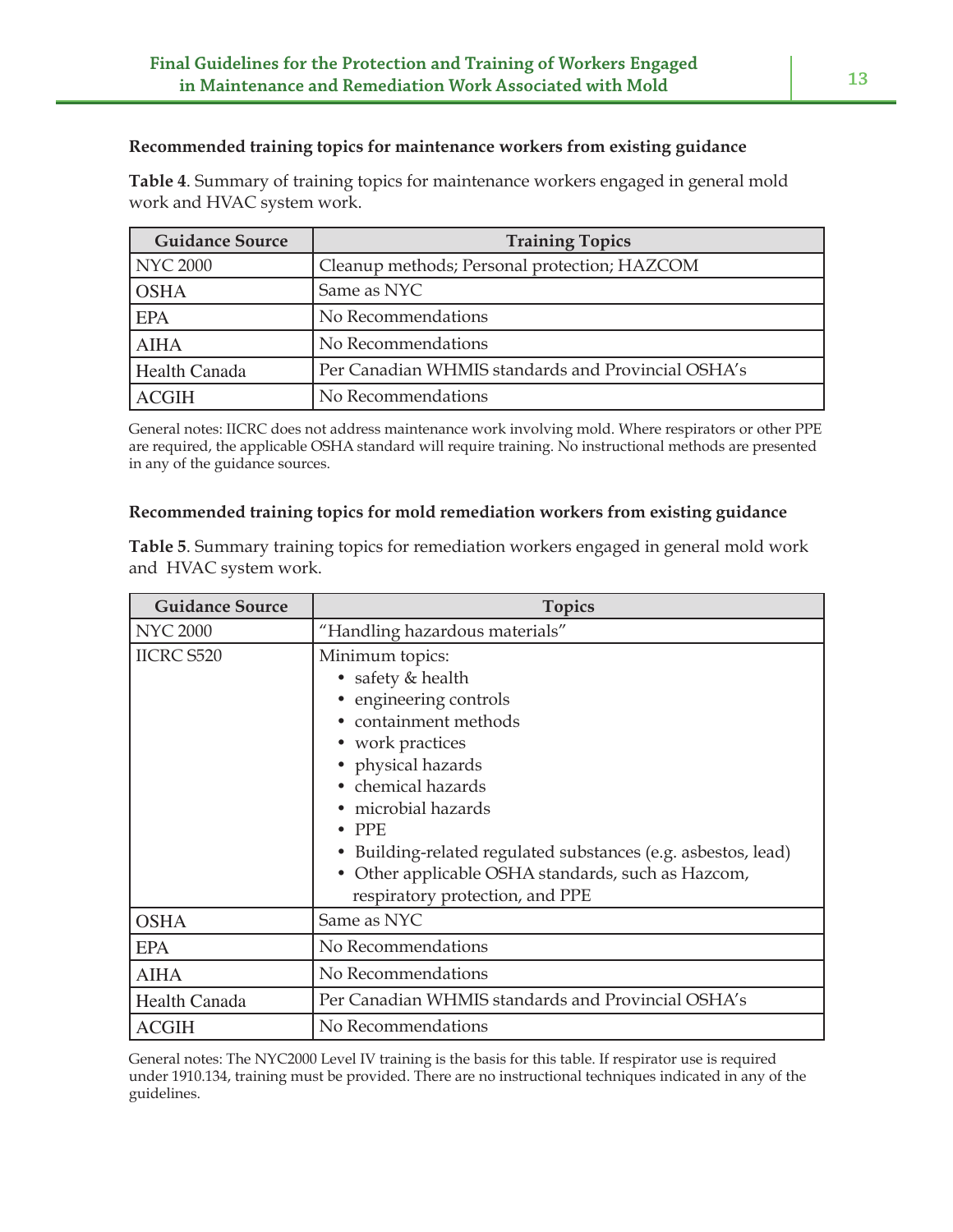### **Recommended worker protection for maintenance and remediation workers from existing guidance**

**Table 6**. Workers Protection Guidance, Maintenance and Remediation Workers Exposure Activity1

| <b>Guidance</b>                 | <b>Personal</b><br><b>Protection</b>                 | <b>Maintenance</b><br><b>General</b>                                                                   | <b>Maintenance</b><br><b>HVAC</b>                                | <b>Remediation</b><br><b>General</b>                                    | <b>Remediation</b><br><b>HVAC</b>                                |
|---------------------------------|------------------------------------------------------|--------------------------------------------------------------------------------------------------------|------------------------------------------------------------------|-------------------------------------------------------------------------|------------------------------------------------------------------|
| <b>NYC 2000</b>                 | Respiratory<br>Eye<br>Hand<br>Full Body <sup>2</sup> | N95 Disposable<br>Yes<br>Yes<br>Not addressed (NA)                                                     |                                                                  | <b>Full Face-APR HEPA</b><br>Yes (through full-face resp)<br>Yes<br>Yes |                                                                  |
| <b>OSHA</b>                     | Respiratory<br>Eye<br>Hand<br>Full body              | N95 Disp<br>Yes<br>Yes<br>NA                                                                           | NA<br>NA<br>NA<br>NA                                             | FF-APR HEPA<br>Yes (Resp)<br>Yes<br>Yes                                 | NA<br>NA<br><b>NA</b><br>NA                                      |
| EPA $3/01$ <sup>3</sup>         | Respiratory<br>Eye<br>Hand<br>Full body              | NA<br>NA<br>NA<br>NA                                                                                   |                                                                  | N95<br>Yes<br>Yes<br><b>NA</b>                                          | NA<br>NA<br><b>NA</b><br>NA                                      |
| ACGIH 1999 <sup>4</sup>         | Respiratory<br>Eye<br>Hand<br>Full body              | N95 disposable<br>NA<br>Yes<br>NA                                                                      |                                                                  | N95 disposable<br>Yes<br>Yes<br>NA                                      |                                                                  |
| IICRC S520 <sup>5</sup>         | Respiratory<br>Eye<br>Hand<br>Full body<br>Foot      | NA<br>NA<br>NA<br>NA<br>NA                                                                             |                                                                  | Yes<br>Yes<br>Yes<br>Yes                                                | Based on spores/m <sup>3</sup> (N95 to PAPR)                     |
| Health<br>Canada 1995           | Respiratory<br>Eye<br>Hand<br>Full body              | Yes $(1/2$ face)<br>Not addressed<br>Yes<br>Not addressed                                              | Not addressed<br>Not addressed<br>Not addressed<br>Not addressed | <b>FFP HEPA</b><br>Yes (Resp)<br>Yes<br>Yes                             | Not addressed<br>Not addressed<br>Not addressed<br>Not addressed |
| <b>NIOSH</b><br>Newhart<br>1997 | Resp                                                 | Full Face APR at a minimum, PAPR FF recommended for<br>Histoplasma capsulatum exposures (bird and bat) |                                                                  |                                                                         |                                                                  |

- <sup>1</sup> AIHA 5/01 covers PPE in chapter 11. No recommendations beyond professional guidance are provided so AIHA was not included in the table.
- <sup>2</sup> Full body includes disposable coveralls, head covering, eye protection, gloves, and shoe covers.
- <sup>3</sup> EPA's guide is for remediation of building materials and furnishings contaminated with mold caused by "clean water."
- <sup>4</sup> ACGIH uses 3 categories: minimal, moderate, and extensive. Minimal is assumed to be maintenance work.
- <sup>5</sup> IICRC S520 provides extensive discussion of respirator selection in the "Reference Guide," Appendix B.
- <sup>6</sup> Rubber safety boots with booties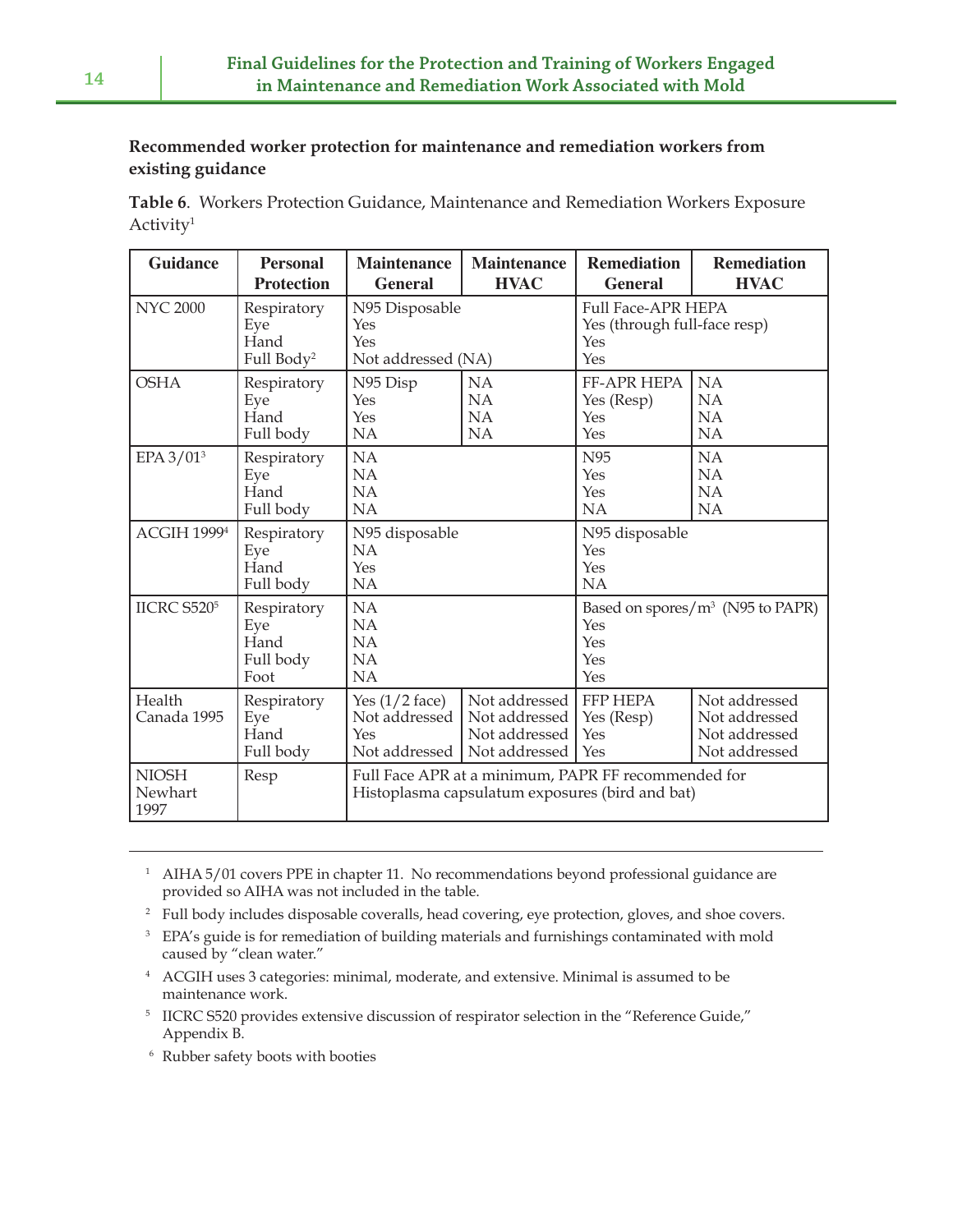## 2.3 Learning objectives and prerequisites

#### 2.3.1 Description of learning objectives

This guidance supports the ANSI recommendation that learning objectives be written for each course and that they include:

- · the target audience;
- · the desired knowledge, skill, or ability to be learned by the trainee;
- · the conditions under which the knowledge, skill, or ability is to be demonstrated; and
- · the criteria for determining that the learning objective has been achieved.

Additionally, learning objectives shall be observable and measurable, consider the required background and experience of the trainees, and state any prerequisites. A widely used mnemonic device for writing good objectives is SMART: Specific-Measurable-Actionoriented - Relevant - Timely.

2.3.2 Learning objectives for the courses

#### **Primary knowledge objectives for mold remediation course**

Participants came to the consensus that it was critical to develop training objectives for the knowledge and the skills essential for mold remediation workers. Individual learning objectives will need to be generated by training providers that are based on the specific needs analysis for their training populations. Table 7 provides a list of the broad recommended knowledge objectives that the workshop experts felt should be considered when creating learning objectives for a given set of students.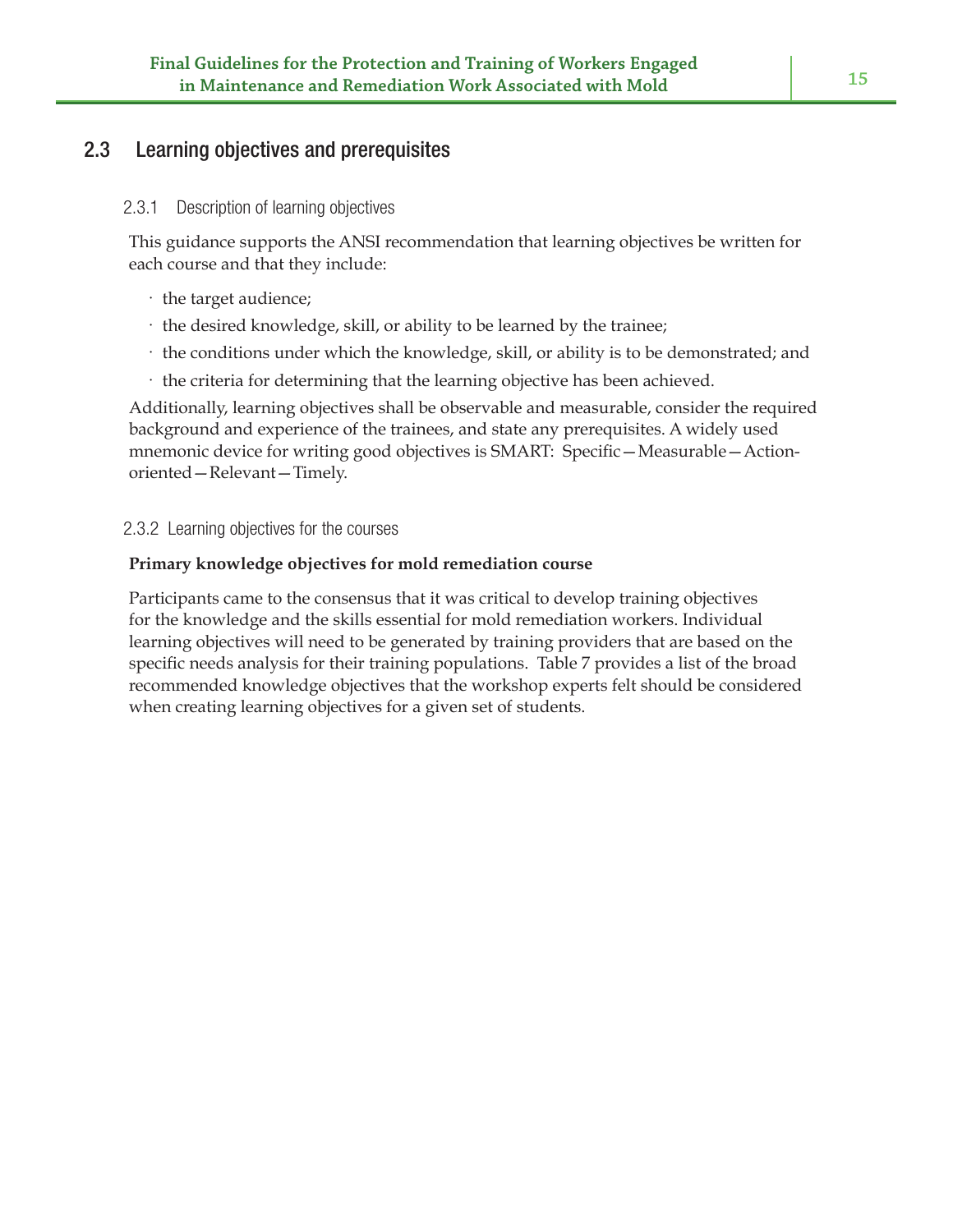**Table 7**. Recommended primary knowledge objectives for mold remediation worker training.

Learning objectives should be designed to allow students to demonstrate an understanding of:

- » The rationale and procedures for removing particulate material down to the reasonably achievable level
- » Safe work practices
- » The nature of mold hazards, including safety hazards.
	- Chemical hazards
	- Physical hazards
	- Construction safety, such as ladders, walking-working surfaces, and scaffolds
- » The potential for mold exposures and hazards to the occupant population
- » Health and safety plans
- » Health effects of mold among susceptible individuals
- » PPE and how these protect health
- » Engineering controls and how they fit within the hierarchy of controls
	- Dryers
	- Dehumidifiers
	- Scalability of remediation: jobs should be small if caught early, which reduces the amount of containment.
	- Medium sized jobs may present the most risk because of intensive exposure with insufficient controls.
- » HVAC operation: how to seal the system off; how a plenum works, and how it can impact mold remediation work, including as an engineering controls.
- » Dealing with lead paint and asbestos disturbances while remediating mold. In such cases, an industrial hygiene professional should be consulted to determine the safe and legal manner for addressing those materials to prevent lead or asbestos exposures to the maintenance worker and building occupants.
- » Special considerations and precautions when conducting small-scale mold jobs

## **Recommended primary skills objectives**

Participants recommended the following primary skills objectives: donning and doffing respirators, constructing and using decontamination units, and employing negative air units effectively. It was suggested that construction of decontamination units could be omitted to save time, and that use of specialized decontamination practices be taught for small-scale mold removal projects.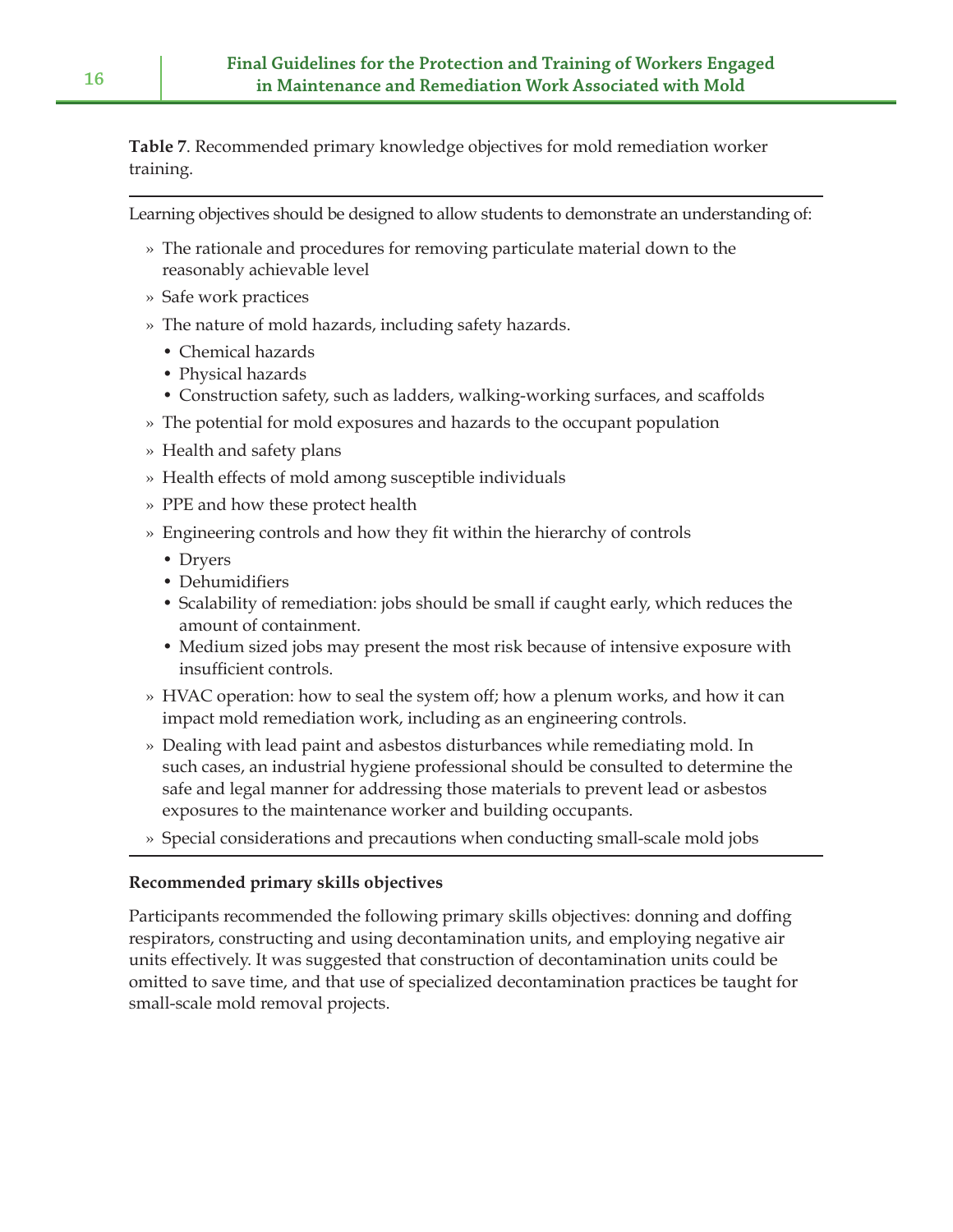## 2.4 Course design

Training courses should be developed to be consistent with the recognized principles of instructional design such as the ADDIE method (Analysis, Design, Development, Implementation, and Evaluation), the DOE Systematic Approach to Training manual (DOE-HDBK-1078-94), and ANSI Z-490. Useful additional references that specifically consider the NIEHS/WETP training target audience can be found in the WETP workshop report "Guidelines for Training of Workplace Safety and Health Programs: Guidance Document", November 1998 and on the WETP web site specific to the several bi-annual trainers exchange workshops. The method used needs be fully documented by the developer.

## 2.4.1 Content

## **2.4.1.1 Respirators and personal protective equipment**

The following consensus points were reached about respirators and PPE, which should be reflected in training design.

### **Gloves**

- Use of gloves is typically dependent on whether wet work or dry work is performed. Wet work requires that the glove choice be based on the liquid.
- There was a discussion noting that latex gloves cause allergic reactions in some wearers and their use should be discouraged.
- During dry work, the minority opinion was that reusable rough work gloves are acceptable.

## **Eye protection**

The consensus was that workers should be given the opportunity to choose either safety glasses or vented goggles.

## **Full-body coveralls**

- Full-body coveralls are generally not needed for maintenance work, except in some unusual circumstances involving heavy exposures to mold.
- For remediation, non-porous, full-body coveralls, boots, and head coverings are recommended.

## **Respirators for remediation workers**

- NIOSH-approved, half-face elastomeric respirators with particulate cartridges of at least N-95 should be used, unless the environment might include oil mist exposures, in which case a P designation would be needed. Where heavy exposures are anticipated, improving the efficiency from 95 to 100 may be warranted.
- Although molds produce Microbial Volatile Organic Compounds (MVOCs), the general conclusion was that these are in such low concentrations (particularly considering the dilution inside containment from air handling equipment) that there is no need for charcoal filtration on the respirators.
- PAPRs should be recommended based on comfort and effectiveness.
- All respirators must be NIOSH certified.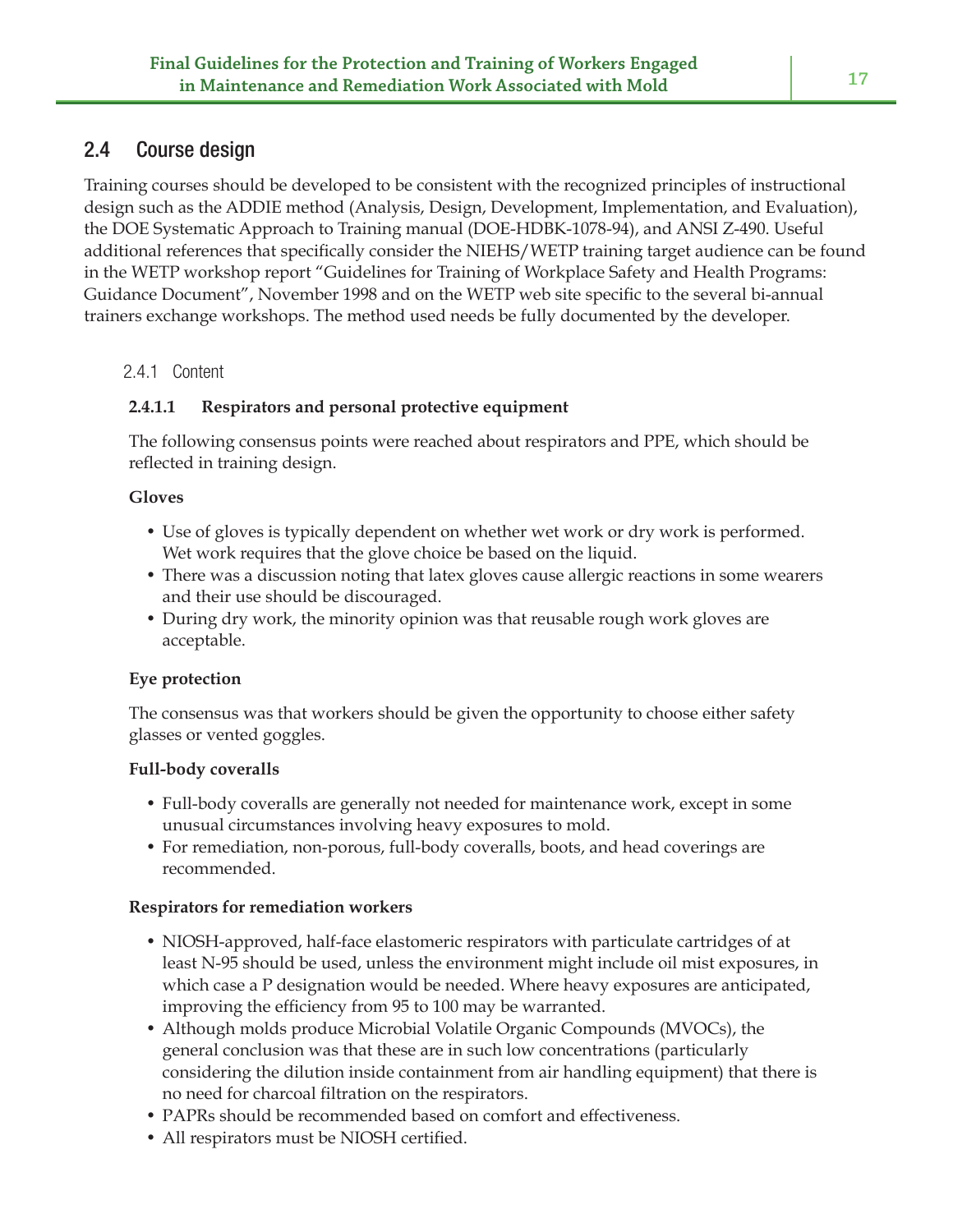#### **Respirators for maintenance workers**

- Governmental organizations, and expert associations have been recommending N-95 disposables, which was the general consensus for this guidance, although there were dissenting votes that N-95 disposables provided insufficient protection and tended to clog in humid environments, making breathing difficult.
- All respirators must be NIOSH certified

### **2.4.1.2 Maintenance worker training content**

The following recommended training topics for maintenance workers were generated in the first workshop and revised in the second.

**Table 8**. Recommended training topics for the maintenance worker course (excluding work practices.

### **Introduction to Mold**

The following questions should be addressed in the introduction:

- What is mold?
- What building conditions cause it to grow?
- Where do we see it in the workplace?
- What activities are okay for maintenance workers? Which are not?

### **Health Effects of Mold Exposure**

- What current medical knowledge on mold-related diseases should be communicated to maintenance workers?
- What is the likelihood of experiencing a job-related health problem from mold exposure?
- When should a worker seek medical attention and what should the doctor look for?
- What are the signs and symptoms of adverse effects potentially due to mold?

## **Legal Rights, Regulations, and Codes**

• What are the applicable federal, state, and local regulations and building codes related to mold that affect your job?

## **Response and Reporting**

- When and how should a maintenance worker 1) respond to a mold problem and 2) refer it to management for follow-up? A series of photographs or examples of different size mold projects can be shown to convey a sense of what projects the worker can respond to directly.
- What considerations should be part of deciding whether to respond directly on a mold project?
	- Size and duration of the mold contamination
	- Equipment available on hand to respond
	- Patterns of worker illnesses or symptoms that may be mold-related
	- Presence of extensive water damage or hidden mold
	- The source of moisture problem
	- Examples should lead the discussion, as it may not be possible to set specific criteria.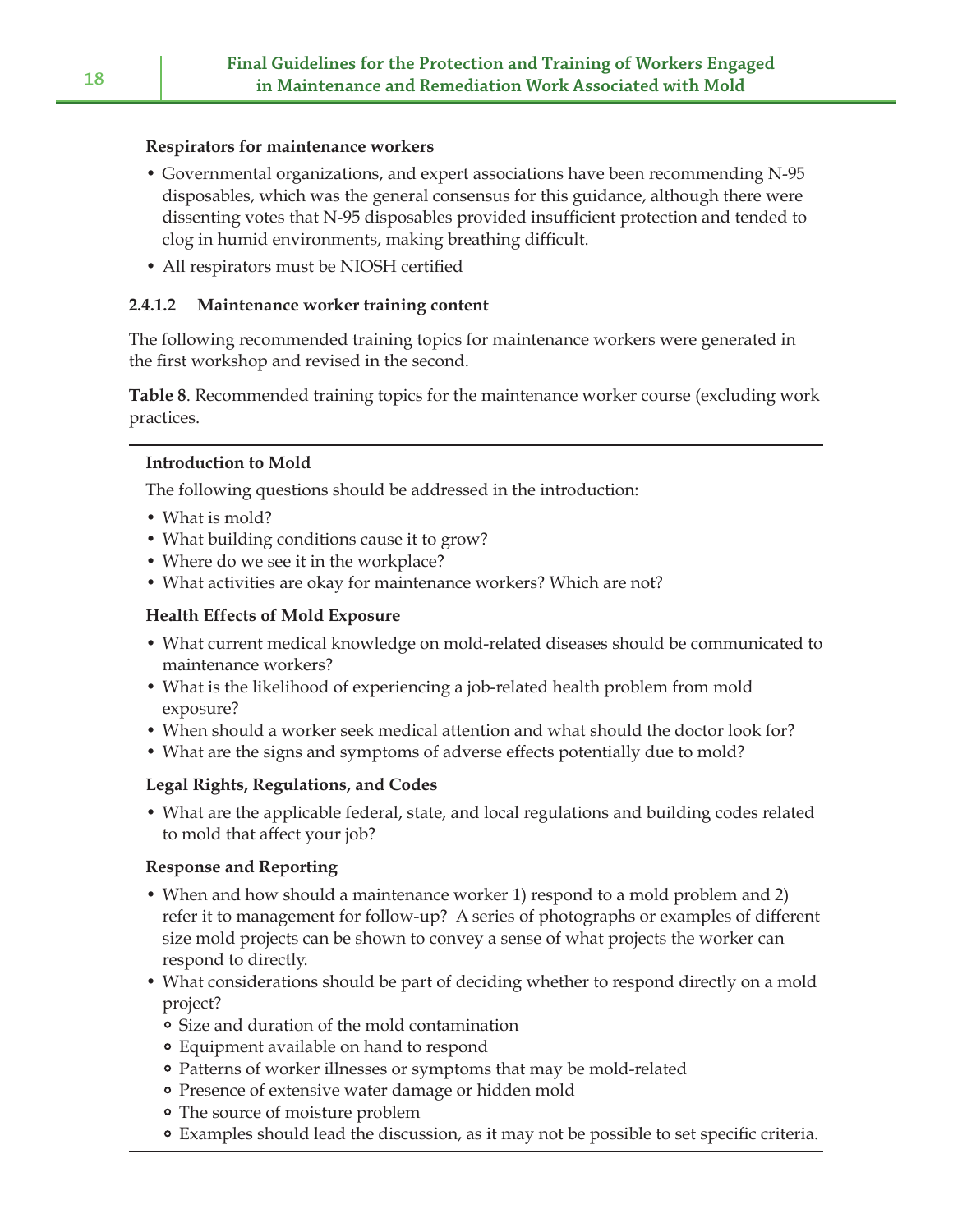**Table 9**. Recommended work practice training topics for maintenance workers.

#### **Precautions before removing mold**

- Wear a mask when potential mold-contaminated material is present
- During the period of mold removal, ask people to leave to immediate area

### **Containment techniques to reduce the spread of mold on small surfaces**

- Plastic drop cloth to protect
- Supplies and equipment

### **Mold removal steps**

- Wipe off mold with soap and water
	- Throw away damaged materials; refer to EPA Guidelines Table 1 (see below)
- Cutting wall sections: misting or some form of containment may be appropriate
- Damaged materials should be bagged, sealed, and thrown away
- Adapt EPA Guidelines Table 1 as a training tool

### **Cleanup**

- Refer to EPA Guidelines
- Wet wipe and use HEPA vacuum
- If using HEPA vacuum, use PPE

### **Prohibited Activities**

- Do NOT use bleach as a substitute for removal (be specific with state regulations and applicability); bleach also creates another hazard for the worker
- Do NOT disturb suspect mold materials without respiratory protection
- Do NOT use an air mover where dry materials can be disseminated
- Do NOT just paint over mold contamination
- Do NOT dry scrape off mold contamination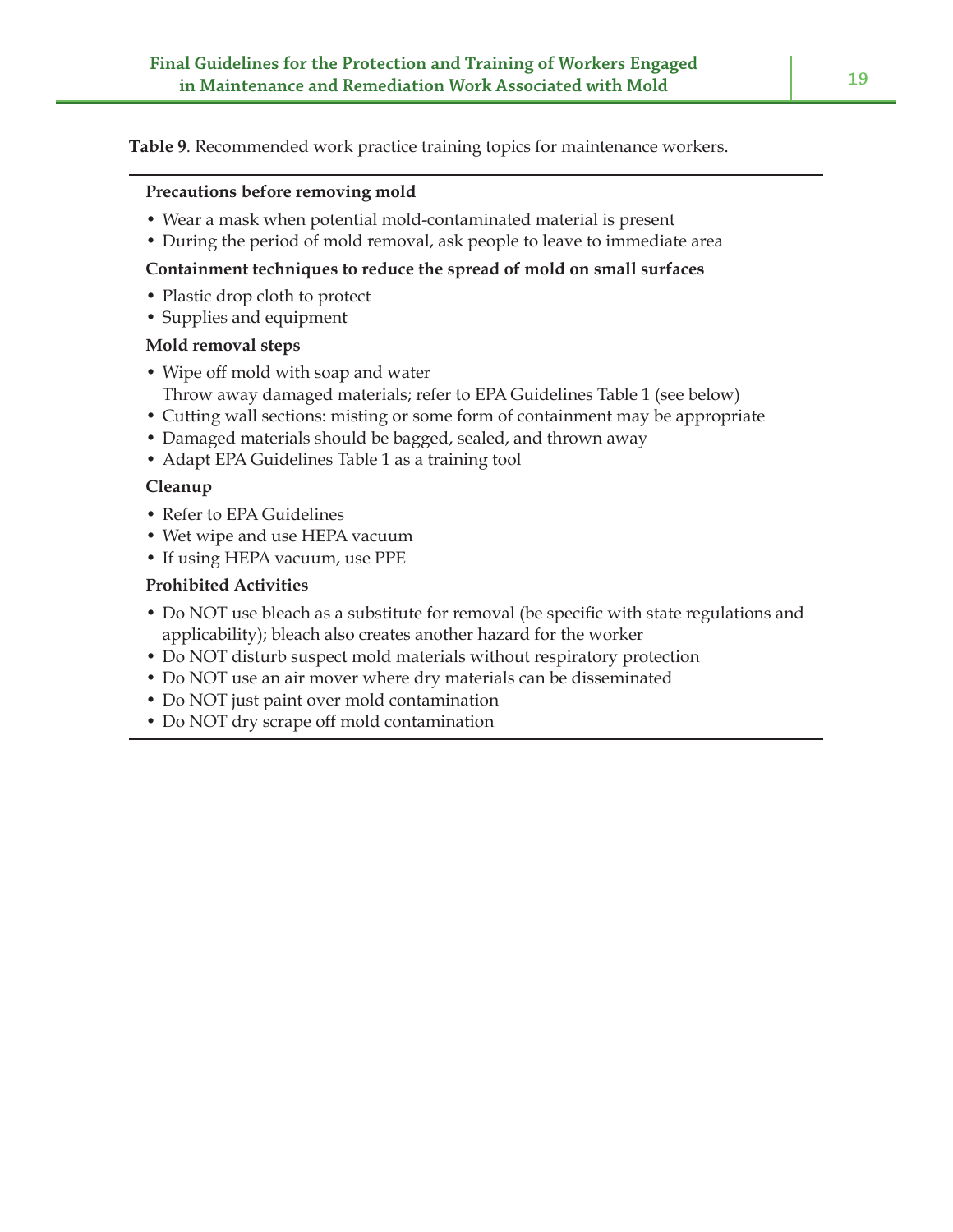**Figure 1**: Water damage - cleanup and mold prevention from EPA's "Mold Remediation in Schools and Commercial Buildings" (March 2001).

This EPA table presents strategies to respond to water damage within 24-48 hours. These guidelines are designed to help avoid the need for remediation of mold growth by taking quick action before growth starts. If mold growth is found on the materials listed in Table 1, refer to EPA's Table 2 for guidance on remediation. Depending on the size of the area involved and resources available, professional assistance may be needed to dry an area quickly and thoroughly.

| <b>EPA Table 1: Water Damage - Cleanup and Mold Prevention</b>                   |                                                                                                                                                                                        |  |  |  |
|----------------------------------------------------------------------------------|----------------------------------------------------------------------------------------------------------------------------------------------------------------------------------------|--|--|--|
| Guidelines for Response to Clean Water Damage within 24-48 Hours to Prevent Mold |                                                                                                                                                                                        |  |  |  |
| Growth*                                                                          |                                                                                                                                                                                        |  |  |  |
| Water-Damaged Material <sup>†</sup>                                              | <b>Actions</b>                                                                                                                                                                         |  |  |  |
| <b>Books and papers</b>                                                          | • For non-valuable items, discard books and papers.                                                                                                                                    |  |  |  |
|                                                                                  | • Photocopy valuable/important items, discard originals.                                                                                                                               |  |  |  |
|                                                                                  | • Freeze (in frost-free freezer or meat locker) or freeze-                                                                                                                             |  |  |  |
|                                                                                  | dry.                                                                                                                                                                                   |  |  |  |
| Carpet and backing - dry                                                         | • Remove water with water extraction vacuum.                                                                                                                                           |  |  |  |
| within 24-48 hours§                                                              | • Reduce ambient humidity levels with dehumidifier.                                                                                                                                    |  |  |  |
|                                                                                  | • Accelerate drying process with fans.                                                                                                                                                 |  |  |  |
| <b>Ceiling Tiles</b>                                                             | • Discard and replace.                                                                                                                                                                 |  |  |  |
| Cellulose insulation                                                             | • Discard and replace.                                                                                                                                                                 |  |  |  |
| <b>Concrete or cinder block</b>                                                  | • Remove water with water extraction vacuum.                                                                                                                                           |  |  |  |
| surfaces                                                                         | • Accelerate drying process with dehumidifiers, fans,                                                                                                                                  |  |  |  |
|                                                                                  | and/or heaters.                                                                                                                                                                        |  |  |  |
| <b>Fiberglass insulation</b>                                                     | • Discard and replace.                                                                                                                                                                 |  |  |  |
| Hard surface, porous                                                             | • Vacuum or damp wipe with water and mild detergent                                                                                                                                    |  |  |  |
| flooring <sup>§</sup> (Linoleum,                                                 | and allow to dry; scrub if necessary.                                                                                                                                                  |  |  |  |
| ceramic tile, vinyl)                                                             | • Check to make sure underflooring is dry; dry<br>underflooring if necessary.                                                                                                          |  |  |  |
| Non-porous, hard surfaces                                                        | • Vacuum or damp wipe with water and mild detergent                                                                                                                                    |  |  |  |
| (Plastics, metals)                                                               | and allow to dry; scrub if necessary.                                                                                                                                                  |  |  |  |
| <b>Upholstered furniture</b>                                                     | • Remove water with water extraction vacuum.                                                                                                                                           |  |  |  |
|                                                                                  | • Accelerate drying process with dehumidifiers, fans,<br>and/or heaters.                                                                                                               |  |  |  |
|                                                                                  | • May be difficult to completely dry within 48 hours.<br>If the piece is valuable, you may wish to consult a<br>restoration/water damage professional who specializes<br>in furniture. |  |  |  |
| <b>Wallboard</b> (Drywall and<br>gypsum board)                                   | • May be dried in place if there is no obvious swelling<br>and the seams are intact. If not, remove, discard, and<br>replace.<br>• Ventilate the wall cavity, if possible.             |  |  |  |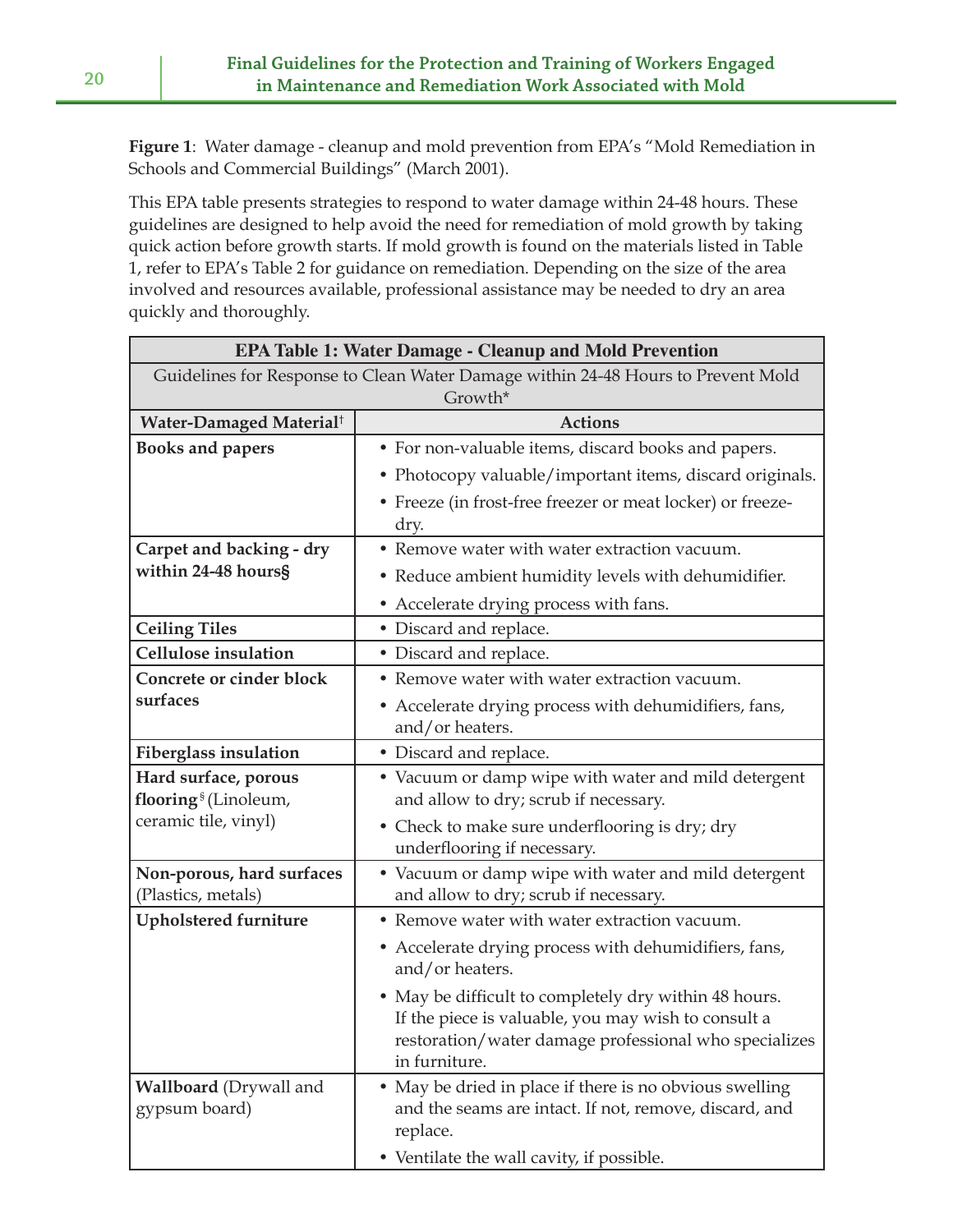| <b>EPA Table 1: Water Damage - Cleanup and Mold Prevention</b> |                                                                                                                                                   |  |  |
|----------------------------------------------------------------|---------------------------------------------------------------------------------------------------------------------------------------------------|--|--|
|                                                                | Guidelines for Response to Clean Water Damage within 24-48 Hours to Prevent Mold                                                                  |  |  |
|                                                                | Growth*                                                                                                                                           |  |  |
| Water-Damaged Material <sup>†</sup>                            | <b>Actions</b>                                                                                                                                    |  |  |
| <b>Window drapes</b>                                           | • Follow laundering or cleaning instructions                                                                                                      |  |  |
|                                                                | recommended by the manufacturer.                                                                                                                  |  |  |
| <b>Wood surfaces</b>                                           | • Remove moisture immediately and use dehumidifiers,<br>gentle heat, and fans for drying. (Use caution when<br>applying heat to hardwood floors.) |  |  |
|                                                                | • Treated or finished wood surfaces may be cleaned with<br>mild detergent and clean water and allowed to dry.                                     |  |  |
|                                                                | • Wet paneling should be pried away from wall for<br>drying.                                                                                      |  |  |

\* If mold growth has occurred or materials have been wet for more than 48 hours, consult Table 2 guidelines. Even if materials are dried within 48 hours, mold growth may have occurred. Items may be tested by professionals if there is doubt. Note that mold growth will not always occur after 48 hours; this is only a guideline.

These guidelines are for damage caused by clean water. If you know or suspect that the water source is contaminated with sewage, or chemical or biological pollutants, then Personal Protective Equipment and containment are required by OSHA. An experienced professional should be consulted if you and/or your remediators do not have expertise remediating in contaminated water situations. Do not use fans before determining that the water is clean or sanitary.

- † If a particular item(s) has high monetary or sentimental value, you may wish to consult a restoration/water damage specialist.
- § The subfloor under the carpet or other flooring material must also be cleaned and dried. See the appropriate section of this table for recommended actions depending on the composition of the subfloor.

#### **Recommendations for trainers**

- Training should also emphasize "fix the leak," which is a maintenance/engineering function and not an industrial hygiene function, and should be tailored to concerns and conditions faced by employees and result in workers not having a fear of addressing mold.
- The generic curriculum should be tailored to individual needs, management concerns, local concerns, etc.
- This training may be potentially combined with required hazard communication training to reduce costs and scheduling difficulties.
- The maintenance training course is appropriate for other building trades workers who come into intermittent contact with mold in the course of their work such as utility workers.
- Time permitting, training should include other worksite safety hazards that the worker will come into contact with when addressing mold problems. Avoiding electrical shock when washing surfaces, avoiding contact with corrosive cleaning agents, and not disturbing asbestos are examples.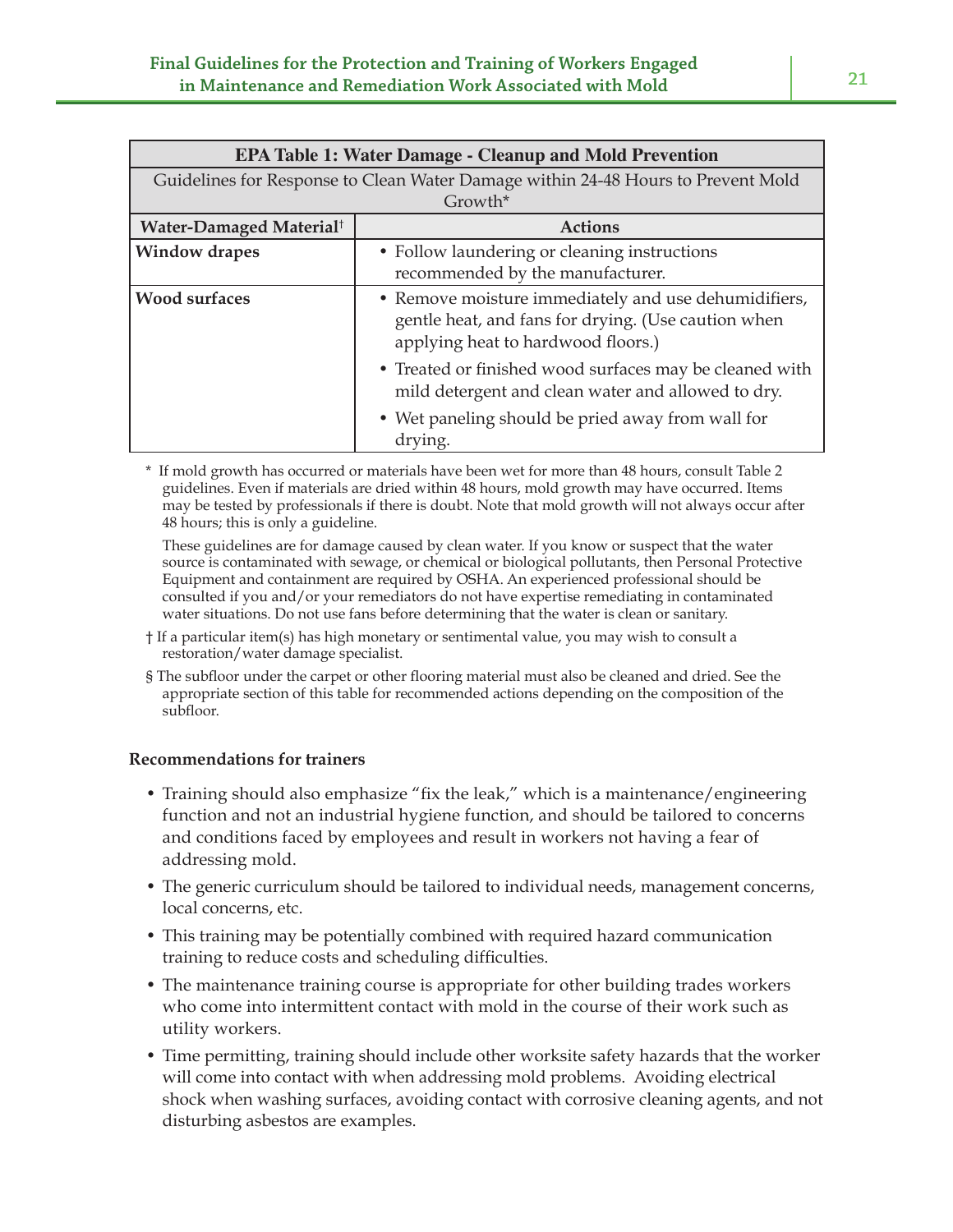- Mold remediation of HVAC systems is a highly specialized skill requiring specialized training, such as that provided by NADCA. Maintenance workers need to be trained to understand:
	- 1. why mold contamination in an HVAC system is of concern and how to prevent this from occurring;
	- 2. when it is appropriate to isolate (shut down) an HVAC system; and
	- 3. when it is appropriate to recommend that HVAC mold remediation workers be hired.

Representatives from the International Union of Operating Engineers, which represents licensed building operators, provided a minority opinion that it was not realistic to recommend advanced HVAC training for maintenance workers who will be dealing with the minor amounts of mold growth routinely encountered inside ventilation systems. They proposed the following training for maintenance staff who encounter less than 10 square feet of mold in ventilation systems.

**Table 10**. Low-level HVAC mold maintenance work course.

(Never to exceed 10 square feet in size)

| 1. Respiratory Protection in accordance<br>with OSHA respiratory protection<br>standard (29 CFR 1910.134) (e.g., use of<br>the N95 disposable respirator)                                                                               | 2 hours      |
|-----------------------------------------------------------------------------------------------------------------------------------------------------------------------------------------------------------------------------------------|--------------|
| 2. Proper PPE selection, i.e. gloves and<br>eye protection                                                                                                                                                                              | $0.5$ hours  |
| 3. Area containment to avoid mold from<br>spreading to other areas. How to create<br>a positive or negative pressure with<br>your facilities HVAC system and the<br>benefits of doing so. Mold suppression<br>methods. Lockout/tag out. | 1 hour       |
| 4. Removal of contaminated material<br>and proper disposal, discussion on<br>the variety of biocides used by HVAC<br>manufactures.                                                                                                      | $0.75$ hours |
| 5. Final area cleanup using a HEPA<br>vacuum and cleaned with a damp cloth<br>and/or mop with a detergent solution.                                                                                                                     | $0.75$ hours |
| 6. Areas left to dry and visibly free from<br>contamination and debris.                                                                                                                                                                 | $0.5$ hours  |
| 7. Prevention fixing-the-leak discussion<br>on the causes of HVAC contamination,<br>humidification, dehumidification, and<br>condensation.                                                                                              | 1.5 hours    |
| 8. Performance based test.                                                                                                                                                                                                              | 1 hour       |

Additionally, if written verification is available that a worker has attended, and has successfully completed a 40-hour HAZWOPER, an OSHA 500, or an OSHA 501 course, the classroom duration should be reduced to four hours.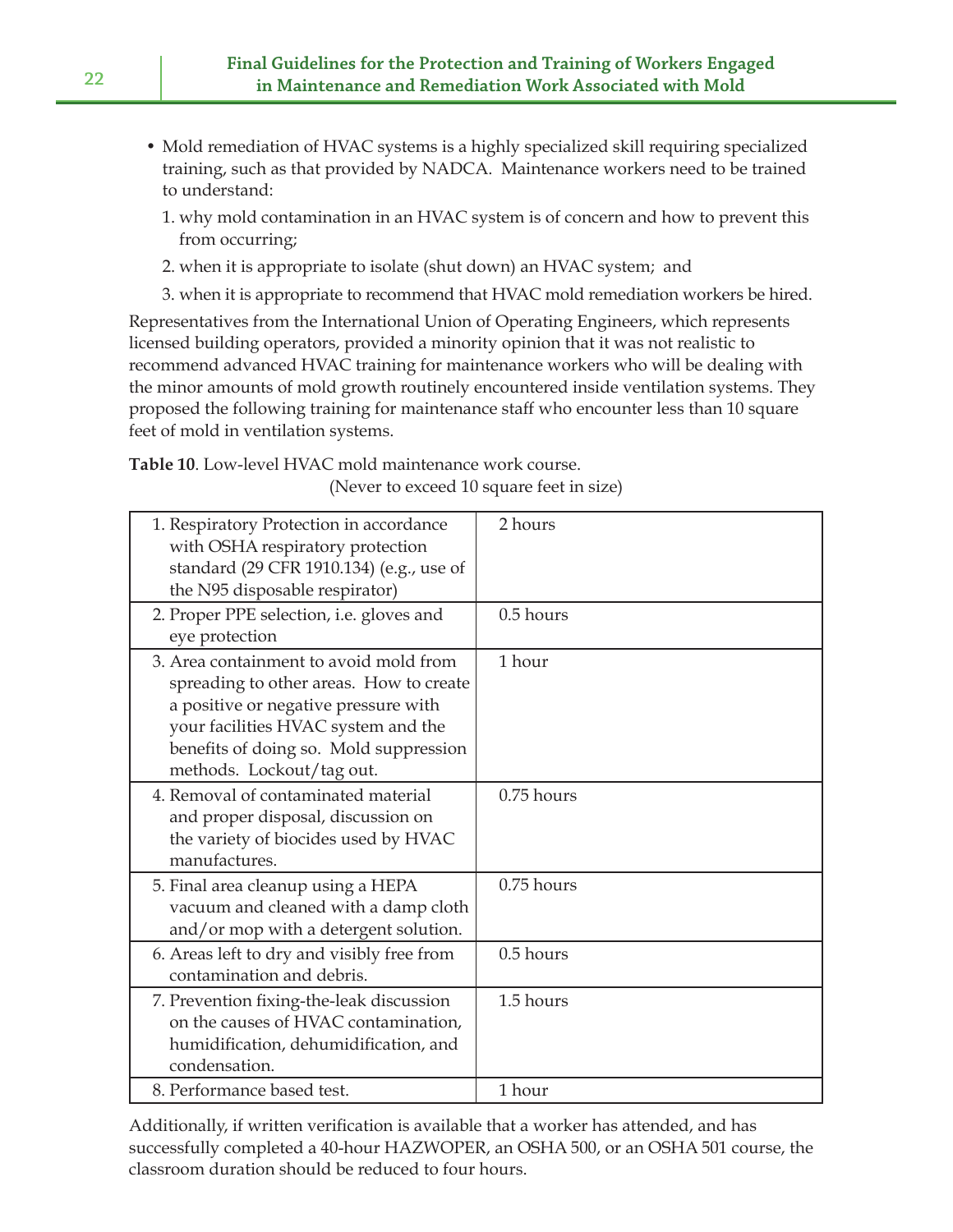#### **2.4.1.3 Mold remediation worker training**

#### **General caution to trainers**

Mold is not a carcinogen like asbestos, nor a heavy metal like lead. Consequently, asbestos and lead paint abatement trainers need to be careful not to overlay other training on mold and describe terms, work practices, and personal protections that are inappropriate to mold remediation. Examples of this problem include specifying expensive and burdensome worker protections and worksite containment - appropriate for asbestos sites, but not warranted for low risk mold removal sites. The high cost of over-priced mold remediation quotes can discourage building owners from undertaking any appropriate remediation and turn instead to unqualified contractors whose faulty remediation may put the owner and others at risk.

Workplace monitoring should be covered only briefly, including the difference between clearance procedures for asbestos and lead sites versus mold sites. Topics should include a focus on settled dust and use of "white glove" surface sampling, and the difficulties with personal sampling of mold exposures. Mold remediation workers and construction workers must also be trained on how to avoid inadvertently taking worksite mold contamination home to their family.

#### **Recommended course for mold remediation workers**

**Table 11**. Suggested training topics and instructional methods for mold remediation workers (excluding HVAC).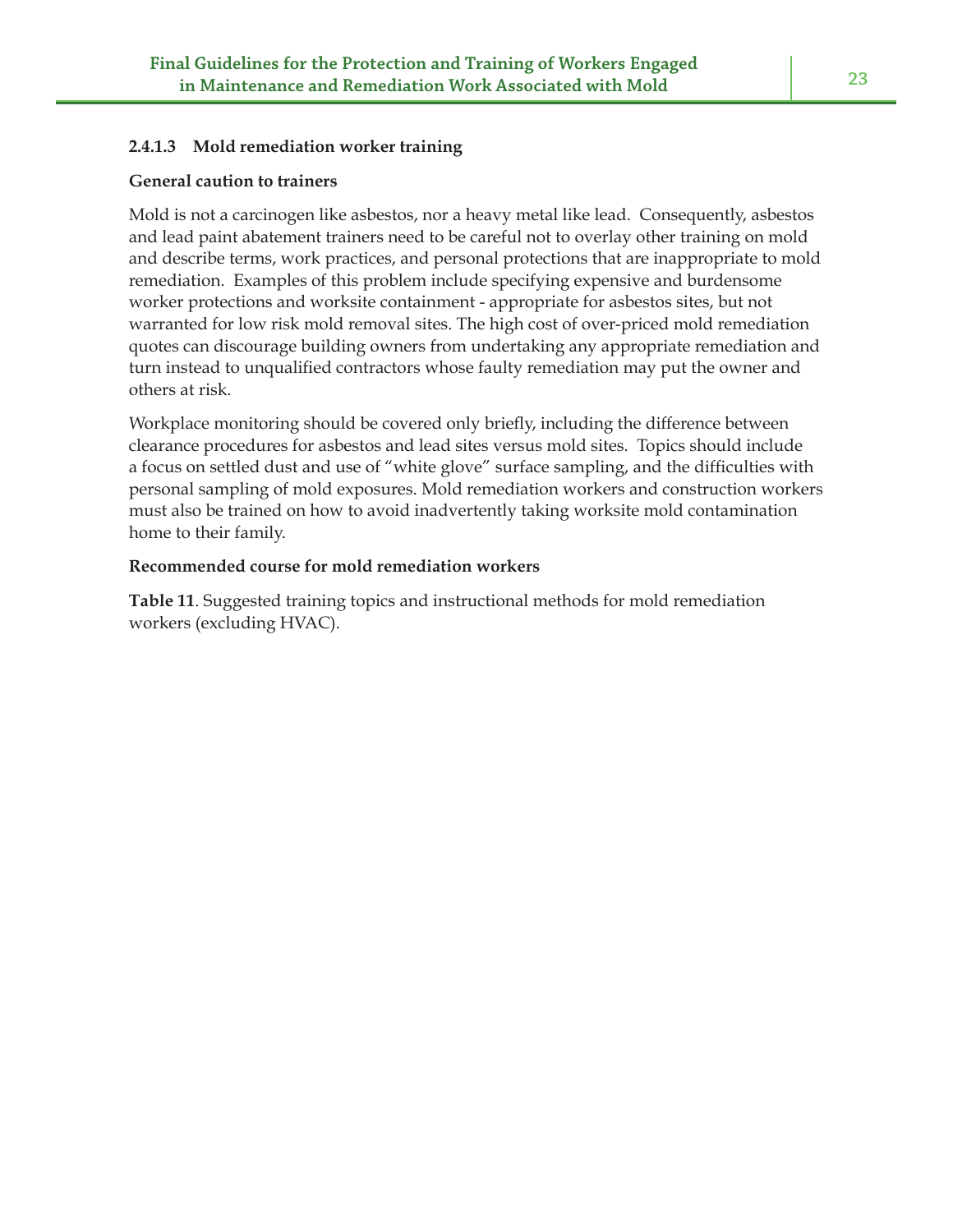| <b>Sections</b> | Topic                                        | Instrumental     | <b>Suggested time</b> |
|-----------------|----------------------------------------------|------------------|-----------------------|
|                 |                                              | Method           | (hours)               |
| 1               | Introduction to course                       | Classroom        | 0.5                   |
|                 | • Introduction of instructors                |                  |                       |
|                 | • Introduction of participants               |                  |                       |
|                 | • Objectives of the course                   |                  |                       |
| $\mathfrak{2}$  | Introduction to indoor air pollution, indoor | Classroom        | 3.0                   |
|                 | mold contamination in building and HVAC      |                  |                       |
|                 | systems; diff Pb/Asb; monitoring & sampling  |                  |                       |
| $\overline{3}$  | Health & Safety Hazards                      | Classroom        | 3.0                   |
|                 | • Nature of hazard                           |                  |                       |
|                 | • Mold remediation materials (chemicals)     |                  |                       |
|                 | • Hazard to other trades and bldg            |                  |                       |
|                 | occupants                                    |                  |                       |
|                 | • Construction safety                        |                  |                       |
| 5               | <b>PPE</b>                                   | Classroom,       | 2.0                   |
|                 | • Requirements of 29 CFR 1910.132            | demonstration,   |                       |
|                 | • Full body coveralls                        | and hands-on     |                       |
|                 | • Eye protection                             |                  |                       |
|                 | • Hand protection                            |                  |                       |
|                 | • Head protection                            |                  |                       |
|                 | • Foot protection                            |                  |                       |
|                 | • Integrated ensembles                       |                  |                       |
|                 | • Use, care, limitation, inspection, and     |                  |                       |
|                 | cleaning                                     |                  |                       |
| 6               | Respiratory protection                       | Classroom,       | 2.0                   |
|                 | • Requirements of 29 CFR 1910.134            | demonstration,   |                       |
|                 | • Respirator types (APR, PAPR)               | and hands-on     |                       |
|                 | • Respirator selection                       |                  |                       |
|                 | Use, care, limitations, inspection, and      |                  |                       |
|                 | cleaning                                     |                  |                       |
|                 | • Fit checking, positive and negative        |                  |                       |
| 7               | PPE/Respirator exercise                      | Exercise         | 2.0                   |
|                 | · Don, doff, fit check, inspect, clean       | (Assumes all     |                       |
|                 | • Ensembles                                  | trainees are     |                       |
|                 | • Qualitative fit testing                    | medically        |                       |
|                 |                                              | approved to wear |                       |
|                 |                                              | respirators)     |                       |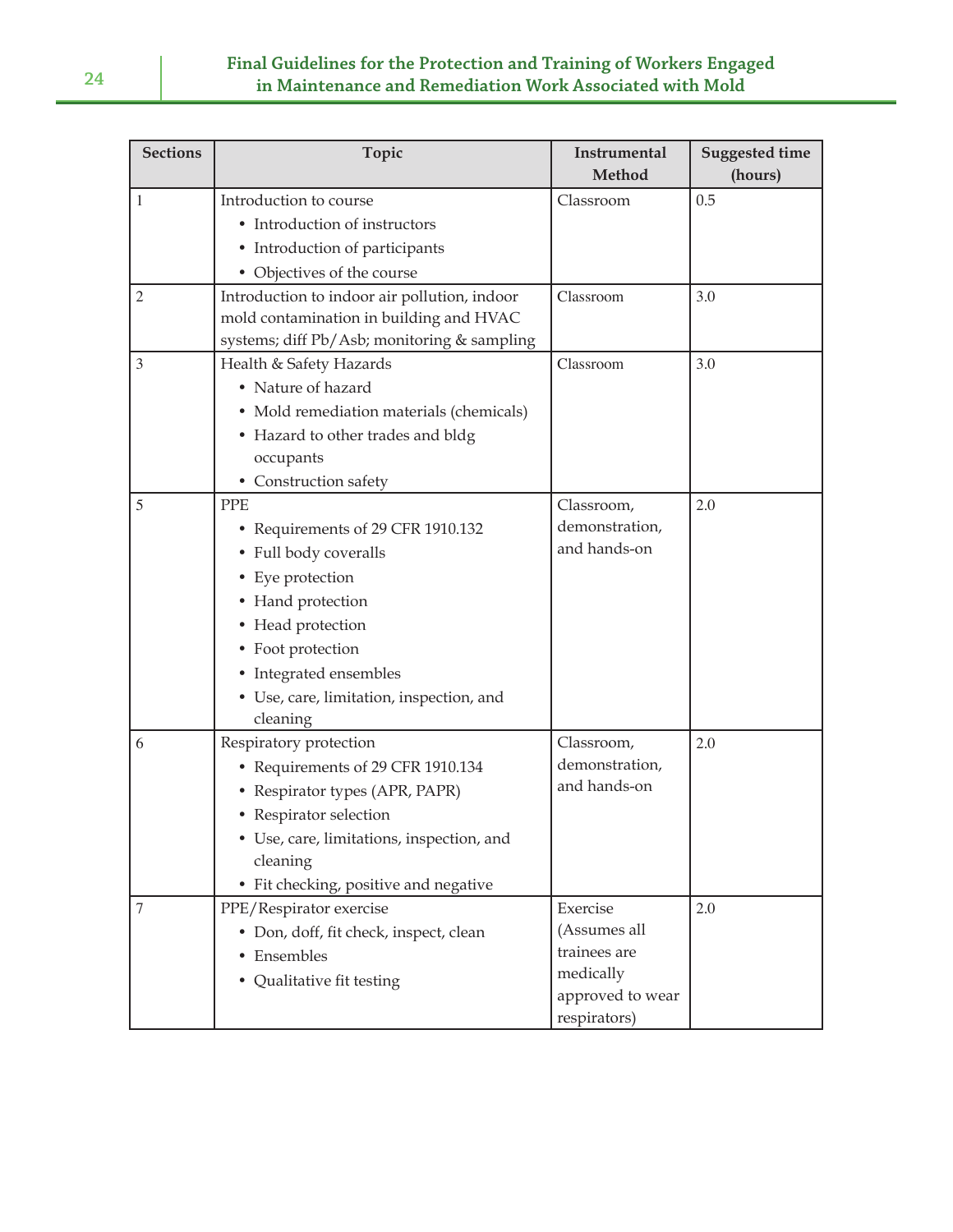| <b>Sections</b> | Topic                                        | <b>Instrumental</b><br><b>Method</b> | <b>Suggested time</b> |
|-----------------|----------------------------------------------|--------------------------------------|-----------------------|
|                 |                                              |                                      | (hours)               |
| 8               | Mold remediation work practices, procedures, | Classroom and                        | 3.0                   |
|                 | and methods                                  | demonstration                        |                       |
|                 | • Remediation plan                           |                                      |                       |
|                 | • Tasks, equipment, and materials            |                                      |                       |
|                 | • Safety and health work practices           |                                      |                       |
|                 | including worker & waste                     |                                      |                       |
|                 | decontamination for large and small-scale    |                                      |                       |
|                 | projects                                     |                                      |                       |
|                 | Engineering controls                         |                                      |                       |
|                 | • Containments                               |                                      |                       |
|                 | • Negative Air                               |                                      |                       |
|                 | o Clean                                      |                                      |                       |
|                 | • HEPA vacs                                  |                                      |                       |
|                 | • Remediation work practices                 |                                      |                       |
| 9               | Mold remediation work practices, procedures, | Exercise                             | 4.0                   |
|                 | and methods exercise                         |                                      |                       |
|                 | • Set-up containment, negative air, and      |                                      |                       |
|                 | decon airlock.                               |                                      |                       |
|                 | • Perform operation and then tear-down.      |                                      |                       |
|                 | • Perform selected work practices and        |                                      |                       |
|                 | procedures.                                  |                                      |                       |
|                 | • Demonstrate understanding of the           |                                      |                       |
|                 | remediation plan elements.                   |                                      |                       |
|                 | • Demonstrate contents remediation           |                                      |                       |
|                 | procedure.                                   |                                      |                       |
| 10              | Review and Test                              |                                      | 1.5                   |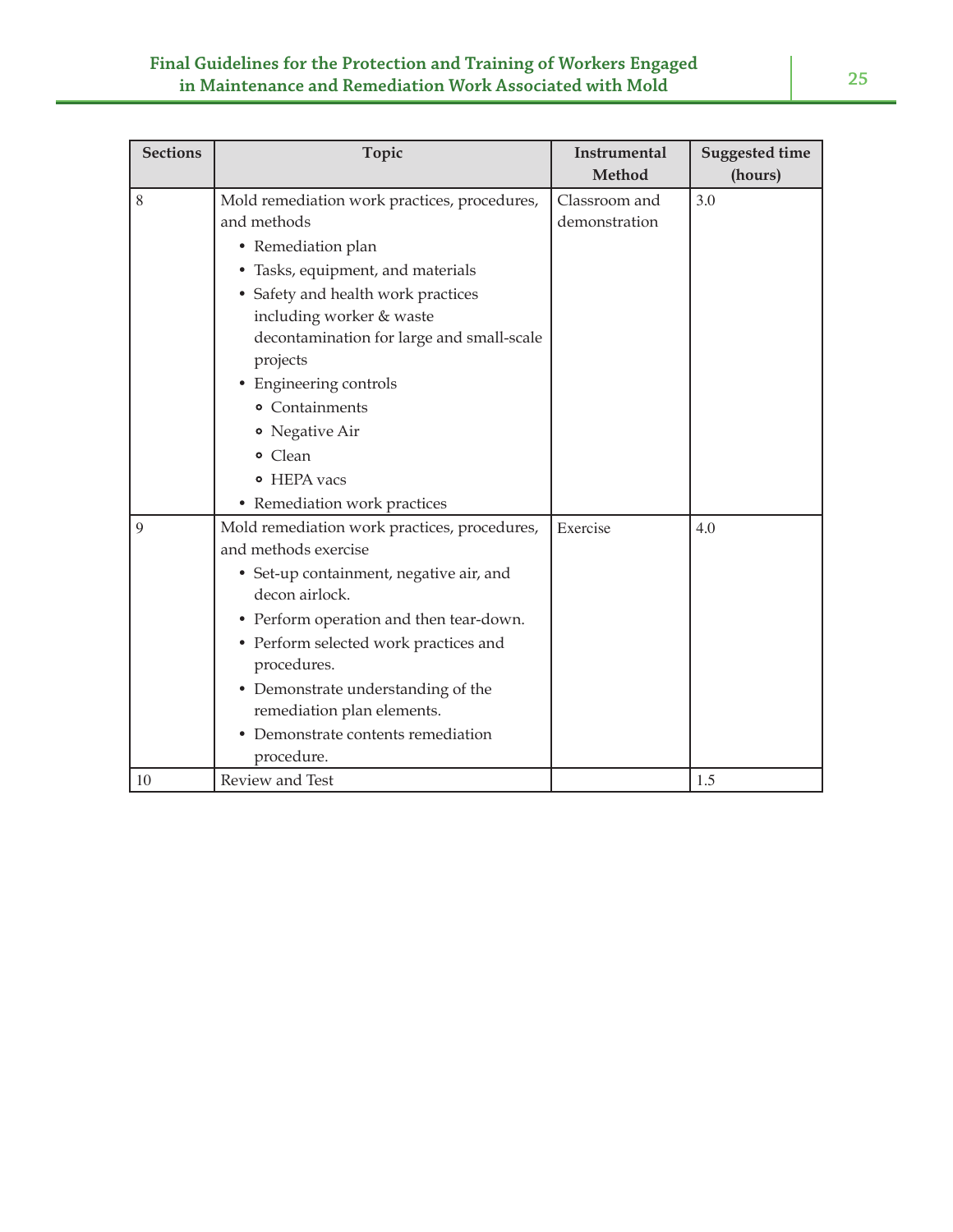### 2.4.2 Delivery methods

The final selection of the actual delivery method - written materials, online training, and audiovisuals - is the decision of the trainer, but should reflect good adult learning principles. This guidance supports the recommendation of ANSI Z490.1 that whatever delivery method is chosen, it shall ensure adequate feedback mechanisms for trainee questions and concerns.

The following table represents an example of the delivery methods the workshop participants suggested trainers consider when delivering awareness training.

| <b>Techniques</b>                          | <b>Comments</b>                                 |
|--------------------------------------------|-------------------------------------------------|
| Use photographs, video presentations,      | Some participants felt audiovisuals             |
| computer-based training, other audio       | ineffective, others felt it should be used only |
| visuals                                    | in conjunction with hands-on components         |
| Maximize trainee participation in          | Tailor topics and images to trainee             |
| discussions                                | worksites as much as possible                   |
| Set up small group sessions and provide    | This is a key element of the NIEHS WETP         |
| hands-on experience                        | training approach                               |
| Us teleconferences where necessary and     | Allow trainees to submit email or phone in      |
| appropriate                                | questions                                       |
| Have trainees fill out a course evaluation | Have trainees evaluate course and utilize       |
|                                            | feedback to improve course effectiveness        |
| Provide take-away supplement               | Provide a clear written synopsis of the main    |
|                                            | points of training                              |

**Table 12**. Recommended training techniques for the maintenance training course.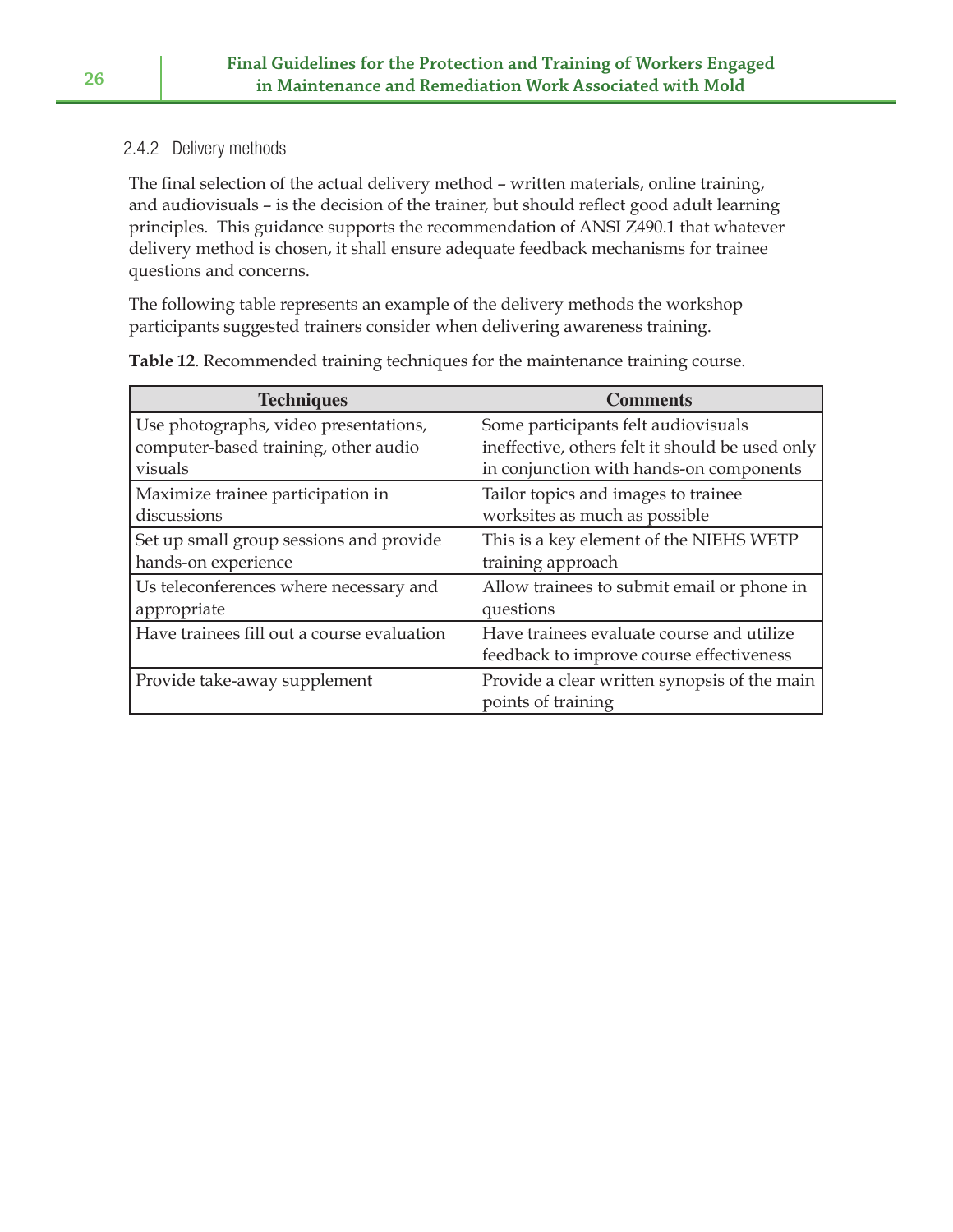### 2.4.3 Time allocation

### **Mold remediation worker course**

The general consensus was that mold remediation training should be three days (21 hours) in duration, and that to keep trainees interested and engaged, the didactic (classroom) sessions should be relatively brief and workshop exercises and demonstrations should be emphasized. Workshop participants repeatedly stressed that the mold remediation worker training guidelines must include a clear differentiation between the remediation techniques for mold and those for asbestos and lead-based paint.

Laurence Lee of Argus Pacific, Inc. provided the following dissenting view with the suggested approach: "I believe that the 3-day mold remediation worker training is excessive and unnecessary. The workers are simply being trained to remove, clean, and control dusts. The curriculum does not need containment building because the simple engineering controls are limited to negative pressure and critical barriers. Asbestos-style negative pressure enclosures are not needed for controlling simple dusts and asbestos-style abatement and decontamination practices are excessive. No test is needed."

He recommended that the training hours be reduced as follows:

- 0.5 hours Intro to indoor air pollution
- 1.5 hours Health & Safety
- 3.0 hours Respiratory protection, PPE, & hands-on practice
- 3.0 hours Work practices and hands-on practice
- 8 hours total

### **Maintenance worker awareness training**

The duration of maintenance worker training should be flexible and appropriate to the needs of the trainees. Considering that this is a voluntary guideline and cost is a concern, employers may be more willing to send employees to relatively short sessions. Participants recommended that maintenance training should be a maximum of two hours if it involves PPE, but should otherwise be shorter (between 30 minutes and 2 hours), assuming PPE is covered in other training. In cases where a maintenance worker is later selected to be trained as a remediation worker, employers should be encouraged to support longer duration training.

### **Mold assessor training**

Training for assessors, like maintenance workers, should be between 30 minutes and 2 hours, depending on their familiarity with donning, doffing, inspecting, and cleaning respirators as well as performing respirator fit checks.

## 2.4.4 Evaluation strategy

Participants supported course evaluation and trainee testing (multiple choice) procedures. Trainees should demonstrate proficiency in PPE use and work practice skills (performance-based).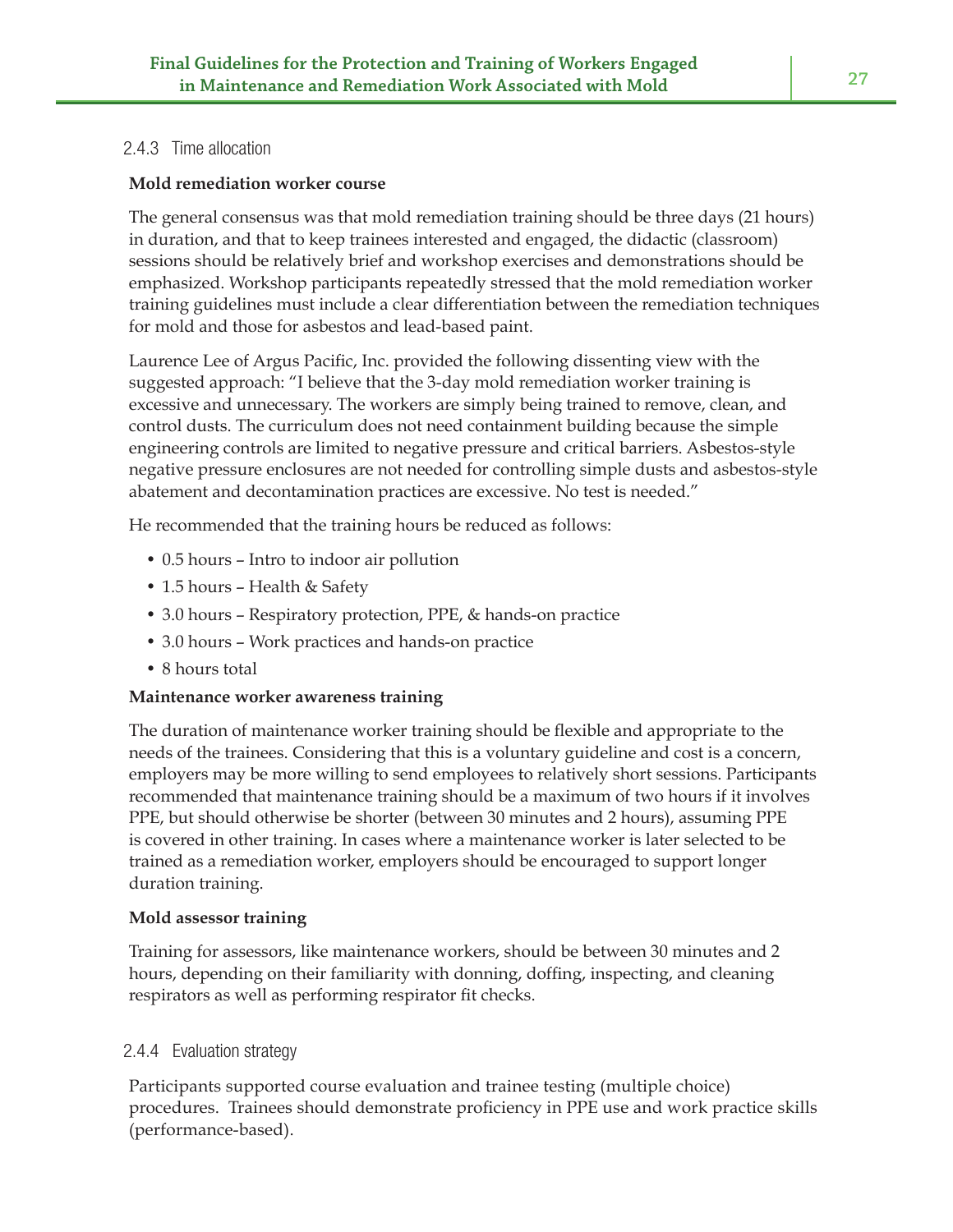# 3.0 REFERENCES

American Industrial Hygiene Association. (2004). Assessment, remediation, and post-remediation verification of mold in buildings. AIHA Guideline 3 - 2004. Fairfax, VA: AIHA.

American National Standards Institute. (2001).Criteria for accepted practices in safety, health, and environmental training. ANSI Z-490.1-2001. Des Plaines, IL: American Society of Safety Engineers.

Health Canada. (1995, June). Fungal Contamination in Public Buildings: A Guide to Recognition and Management . Federal-Provincial Committee on Environmental and Occupational Health, Environmental Health Directorate. Ottawa, Ontario, Canada. [Online]. Available: *http://www.hc-sc.gc. ca/hecs-sesc/air\_quality/pdf/fungal.pdf*

Health Canada. (2004). Fungal Contamination in Public Buildings: Health Effects and Investigation Methods . Federal-Provincial Committee on Environmental and Occupational Health, Environmental Health Directorate. Ottawa, Ontario, Canada. [Online]. Available: *http://www.hc-sc.gc.ca/hecs-sesc/air\_ quality/pdf/fungal\_contamination.pdf*

Morey, P. & Hunt, S. (1995). Mold contamination in an earthquake damaged building. Proceedings of Healthy Buildings 95. pp.1377-1380.

National Institute for Occupational Safety and Health (NIOSH). (2003). Health Hazard Evaluation Report: Somerset County Assistance Office, Somerset, PA. (No. HETA #2001-0067-2896). Cincinnati, OH: Goe, S., Park, J., Choe, K., Akpinar-Elci, M., & Kreiss, K.

OSHA. (2003, Oct.14). A brief guide to mold in the workplace. Directorate of Science, Technology and Medicine. SHIB 03-10-10. [online] Available: *http://www.osha.gov/dts/shib/shib101003.html*

Rautiala, S., Reponen, T., Hyvarinen, A. et al. (1996). Exposure to airborne microbes during the repair of moldy buildings. Am. Ind. Hyg. Assoc. J. 57:279-284.

Venkatesan, P., Perfect, J.R., & Myers, S.A. (2004, Jan.) Evaluation and management of fungal infections in immunocompromised patients. Dermatologic Therapy. 18.1: 44.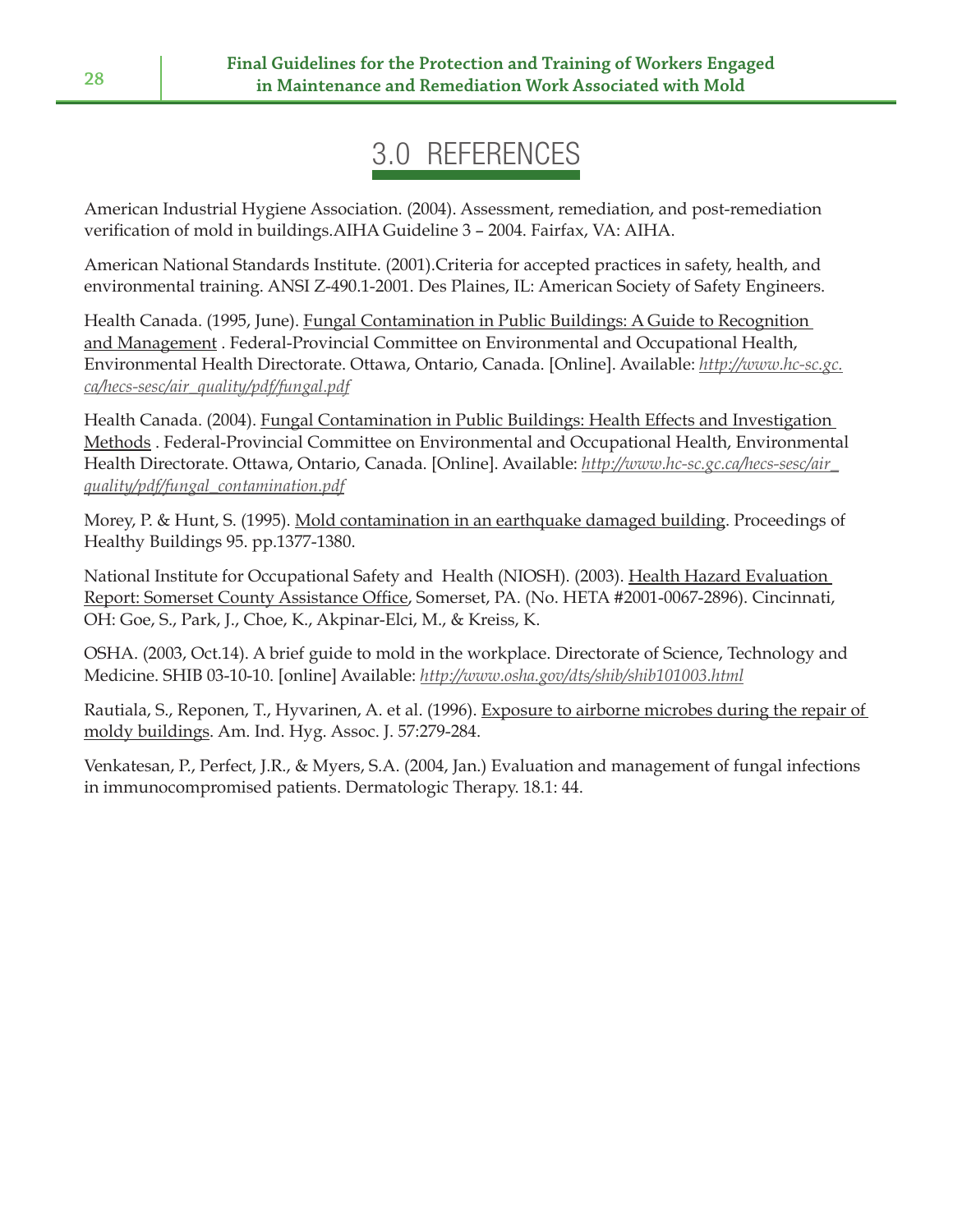# 4.0 BIBLIOGRAPHY

American Bar Association. (2003, Fall). The Brief, Tort Trial and Insurance Practice Section. American Bar Association, 33 No. 1.

American College of Occupational and Environmental Medicine. (2002, October 27). Evidence-Based Statement: Adverse Human Health Effects Associated with Molds in the Indoor Environment. [Online]. Available: *http://www.acoem.org/guidelines/pdf/mold-10-27-02.pdf*

American Conference of Governmental Industrial Hygienists. (1999). Bioaerosols: Assessment and control. Macher, J. (Ed.). Cincinnati, OH: American Conference of Governmental Industrial Hygienists.

American Industrial Hygiene Association. (2003, September 3). The facts about mold: For the professional. [online].Retrieved October 6, 2003. Available: h*ttp://www.aiha.org/governmentaffairs-pr/html/ mold-professional.htm*

American Society of Safety Engineers. (2003, Nov. 5). American Society of Safety Engineers to Develop Mold Standard for Worker Protection. American Society of Safety Engineers, Press Release. Des Plaines, IL.

Anyanwu, E., Campbell, A.W., Vojdani, A., Ehiri, J.E., & Akpan, A.I. (2003, November). Biochemical changes in the serum of patients with chronic toxigenic mold exposures: a risk factor for multiple renel dysfunction. Scientific World Journal, 3(11), 1058-1064.

Carlson. (1992, September). Fungal Glossary. Retrieved October 2, 2003 from University of Minnesota Web site: *http://www.dehs.umn.edu/iaq/fungus/glossary.html*

Chapman, J.A., Terr, A.I., Jacobs, R.L., Charlesworth, & Bardana, Jr. (2003, September). Toxic mold: phantom risk vs. science. Ann Allergy Asthma Immunol, 91(3), 222-232.

Davis, P.J. (March 2001). Mold, Toxic Molds and Indoor Air Quality. CRB Note. Vol. 8 No. 1. California Research Bureau, California State Library. Prepared at the Request of Assemblymember Alan Lowenthal

Eduard, W., Sandven, P., & Levy, F. (1993, August). Serun IgG antibodies to mould spores in two Norwegian sawmill populations: relationship to respiratory and other work-related symptoms. Am J Ind Med, 24(2), 207-222.

Epling, C.A., Rose, C.S., Martyny, J.W., Zhen, B., Alexander, W., Waldron, J.A., & Kreiss, K. (1995, August). Endemic work-related febrile respiratory illness among construction workers. Am J Ind Med, 28(2), 193-205.

Fung, F. & Hughson, W.G.,. (2003, July). Health effects of indoor fungal bioaerosol exposure. Appl Occup Environ. Hyg., 18 (7): 535-544.

Fung, F., Tappen, D., & Wood, G. (2000, December). Alternaria-associated asthma. ApplOccup Environ Hyg, 15(12), 924-927.

Gautrin, D., Vandenplas, O., DeWitte, J.D., L'Archeveque, J., Leblanc, C., Trudeau, C., Paulin, C., Arnoud, D., Morand, S., Comtois, P., et al. (1994, February). Allergenic exposure, IgE-mediated sensistization, and related symptoms in lawn cutters. J Allergy Clin Immunol, 93(2): 437-445.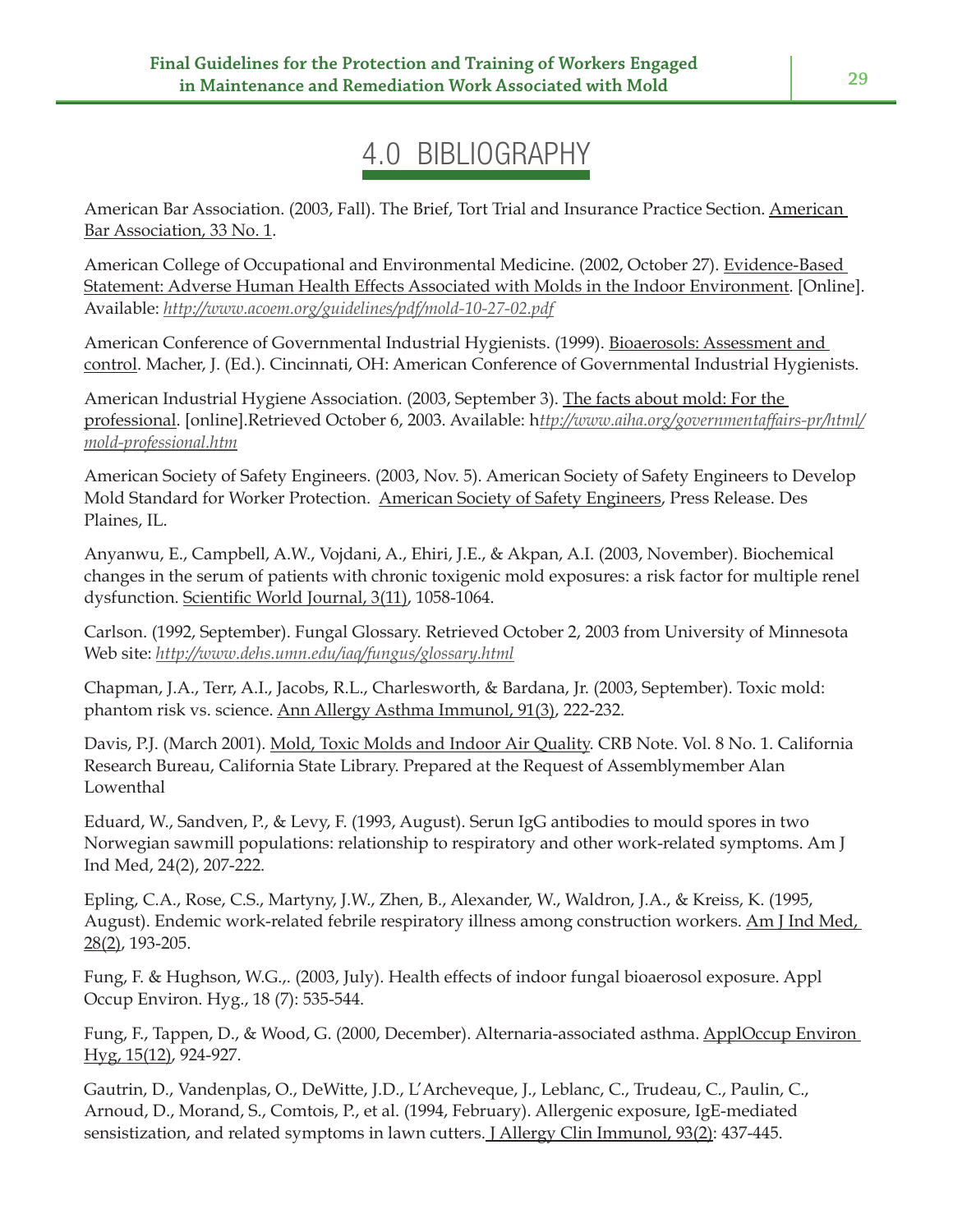Gottlieb, S.J., Garibaldi, E., Hutcheson, P.S., and Slavin, R.G. (1993, December). Occupational asthma to the slime mold Dictyostelium discoideum. J Occup Med, 35(12): 1231-1235.

Hardin, B.D., Kelman, B.J., and Saxon, A. (2003, May). Adverse human health effects associated with molds in the indoor environment. J Occup Environ Med, 45(5): 470-478.

Health Canada. (1995, June). Fungal Contamination in Public Buildings: A Guide to Recognition and Management. Federal-Provincial Committee on Environmental and Occupational Health, Environmental Health Directorate. Ottawa, Ontario, Canada. [Online]. Available: *http://www.hc-sc.gc. ca/hecs-sesc/air\_quality/pdf/fungal.pdf*

Health Canada. (2004). Fungal Contamination in Public Buildings: Health Effects and Investigation Methods. Federal-Provincial Committee on Environmental and Occupational Health, Environmental Health Directorate. Ottawa, Ontario, Canada. [Online]. Available: *http://www.hc-sc.gc.ca/hecs-sesc/air\_ quality/pdf/fungal\_contamination.pdf*

Institute of Inspection, Cleaning and Restoration Certification (IICRC). (1999). S500 Standard and Reference Guide for Professional Water Damage Restoration (2nd ed.). Vancouver, WA.

Institute of Inspection, Cleaning and Restoration Certification (IICRC). (2003). S520 Standard and Reference Guide for Professional Mold Remediation (1st ed.). Vancouver, WA.

Institute of Medicine of the National Academies. (2004). Damp Indoor Spaces and Health. Washington, D.C.: National Academies Press.

Jaakkola, M.S., Nordman, H., Piipari, R., Uitti, J., Laitinen, J., Karjalainen, A., Hahtola, P., & Jaakkola, J.J. (2002, May). Indoor dampness and molds and development of adult-onset asthma: A population-based incident case-controlled study. Environmental Health Perspectives, 110(5): 543-547.

Johanning, E. Introduction to the Proceedings of the Third International Conference on Fungi, Mycotoxins, and Bioaerosols: Health Effects, Assessment, Prevention, and Control.

Kuhn, D.M.and Ghannoum, M.A. (2003, January). Indoor mold, toxigenic fungi, and Stachybotrys chartarum: Infectious disease perspective. Clinical Microbiology Reviews, 16(1): 144-172.

Miller J.D. (2001). Technical Bulletin 823. National Council for Air and Stream Improvement. Research Triangle Park, NC.

Miller, J.D., Rand, T.G., and Jarvis, B.B. (August, 2003). Stachybotrys chartarum: cause of human disease or media darling? Medical Mycology, 41: 271-291.

Mirer, F. (2002). Hypersensitivity Pneumonitis. UAW Health and Safety Department Newsletter Number 3.

Morey, P.P. (2000). Cleaning Procedures for Mold. Proceedings of Healthy Buildings 2000, Vol. 3, pages 39- 48. [Online]. Retrieved October 3, 2003. Available: *http://www.aerias.org/Cleaning\_Procedures\_for\_Mold.pdf*

National Institute for Occupational Safety and Health (NIOSH). (2003). Health Hazard Evaluation Report: Somerset County Assistance Office, Somerset, PA. (No. HETA #2001-0067-2896). Cincinnati, OH: Goe, S., Park, J., Choe, K., Akpinar-Elci, M., & Kreiss, K.

NIOSH. (2002). Health Hazard Evaluation Report: Benefits Healthcare, Great Falls, Montana. (HETA 2000-0255-2868). Cincinnati, OH: Cox-Ganser, J. & Rao, C.Y.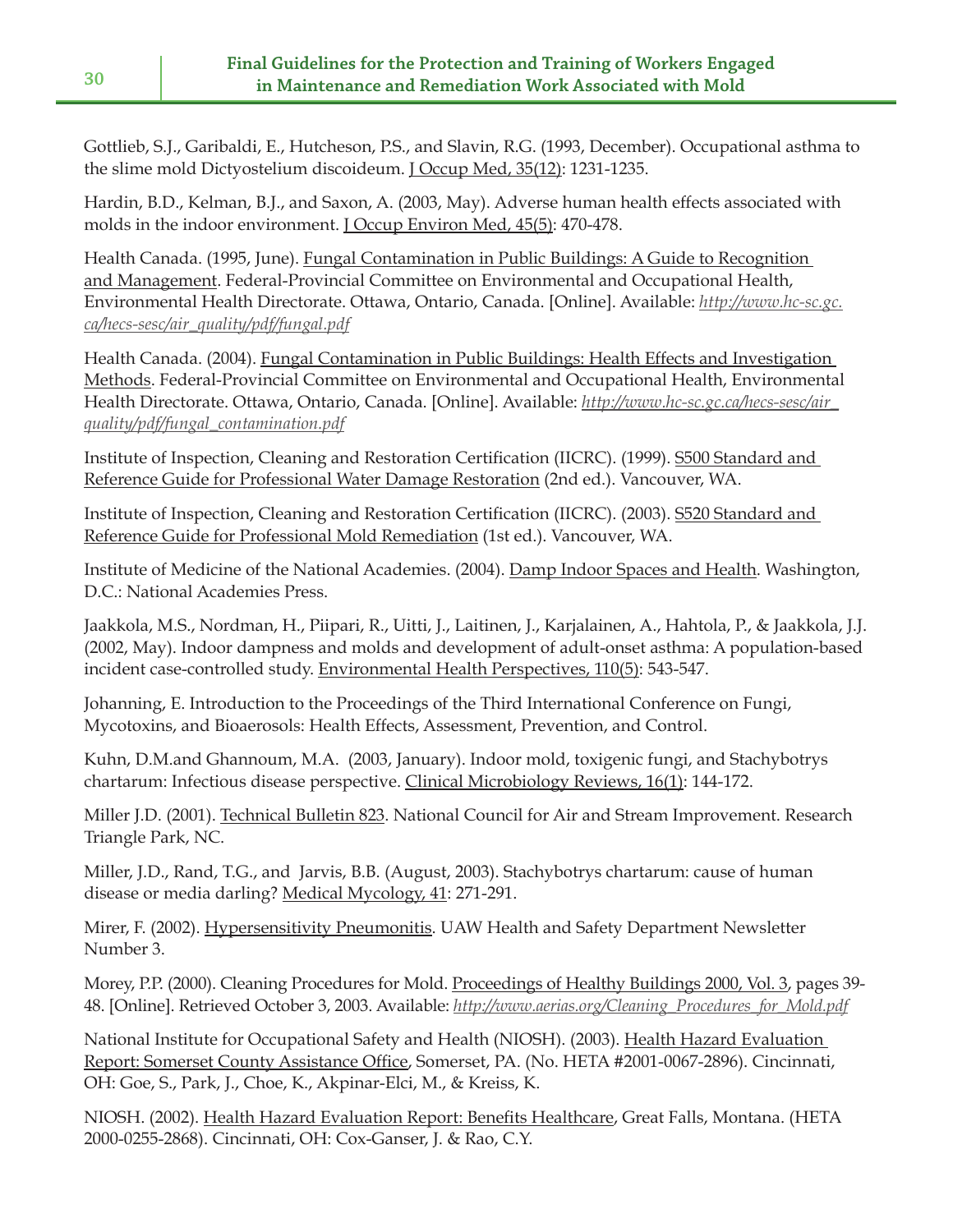NIOSH. (2001). Health Hazard Evaluation Report: Independent Leather EPA Superfund Site (No. HETA 2001-0316-2865). Cincinnati, OH: Delaney, L.

NIOSH. (2002). Health Hazard Evaluation Report: Nassau Community College, Garden City, New York. (HETA 2000-0168-2871). Cincinnati, OH: Schleiff, P.L., Park, J.H. and Yereb, D.J.

NIOSH. (n.d.) Health Hazard Evaluation Report: Kaiser Northlake Atrium, Atlanta, Georgia. (HETA 92-0244-2373). Cincinnati, OH: Deitchman, S., Martinez, K., & Upham, S.

New York City Department of Health & Mental Hygiene, Bureau of Environmental & Occupational Disease Epidemiology. (2000). Guidelines on Assessment and Remediation of Fungi in Indoor Environments [Online]. Available: *http://www.ci.nyc.ny.us/html/doh/html/epi/moldrpt1.html*

Occupational Safety and Health Administration (OSHA).(October 10, 2003) A brief guide to mold in the workplace. [Electronic Version] (SHIB 03-10-10). Washington, DC: U.S. Department of Labor.

Rylander, R., Thorn, J., and Attefors, R. (1999). Airways inflammation among workers in a paper industry. Eur Resp J 13: 1151-1157.

Schleiff, P.L., Park, J., and Kreiss, K. (2003). Building-related respiratory disease in college employees. American Journal of Respiratory Critical Care Medicine, 167 (7), A503.

Seuri, M., Husman, K., Kinnunen, H., Reiman, M., Kreus, R., Kuronen, P., Lehtomaki, K., and Paananen, M. (2000, September). An outbreak of respiratory diseases among workers at a water-damaged building -- a case report. Indoor Air, 10(3), 138-145.

Sigler, L., Abbott, S.P., and Gauvreau, H. (1996). Assessment of worker exposure to airborne molds in honeybee overwintering facilities. American Industrial Hygiene Association Journal (AIHA). 57 (5).

U.S. Environmental Protection Agency. (1994). Indoor air pollution: An introduction for health professionals. U.S. Government Printing Office Publication No. 1994-523-217/81322. [Online]. Available: *http://www.epa.gov/iaq/pubs/hpguide.html*

U.S. Environmental Protection Agency. (2001, March 25). Mold Remediation in Schools and Commercial Buildings. [Online]. Retrieved October 2, 2003, from *http://www.epa.gov/iaq/molds/images/moldremediation. pdf*

Van Emon, J.M., Reed, A.W., Yike, I., and Vesper, S.J. (2003, June). ELISA measurement of stachylysin in serum to quantify human exposure to the indoor mold Stachybotrys charatarum. J Occup Environ Med, 45(6), 582-591.

Wijnands, L.M., Deisz, W.D., and van Leusden, F.M. (2000, September). Marker antigens to assess exposure to molds and their allergens. I. Aspergillus fumigatus. Allergy, 55(9), 850-855.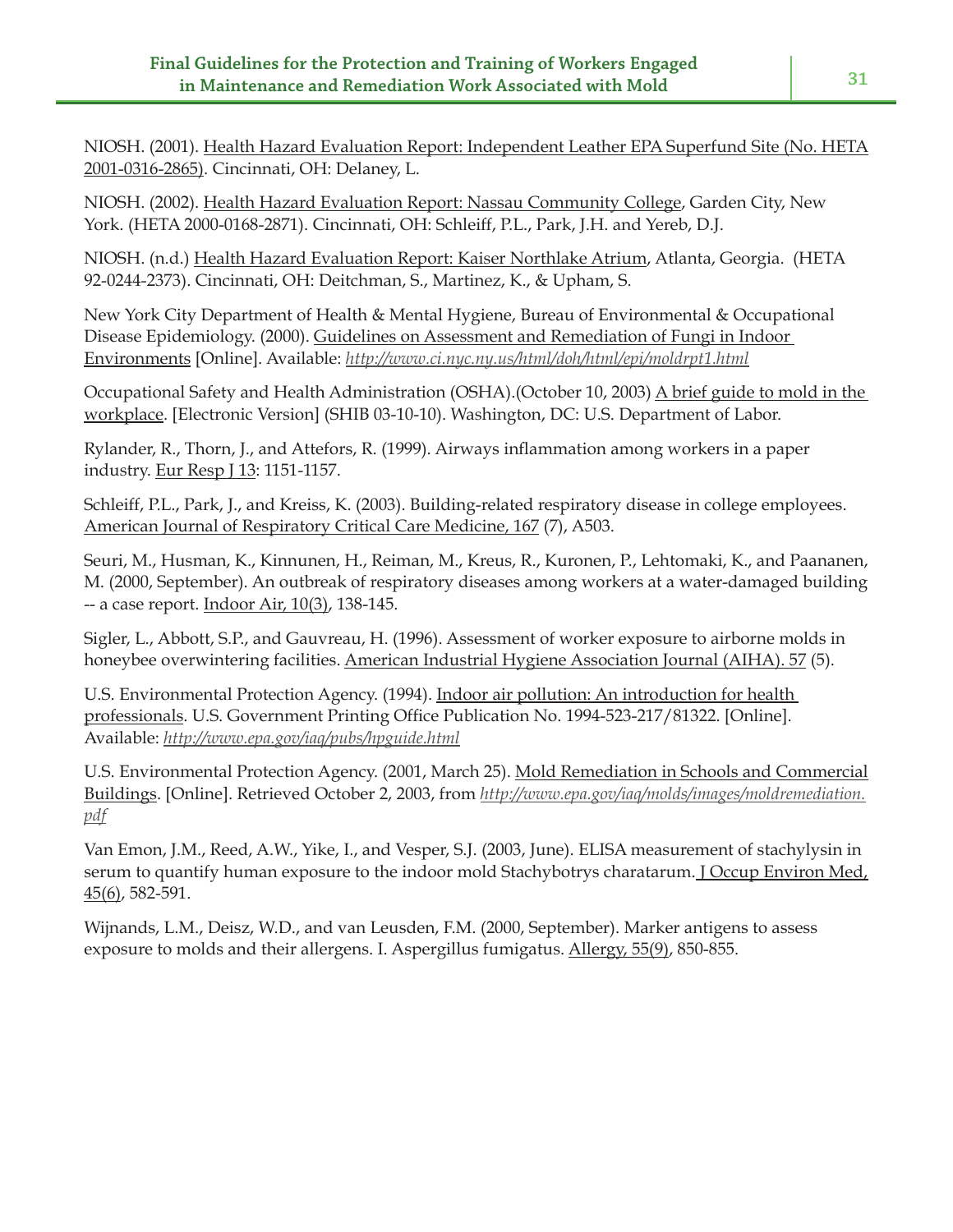# 5.0 APPENDICES

## Appendix A. List of Participants from January 2004 Manhattan Workshop

| Contact                   | Organization                                  | <b>E-mail Address</b>              |
|---------------------------|-----------------------------------------------|------------------------------------|
| <b>Rusty Amarante</b>     | <b>Belfor Remediation</b>                     | rusty.amarante@us.belfor.com       |
| Jack Anderson             | National Center for Health Housing            | janderson@enterprisefoundation.org |
| Eula Bingham, PhD         | University of Cincinnati                      | eula.bingham@uc.edu                |
| Denise Bland Bowles       | <b>AFSCME</b> International                   | boc@afscme.org                     |
| Patrick Brown             | OAI, Inc.                                     | pbrown@oaiinc.org                  |
| Jack Caravanos, DrPH, CIH | Hunter College Urban Public Health Program    | jcaravan@hunter.cuny.edu           |
| Eugene C. Cole, DrPH      | Brigham Young University                      | gene_cole@byu.edu                  |
| Vincent M. Coluccio       | Vincent M. Coluccio & Associates, Inc.        | VColuccio@hvc.rr.com               |
| Jim Cone, MD, MPH         | New York City Department of Health and M      | jcone@health.nyc.gov               |
| Charlie Cook              | <b>BMS CAT Remediation</b>                    | ccook@bmscat.com                   |
| Larry Cooper              | Textile C onsultants                          | textilecon@aol.com                 |
| <b>Bryan Cranston</b>     | <b>OSHA</b>                                   |                                    |
| Christopher D'Andrea, MS  | New York City Department of Health and M      | cdandrea@health.nyc.gov            |
| <b>Gene Daniels</b>       | <b>CPWR</b>                                   | homerblue@aol.com                  |
| Albert DeVita             | Laborers-AGC Education and Training Fund      | aldevita@laborers-agc.org          |
| Denny Dobbin              | Society for Occu. and Env. Health             | rddobbin@worldnet.att.net          |
| Richard E. Dwyer          | New York District Council of Carpenters       | rdwyer@nyccarpenterslm.org         |
| Donald J. Garvey, CIH     | St Paul Cos.                                  | don.garvey@stpaul.com              |
| Dr. Frank Goldsmith       | Local 100 -- Transport Workers of America     | crinum@juno.com                    |
| David M. Governo, Esq.    | Governo Law Firm LLC                          | dgoverno@governo.com               |
| Vicki Hawkins, CIH        | USACHPPM (MCHB-TS-OFS)                        | Vickie.Hawkins@apg.amedd.army.mil  |
| Steve M. Hayes, PE        | Gobbell Hays Partners, Inc.                   | shays@ghp1.com                     |
| Michael Hejazi, PhD       | Occupational Safety And Health Administration | hejazi.michael@dol.gov             |
| Michael Hodgson, MD, MPH  | Veterans Health Administration                | muh7@mail.va.gov                   |
| Jim Holland, REA          | <b>Restoration Consultants</b>                | jholland@restcon.com               |
| Elliot Horner, PhD        | Air Quality Sciences, Inc.                    | ehorner@ags.com                    |
| David Jacobs, CIH         | U.S. Dept. of Housing & Urban Development     | david e. jacobs@hud.gov            |
| Susan Klitzman, DrPH      | Hunter College Urban Public Health Program    | sklitzma@hunter.cuny.edu           |
| Laura S. Kolb             | <b>USEPA Headquarters</b>                     | kolb.laura@epa.gov                 |
| Mary Ann Latko, CIH       | Aon Safetylogic                               | mary ann latko@safetylogic.com     |
| Lawrence Lee              | Argus Pacific, Inc.                           | larrylee@arguspacific.com          |
| Bruce Lippy, PhD          | National Clearinghouse                        | blippy@michaeldbaker.com           |
| Kevin MacDonald           | NW Laborers-Emp Training Trust                | kmacdonald@nwlaborerstraining.org  |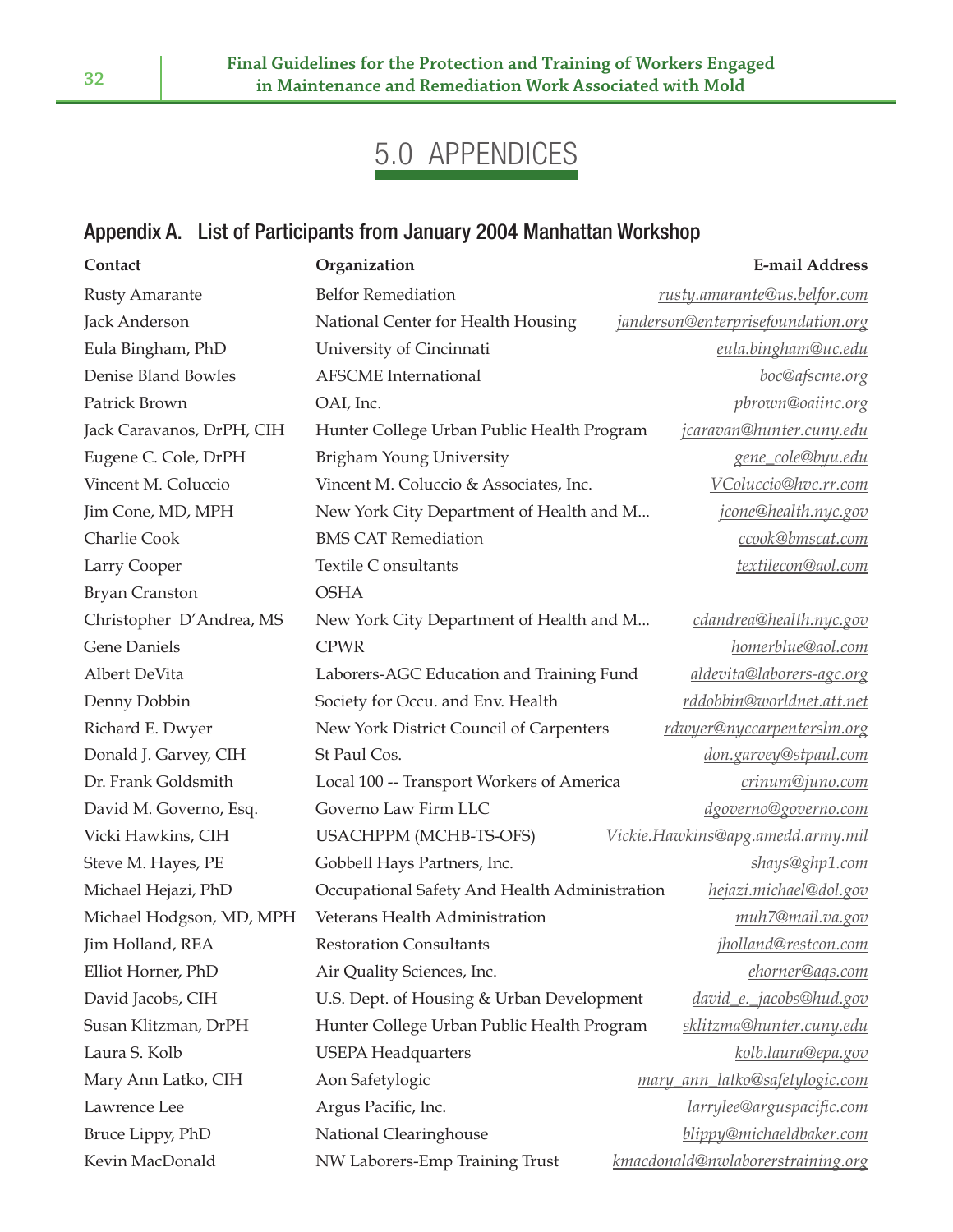#### **Final Guidelines for the Protection and Training of Workers Engaged in Maintenance and Remediation Work Associated with Mold 33**

| David Masrud                            | A.T. Industries, Inc.                     | dmasrud@atindustriesinc.com          |
|-----------------------------------------|-------------------------------------------|--------------------------------------|
| John McGrail                            | NYC District Council of Carpenters        | YankeeCarpenter@aol.com              |
| James Melius, MD                        | NY State Laborers' Health and Safety Fund | info@nysliuna.org                    |
| J. David Miller, PhD                    | Carleton University                       | David_Miller@carleton.ca             |
| Clifford Mitchell, M.D.                 | Johns Hopkins Bloomberg                   | cmitchel@jhsph.edu                   |
| John Moran                              | National Clearinghouse                    | jjbmoran@aol.com                     |
| Alan J. Neumann, Ph.D.                  | ATC Associates, Inc.                      | neumann88@atc-enviro.com             |
| David Newman                            | <b>NYCOSH</b>                             | dave@nycosh.org                      |
| Michael O'Reilly                        | Tradewins                                 | moreilly@tradewindsenvironmental.com |
| <b>Ted Outwater</b>                     | <b>NIEHS</b>                              | outwater@niehs.nih.gov               |
| Glenn Paulson, Ph.D.                    | <b>UMDNJ</b> School of Public Health      | paulsogl@UMDNJ.EDU                   |
| Terri A. Pearce, Ph.D.                  | NIOSH/DRDS/FSB                            | TPearce@cdc.gov                      |
| Bradley Prezant, MSPH, MBA, CIH, CPE    | Prezant Associates, Inc.                  | bprezant@prezant.com                 |
| Judith A. Reilly, CIH                   | <b>FEMA</b>                               | Judith.Reilly@dhs.gov                |
| Coreen A. Robbins, Ph.D., CIH GlobalTox |                                           | crobbins@globaltox.com               |
| Kevin Shane                             | Marsh Risk & Insurance Services           | Kevin.Shane@marsh.com                |
| Richard Shaughnessy, PhD                | University of Tulsa                       | Rjstulsau@aol.com                    |
| REM, CIE Steven Silicato                | Marcor Environmental Remediation, Inc.    | silicato@marcor.com                  |
| John Tiffany, MS                        | Tiffany-Bader Environmental Inc.          | TBEnvir@aol.com                      |
| Douglas B. Trout, MD                    | NIOSH, R-10                               | dyt1@cdc.gov                         |
| Ira Wainless                            | <b>OSHA</b>                               | wainless.ira@dol.gov                 |
| Paul Watson, CIH                        | ATC Associates, Inc.                      | watson62@atc-enviro.com              |
| Donald Weekes, CIH                      | Abacus Environmental                      | dweekes@abacusenvironmental.com      |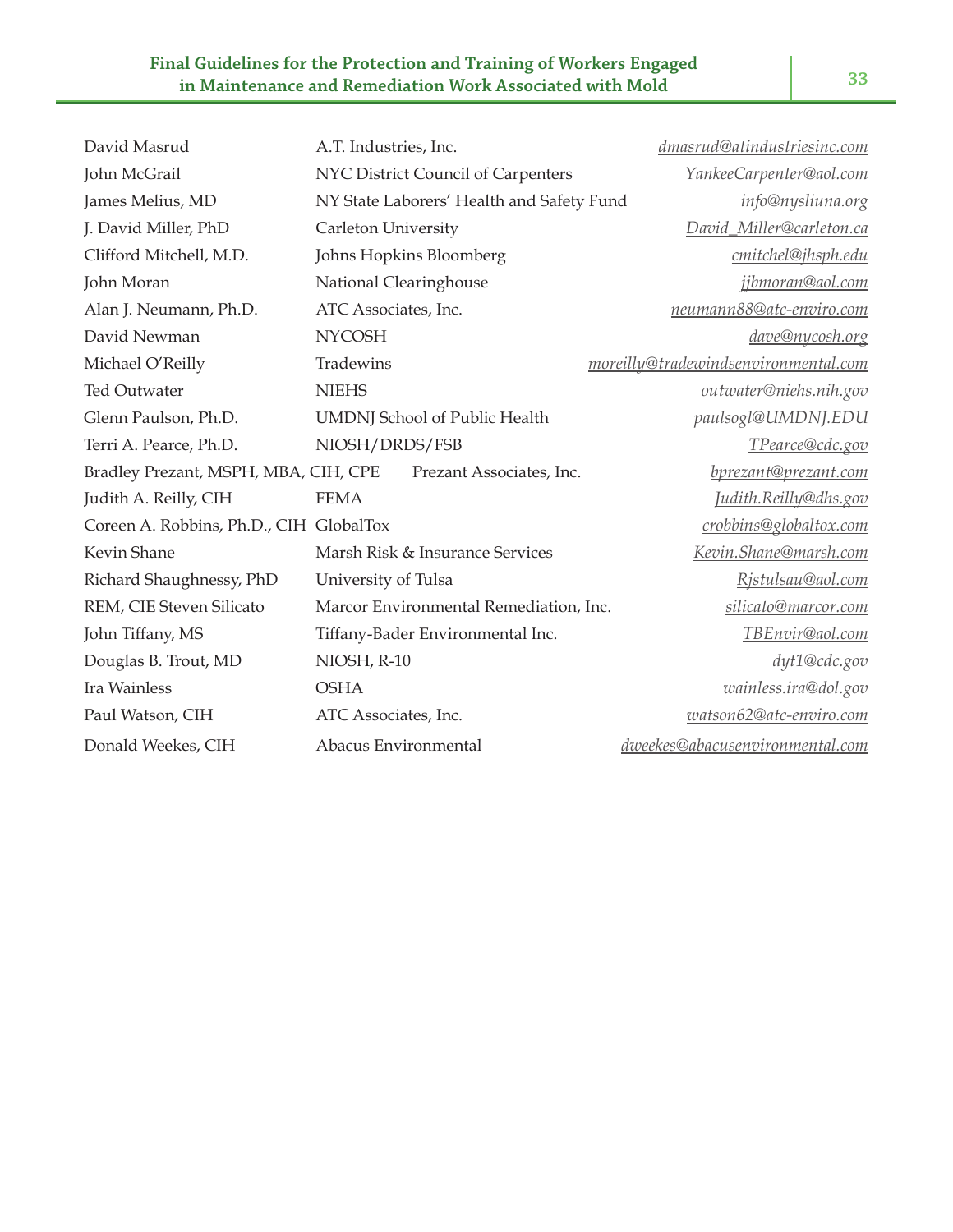|                 | <b>National Technical Workshop</b>                                                                                                      |                                     |  |
|-----------------|-----------------------------------------------------------------------------------------------------------------------------------------|-------------------------------------|--|
|                 | Preliminary Guidelines for the Protection and Training of Workers Engaged<br>in Maintenance and Remediation Work Associated with Mold   |                                     |  |
|                 | Hunter College — East 68 <sup>th</sup> Street Campus, Manhattan, NYC — January 27-28, 2004                                              |                                     |  |
|                 | Agenda                                                                                                                                  |                                     |  |
|                 | DAY ONE - Tuesday, January 27, 2004                                                                                                     |                                     |  |
| $8:00 - 9:00$   | <b>Registration and Continental Breakfast</b>                                                                                           | President's Conf. Room 1700E        |  |
| $9:00 - 9:15$   | <b>Welcome and Overview</b>                                                                                                             |                                     |  |
|                 | Susan Klitzman, Dr.P.H.<br><b>Hunter College</b>                                                                                        | President's Conf. Room 1700E        |  |
| $9:15 - 9:30$   | <b>Overview of the Draft Strawman Document</b>                                                                                          |                                     |  |
|                 | John Moran<br>National Clearinghouse for Worker Safety and Health Training                                                              | President's Conf. Room 1700E        |  |
| $9:30 - 9:55$   | <b>Summary Review: Mold Health Effects</b>                                                                                              |                                     |  |
|                 | Clifford Mitchell, MS, MD, MPH<br>Johns Hopkins Hospital                                                                                | President's Conf. Room 1700E        |  |
| $9:55 - 10:20$  | Summary Review: Guidelines, Exposures, and Work Practices                                                                               |                                     |  |
|                 | Chris D'Andrea, MS<br>New York City Department of Health and Mental Hygiene                                                             | President's Conf. Room 1700E        |  |
| $10:20 - 10:30$ | <b>Break</b>                                                                                                                            | President's Conf. Room 1700E        |  |
| $10:30 - 11:30$ | Lessons Learned Panel: Exposures During Maintenance and Remediation Procedures                                                          |                                     |  |
|                 | Moderator: Elliott Horner, Ph.D.<br>Air Quality Sciences, Inc.                                                                          | President's Conf. Room 1700E        |  |
|                 | Panelists:<br>J. David Miller, Ph.D., Carleton University<br>Douglas B. Trout, MD, MHS, NIOSH<br>Michael O'Reilly, Tradewins            |                                     |  |
| $11:30 - 12:30$ | Lessons Learned Panel: Worker Protection During Maintenance and Remediation                                                             |                                     |  |
|                 | Moderator: Eugene Cole, Dr.P.H., Brigham Young University                                                                               | President's Conf. Room 1700E        |  |
|                 | Panelists:<br>Jim Holland, REA, Restoration Consultants<br>Steve M. Hays, PE, Gobbell Hays Partners, Inc.<br>Terri Pearce, Ph.D., NIOSH |                                     |  |
| $12:30 - 1:30$  | Luncheon                                                                                                                                | Faculty Dining Room, 8th Floor West |  |

Society for Occupational and Environmental Health | Association of Occupational and Environmental Clinics | Urban Public Health Program of Hunter College, CUNY National Institute of Environmental Health Sciences | New York City Department of Health | University of Medicine and Dentistry of New Jersey, School of Public Health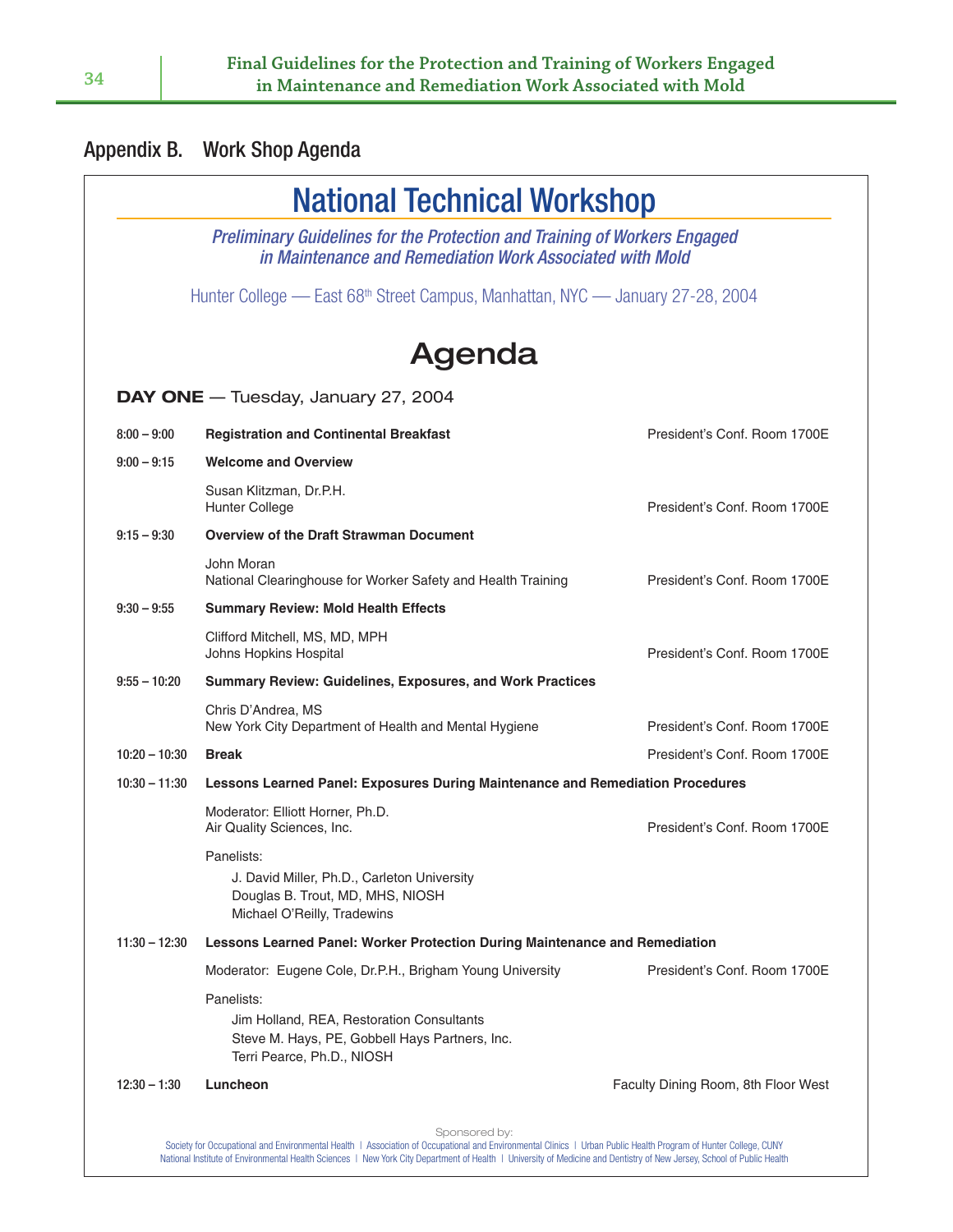| John Moran<br><b>Concurrent Breakout Sessions A and B</b><br>$1:45 - 4:30$<br>A Session A: Work Practices, Exposures, Work Practice Exposure Categories<br>Co-Chairs:<br>Richard Dwyer, Ph.D. United Brotherhood of Carpenters<br>Steven Silicato, REM, CIE, MARCOR Environmental Remediation, Inc.<br>Session B: Worker Protection by Work Practice Exposure Categories<br>Co-Chairs:<br>Donald Weekes, CIH, Abacus Environmental<br>Chris D'Andrea, MS, New York City Department of Health<br>$4:30 - 5:00$<br><b>Plenary: Report of Breakout Sessions A and B</b><br>DAY TWO - Wednesday, January 28, 2004<br>Analysis of Outcomes of Sessions A and B<br>$8:30 - 9:00$<br><b>Concurrent Breakout Sessions C and D</b><br>9:00 - 12:00 C Session C: Training Topics and Techniques: Maintenance Workers<br>Co-Chairs:<br>Denise Bland Bowles, AFSCME International<br>David Jacobs, CIH, U.S. Dept. of Housing & Urban Development<br><b>D</b> Session D: Training Topics and Techniques: Remediation Workers<br>Co-Chairs:<br>Albert DeVita, Laborers-AGC Education and Training Fund<br>John Tiffany, Tiffany-Bader Environmental Inc.<br>$12:00 - 1:00$<br>Lunch<br>Plenary Report and Discussion: A&B and C&D Sessions<br>$1:00 - 2:30$<br>Moderator: John Moran<br>$2:30 - 3:00$<br><b>Next Steps and Closing Plenary</b><br>Moderator: Susan Klitzman | $1:30 - 1:45$ | <b>Charge to the Breakout Groups</b> |                                    |  |
|----------------------------------------------------------------------------------------------------------------------------------------------------------------------------------------------------------------------------------------------------------------------------------------------------------------------------------------------------------------------------------------------------------------------------------------------------------------------------------------------------------------------------------------------------------------------------------------------------------------------------------------------------------------------------------------------------------------------------------------------------------------------------------------------------------------------------------------------------------------------------------------------------------------------------------------------------------------------------------------------------------------------------------------------------------------------------------------------------------------------------------------------------------------------------------------------------------------------------------------------------------------------------------------------------------------------------------------------------------------|---------------|--------------------------------------|------------------------------------|--|
|                                                                                                                                                                                                                                                                                                                                                                                                                                                                                                                                                                                                                                                                                                                                                                                                                                                                                                                                                                                                                                                                                                                                                                                                                                                                                                                                                                |               |                                      | President's Conf. Room 1700E       |  |
|                                                                                                                                                                                                                                                                                                                                                                                                                                                                                                                                                                                                                                                                                                                                                                                                                                                                                                                                                                                                                                                                                                                                                                                                                                                                                                                                                                |               |                                      |                                    |  |
|                                                                                                                                                                                                                                                                                                                                                                                                                                                                                                                                                                                                                                                                                                                                                                                                                                                                                                                                                                                                                                                                                                                                                                                                                                                                                                                                                                |               |                                      |                                    |  |
|                                                                                                                                                                                                                                                                                                                                                                                                                                                                                                                                                                                                                                                                                                                                                                                                                                                                                                                                                                                                                                                                                                                                                                                                                                                                                                                                                                |               |                                      | Room 707B West                     |  |
|                                                                                                                                                                                                                                                                                                                                                                                                                                                                                                                                                                                                                                                                                                                                                                                                                                                                                                                                                                                                                                                                                                                                                                                                                                                                                                                                                                |               |                                      |                                    |  |
|                                                                                                                                                                                                                                                                                                                                                                                                                                                                                                                                                                                                                                                                                                                                                                                                                                                                                                                                                                                                                                                                                                                                                                                                                                                                                                                                                                |               |                                      |                                    |  |
|                                                                                                                                                                                                                                                                                                                                                                                                                                                                                                                                                                                                                                                                                                                                                                                                                                                                                                                                                                                                                                                                                                                                                                                                                                                                                                                                                                |               |                                      | Room 707C West                     |  |
|                                                                                                                                                                                                                                                                                                                                                                                                                                                                                                                                                                                                                                                                                                                                                                                                                                                                                                                                                                                                                                                                                                                                                                                                                                                                                                                                                                |               |                                      | President's Conf. Room 1700E       |  |
|                                                                                                                                                                                                                                                                                                                                                                                                                                                                                                                                                                                                                                                                                                                                                                                                                                                                                                                                                                                                                                                                                                                                                                                                                                                                                                                                                                |               |                                      |                                    |  |
|                                                                                                                                                                                                                                                                                                                                                                                                                                                                                                                                                                                                                                                                                                                                                                                                                                                                                                                                                                                                                                                                                                                                                                                                                                                                                                                                                                |               |                                      | Room 714 West                      |  |
|                                                                                                                                                                                                                                                                                                                                                                                                                                                                                                                                                                                                                                                                                                                                                                                                                                                                                                                                                                                                                                                                                                                                                                                                                                                                                                                                                                |               |                                      |                                    |  |
|                                                                                                                                                                                                                                                                                                                                                                                                                                                                                                                                                                                                                                                                                                                                                                                                                                                                                                                                                                                                                                                                                                                                                                                                                                                                                                                                                                |               |                                      |                                    |  |
|                                                                                                                                                                                                                                                                                                                                                                                                                                                                                                                                                                                                                                                                                                                                                                                                                                                                                                                                                                                                                                                                                                                                                                                                                                                                                                                                                                |               |                                      |                                    |  |
|                                                                                                                                                                                                                                                                                                                                                                                                                                                                                                                                                                                                                                                                                                                                                                                                                                                                                                                                                                                                                                                                                                                                                                                                                                                                                                                                                                |               |                                      | Room 707B West                     |  |
|                                                                                                                                                                                                                                                                                                                                                                                                                                                                                                                                                                                                                                                                                                                                                                                                                                                                                                                                                                                                                                                                                                                                                                                                                                                                                                                                                                |               |                                      |                                    |  |
|                                                                                                                                                                                                                                                                                                                                                                                                                                                                                                                                                                                                                                                                                                                                                                                                                                                                                                                                                                                                                                                                                                                                                                                                                                                                                                                                                                |               |                                      |                                    |  |
|                                                                                                                                                                                                                                                                                                                                                                                                                                                                                                                                                                                                                                                                                                                                                                                                                                                                                                                                                                                                                                                                                                                                                                                                                                                                                                                                                                |               |                                      | Room 707C West                     |  |
|                                                                                                                                                                                                                                                                                                                                                                                                                                                                                                                                                                                                                                                                                                                                                                                                                                                                                                                                                                                                                                                                                                                                                                                                                                                                                                                                                                |               |                                      | Faculty Dining Room 8th Floor West |  |
|                                                                                                                                                                                                                                                                                                                                                                                                                                                                                                                                                                                                                                                                                                                                                                                                                                                                                                                                                                                                                                                                                                                                                                                                                                                                                                                                                                |               |                                      |                                    |  |
|                                                                                                                                                                                                                                                                                                                                                                                                                                                                                                                                                                                                                                                                                                                                                                                                                                                                                                                                                                                                                                                                                                                                                                                                                                                                                                                                                                |               |                                      | Room 714 West                      |  |
|                                                                                                                                                                                                                                                                                                                                                                                                                                                                                                                                                                                                                                                                                                                                                                                                                                                                                                                                                                                                                                                                                                                                                                                                                                                                                                                                                                |               |                                      |                                    |  |
|                                                                                                                                                                                                                                                                                                                                                                                                                                                                                                                                                                                                                                                                                                                                                                                                                                                                                                                                                                                                                                                                                                                                                                                                                                                                                                                                                                |               |                                      | Room 714 West                      |  |
|                                                                                                                                                                                                                                                                                                                                                                                                                                                                                                                                                                                                                                                                                                                                                                                                                                                                                                                                                                                                                                                                                                                                                                                                                                                                                                                                                                |               |                                      |                                    |  |
|                                                                                                                                                                                                                                                                                                                                                                                                                                                                                                                                                                                                                                                                                                                                                                                                                                                                                                                                                                                                                                                                                                                                                                                                                                                                                                                                                                |               |                                      |                                    |  |
|                                                                                                                                                                                                                                                                                                                                                                                                                                                                                                                                                                                                                                                                                                                                                                                                                                                                                                                                                                                                                                                                                                                                                                                                                                                                                                                                                                |               |                                      |                                    |  |
|                                                                                                                                                                                                                                                                                                                                                                                                                                                                                                                                                                                                                                                                                                                                                                                                                                                                                                                                                                                                                                                                                                                                                                                                                                                                                                                                                                |               |                                      |                                    |  |

Agenda - page 2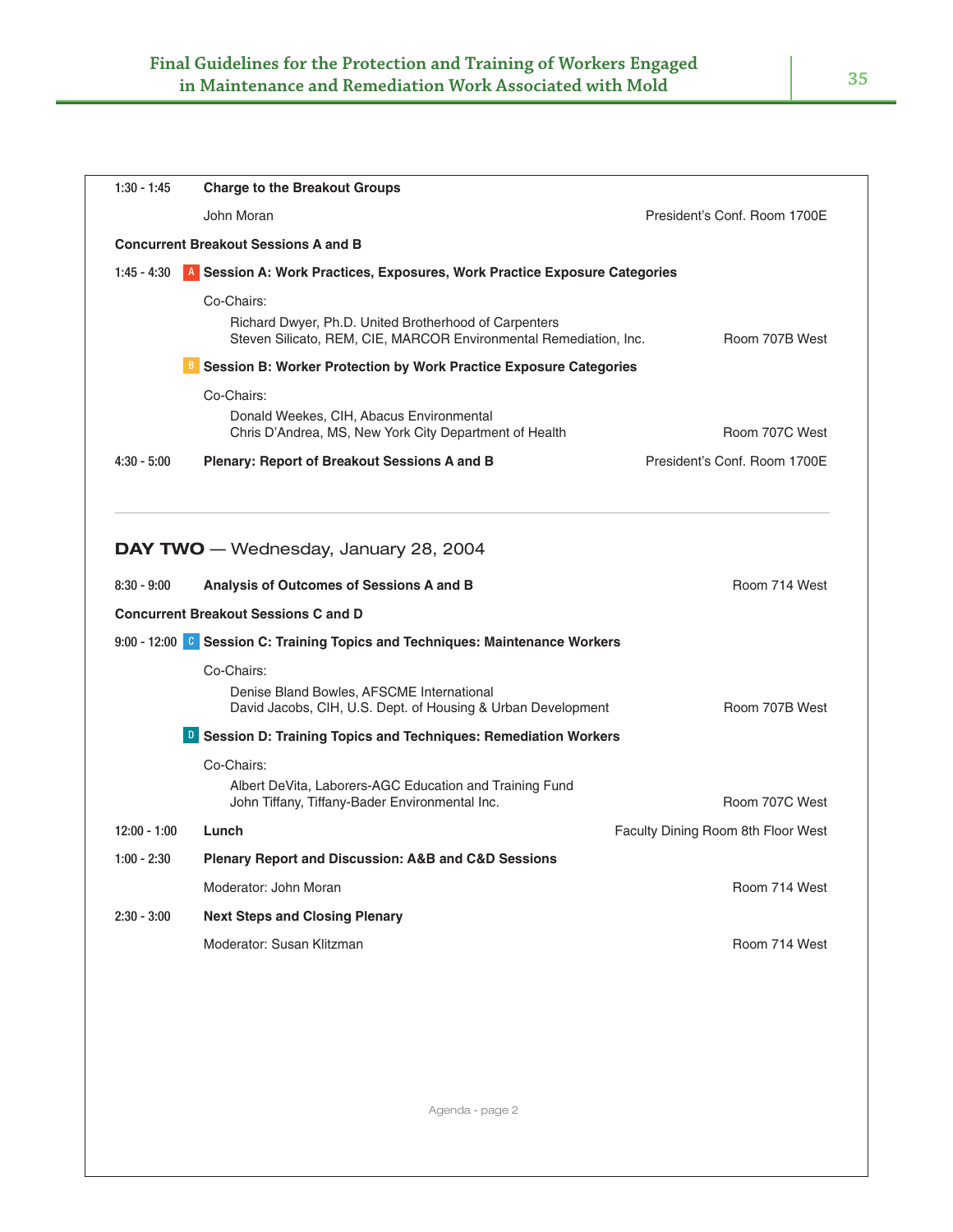## Appendix C. Principles of Adult Education

These principles are taken from the newly updated 2005 NIEHS draft document, Minimum Health and Safety Training Requirements Criteria: Guidance for Hazardous Waste Operations and Emergency Response (HAZWOPER) and All- Hazards Disaster Prevention, Preparedness, and Response. The vast majority of the WETP awardees students are adults who already posses the knowledge, skills, and abilities to work in their current occupations such as fire fighters, EMS, rail workers, construction trades, chemical process operators, utilities, and the like. The objective of HAZWOPER training is to provide the additional knowledge, skills, and abilities specific to this high-hazard environment to permit these workers to perform in their occupation in a safe manner in the unique HAZWOPER setting. The ability to effectively achieve this in the instructional setting requires that instructional materials, teaching techniques and methods, the instructional staff, and the instructional setting are based upon sound and proven principles of adult education that are tailored to the individual awardees training target audience.

The following describe the basic principles of adult education:

- Adults learn best by doing. This is the basic foundation of the OSHA policy with respect to computer-based training: knowledge alone is insufficient in the HAZWOPER environment particularly without demonstration of the necessary skills in hands-on exercises.
- The training environment must be conducive to learning. HAZWOPER training has two distinct learning environments: the core off-site training and the site-specific training. The off-site training must provide the knowledge required to perform the work in the HAZWOPER environment and verify the satisfactory attainment of the related skills. On-site training is intended to verify that the student has gained the necessary knowledge and skills and can apply them in the actual workplace. Approaches to the on-site component vary according to the occupation, of course.
- New skills should be based upon current skills. The new skills required by a fire fighter, heavy equipment operator, or laborer in order for them to safely perform their work in a HAZMAT or hazardous waste cleanup operation must be constructed on the individual's current occupational skills. You train the heavy equipment operator, for example, to operate his/her equipment in which he/she is already qualified under the unique circumstances of the hazardous waste cleanup site. This approach greatly facilitates learning, peer interaction, and retention as well.
- Adults learn best when the training objectives and goals are relevant in their "real working world."
- Adult learners need direct experience to apply new skills in the work environment. This principle is the underpinning of the need for the hands-on component of skills training. Scores on a knowledge test are not a satisfactory indication that new skills can be effectively and safely applied in the work setting.
- Adults need frequent non-judgmental feedback. Adult learners need to know how they are doing in a manner that is not judgmental. Training must respect students existing knowledge, skill, experiences, and circumstances. Opportunities must be provided for constructive feedback to each student in the training course.
- Small group activities are important to adult learners. This approach provides an opportunity for individual learners to share and discuss what they have learned with their peer students.
- Adult learners respond better to learning when they have the opportunity to interact with peers. The WETP has recognized the critical importance of peer instructors since the inception of the program, and continues to do so.